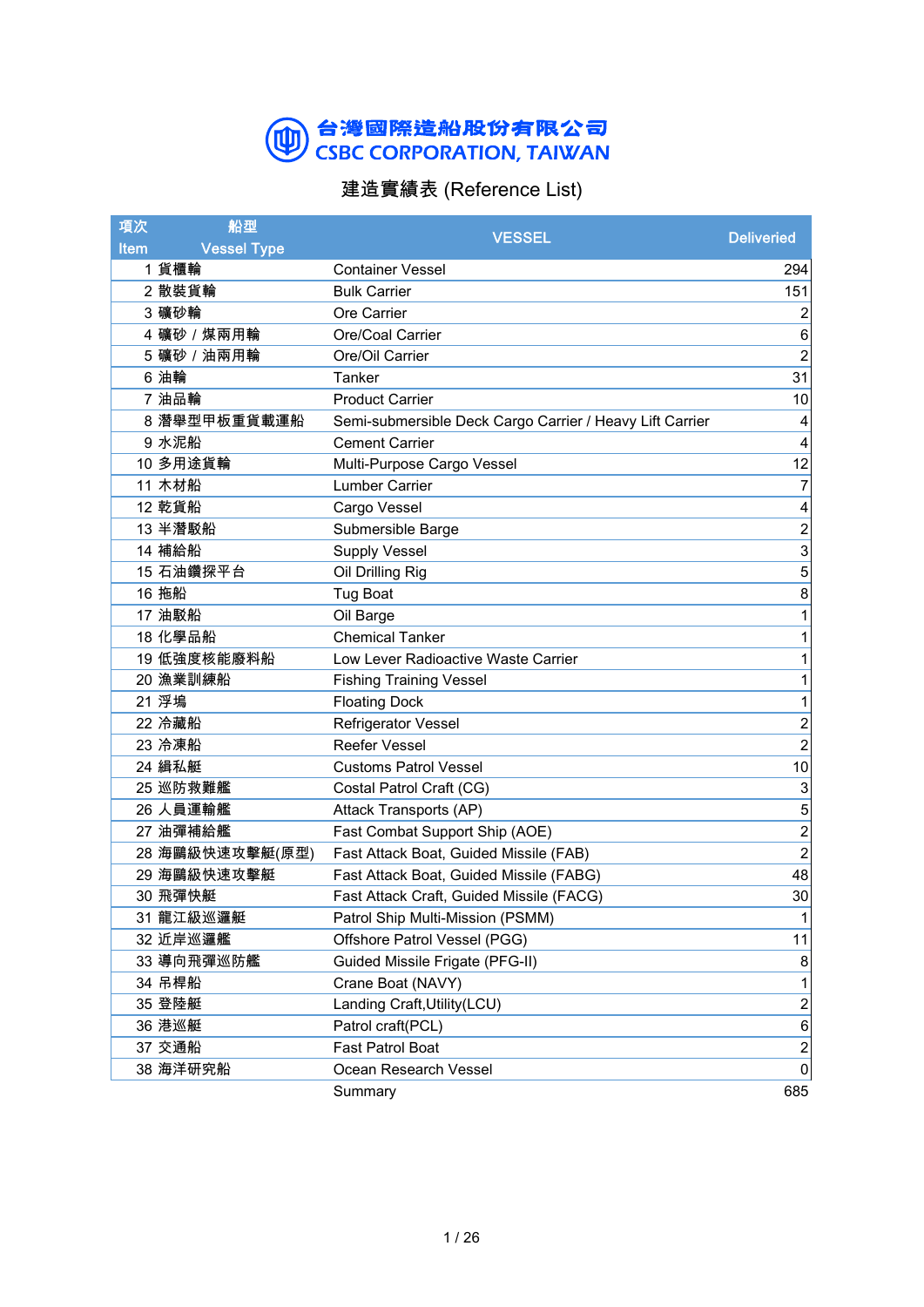| <b>HNO</b> | <b>TEU</b> | <b>Vessel Name</b>    | Owner                           | <b>Delivery Date</b> | $LOA$ [m] | $B$ [m]<br><b>Main Engine</b> | Speed   |
|------------|------------|-----------------------|---------------------------------|----------------------|-----------|-------------------------------|---------|
|            |            |                       |                                 | [yyyy/mm/dd]         |           |                               | [knots] |
| 22         |            | 1,750 CHINA CONTAINER | CHINA NAVIGATION CORP.          | 1979/05/15           | 221.7     | 32.2 SULZER 12RND90M          | 23.00   |
| 39         |            | 1,608 MING SUN        | YANGMING MARINE TRANSPORT CORP. | 1980/03/14           | 210.0     | 32.2 IHI SULZER 9RND90M       | 21.40   |
| 40         |            | 1.608 MING MOON       | YANGMING MARINE TRANSPORT CORP. | 1980/03/25           | 210.0     | 32.2 IHI SULZER 9RND90M       | 21.40   |
| 41         |            | 1,608 MING LIGHT      | YANGMING MARINE TRANSPORT CORP. | 1980/06/02           | 210.0     | 32.2 IHI SULZER 9RND90M       | 21.40   |
| 42         |            | 1.608 MING GLORY      | YANGMING MARINE TRANSPORT CORP. | 1980/06/20           | 210.0     | 32.2 IHI SULZER 9RND90M       | 21.40   |
| 43         |            | 1.608 MING BEAN       | YANGMING MARINE TRANSPORT CORP. | 1980/09/01           | 210.0     | 32.2 IHI SULZER 9RND90M       | 21.40   |
| 44         |            | 1,608 MING OCEAN      | YANGMING MARINE TRANSPORT CORP. | 1980/09/12           | 210.0     | 32.2 IHI SULZER 9RND90M       | 21.40   |
| 45         |            | 1.608 MING UNIVERSE   | YANGMING MARINE TRANSPORT CORP. | 1980/10/03           | 210.0     | 32.2 IHI SULZER 9RND90M       | 21.40   |
| 83         |            | 335 WAN CHUN          | WAN HAI STEAMSHIP CORP.         | 1979/05/15           | 106.0     | 18.8 MAKITA TEKKOSHO DIESEL   | 13.10   |
| 89         |            | 1.100 EVER VIGOR      | <b>EVERGREEN MARINE CORP.</b>   | 1979/06/26           | 186.7     | 25.4 IHI SULZER 6RND90M       | 21.00   |
| 101        |            | 443 HANSEATIC         | <b>NEPTUN</b>                   | 1980/08/04           | 118.0     | 18.2 KAWASAKI-MAN 7L52/55A    | 15.00   |
| 102        |            | 443 ATLANTIC          | <b>NEPTUN</b>                   | 1980/11/17           | 118.0     | 18.2 KAWASAKI-MAN 7L52/55A    | 15.00   |
| 103        |            | 443 HOLSATIC          | <b>NEPTUN</b>                   | 1980/12/24           | 118.0     | 18.2 KAWASAKI-MAN 7L52/55A    | 15.00   |
| 104        |            | 443 MAERSK PINTO      | <b>NEPTUN</b>                   | 1981/03/14           | 118.0     | 18.2 KAWASAKI-MAN 7L52/55A    | 15.00   |
| 105        |            | 443 GOLD AFRICA       | <b>NEPTUN</b>                   | 1981/05/29           | 118.0     | 18.2 KAWASAKI-MAN 7L52/55A    | 15.00   |
| 152        |            | 443 NAN HWA           | NAN-TAI LINE CORP.              | 1981/05/20           | 118.0     | 18.2 KAWASAKI-MAN 7L52/55A    | 15.00   |
| 163        |            | 1,794 MING COMFORT    | YANGMING MARINE TRANSPORT CORP. | 1982/07/22           | 210.0     | 32.2 TMMC-SULZER 8RLA90       | 21.60   |
| 164        |            | 1.794 MING ENERGY     | YANGMING MARINE TRANSPORT CORP. | 1983/03/12           | 210.0     | 32.2 TMMC-SULZER 8RLA90       | 21.60   |
| 165        |            | 1,794 MING FORTUNE    | YANGMING MARINE TRANSPORT CORP. | 1983/03/30           | 210.0     | 32.2 TMMC-SULZER 8RLA90       | 21.60   |
| 166        |            | 1,794 MING LONGEVITY  | YANGMING MARINE TRANSPORT CORP. | 1983/05/03           | 210.0     | 32.2 TMMC-SULZER 8RLA90       | 21.60   |
| 171        |            | 1.800 EVER LINKING    | <b>EVERGREEN MARINE CORP.</b>   | 1983/06/07           | 202.6     | 30.0 HITACHI-SULZER 7RND90M   | 20.80   |
| 172        |            | 1,800 EVER LOADING    | EVERGREEN MARINE CORP.          | 1983/08/19           | 202.6     | 30.0 HITACHI-SULZER 7RND90M   | 20.80   |
| 295        |            | 2.728 EVER GATHER     | <b>EVERGREEN MARINE CORP.</b>   | 1984/05/28           | 230.8     | 32.2 TMMC-SULZER 6RLB90       | 20.90   |
| 296        |            | 2,728 EVER GARDEN     | <b>EVERGREEN MARINE CORP.</b>   | 1984/07/16           | 230.8     | 32.2 TMMC-SULZER 6RLB90       | 20.90   |
| 297        |            | 2,728 EVER GENIUS     | EVERGREEN MARINE CORP.          | 1984/07/19           | 230.8     | 32.2 TMMC-SULZER 6RLB90       | 20.90   |
| 298        |            | 2,728 EVER GENTRY     | <b>EVERGREEN MARINE CORP.</b>   | 1984/08/30           | 230.8     | 32.2 TMMC-SULZER 6RLB90       | 20.90   |
| 299        |            | 2,728 EVER GENTLE     | <b>EVERGREEN MARINE CORP.</b>   | 1984/09/19           | 230.8     | 32.2 TMMC-SULZER 6RLB90       | 20.90   |
| <b>300</b> |            | 2,728 EVER GIFTED     | <b>EVERGREEN MARINE CORP.</b>   | 1984/11/05           | 230.8     | 32.2 TMMC-SULZER 6RLB90       | 20.90   |
| 301        |            | 2,728 EVER GROWTH     | <b>EVERGREEN MARINE CORP.</b>   | 1985/02/12           | 230.8     | 32.2 TMMC-SULZER 6RLB90       | 21.00   |
| 302        |            | 2,728 EVER GOLDEN     | EVERGREEN MARINE CORP.          | 1985/04/15           | 230.8     | 32.2 TMMC-SULZER 6RLB90       | 21.00   |
| 303        |            | 2.728 EVER GLEAMY     | <b>EVERGREEN MARINE CORP.</b>   | 1985/05/31           | 230.8     | 32.2 TMMC-SULZER 6RLB90       | 21.00   |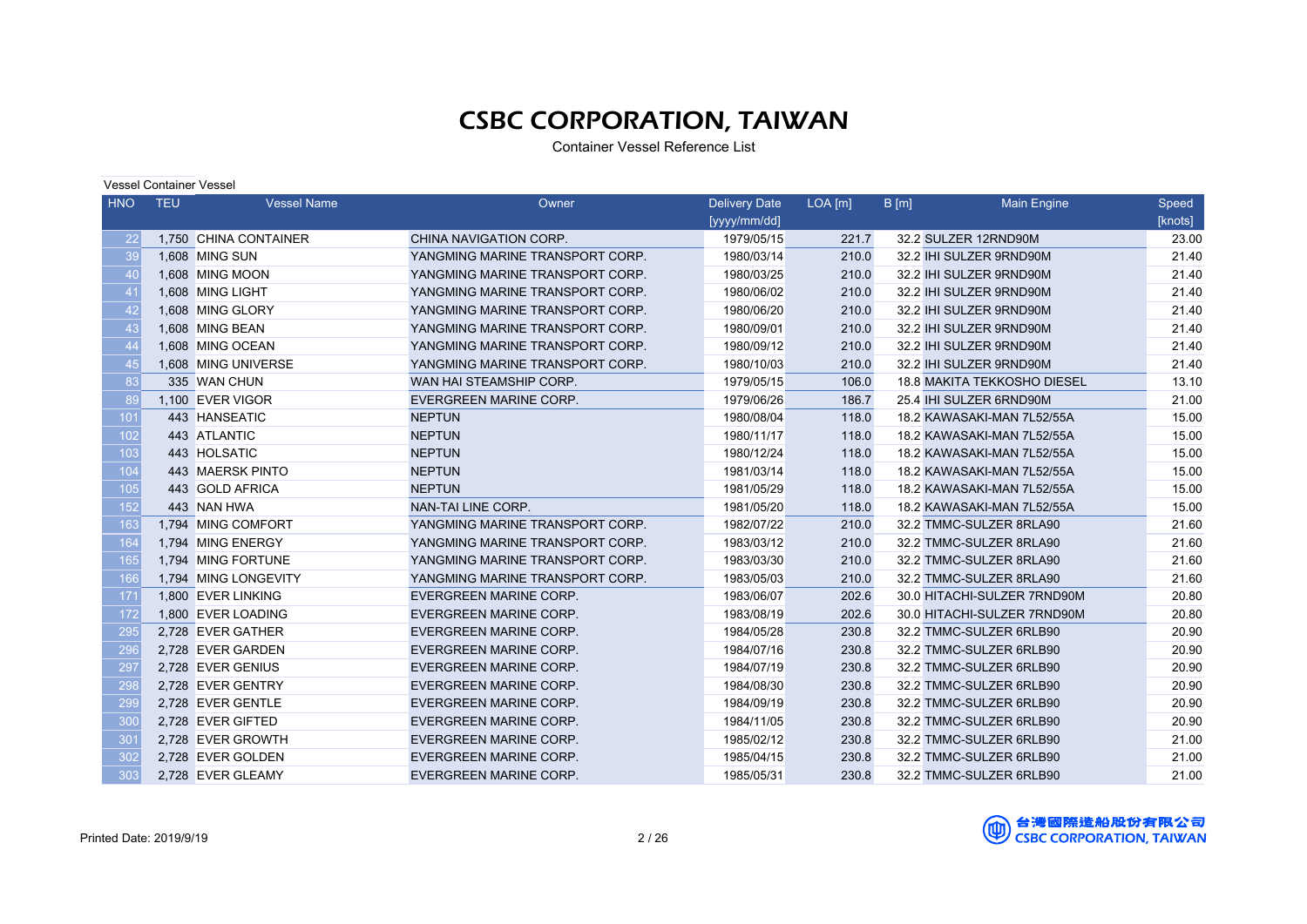| <b>HNO</b>      | <b>TEU</b> | <b>Vessel Name</b>    | Owner                           | <b>Delivery Date</b> | $LOA$ [m] | B[m] | <b>Main Engine</b>      | Speed   |
|-----------------|------------|-----------------------|---------------------------------|----------------------|-----------|------|-------------------------|---------|
|                 |            |                       |                                 | [yyyy/mm/dd]         |           |      |                         | [knots] |
| 30<             |            | 2.728 EVER GOVERN     | EVERGREEN MARINE CORP.          | 1985/07/29           | 230.8     |      | 32.2 TMMC-SULZER 6RLB90 | 21.00   |
| 310             |            | 3,042 MING PORPITIONS | YANGMING MARINE TRANSPORT CORP. | 1986/07/25           | 268.8     |      | 32.2 TMMC-SULZER 8RTA76 | 20.50   |
| 311             |            | 3.042 MING PEACE      | YANGMING MARINE TRANSPORT CORP. | 1986/08/25           | 268.8     |      | 32.2 TMMC-SULZER 8RTA76 | 20.50   |
| 312             |            | 3,042 MING PROMOTION  | YANGMING MARINE TRANSPORT CORP. | 1987/03/21           | 268.8     |      | 32.2 TMMC-SULZER 8RTA76 | 20.50   |
| 313             |            | 3,042 MING PREASURE   | YANGMING MARINE TRANSPORT CORP. | 1987/05/07           | 268.8     |      | 32.2 TMMC-SULZER 8RTA76 | 20.50   |
| 314             |            | 3.042 MING PLENTY     | YANGMING MARINE TRANSPORT CORP. | 1987/09/20           | 268.8     |      | 32.2 TMMC-SULZER 8RTA76 | 20.50   |
| 315             |            | 3,042 MING PROMINENCE | YANGMING MARINE TRANSPORT CORP. | 1987/12/19           | 268.8     |      | 32.2 TMMC-SULZER 8RTA76 | 20.50   |
| 316             |            | 3.042 MING PROSPERITY | YANGMING MARINE TRANSPORT CORP. | 1988/01/29           | 268.8     |      | 32.2 TMMC-SULZER 8RTA76 | 20.50   |
| 317             |            | 3,042 MING PROGRES    | YANGMING MARINE TRANSPORT CORP. | 1988/05/29           | 268.8     |      | 32.2 TMMC-SULZER 8RTA76 | 20.50   |
| 348             |            | 3,428 EVER GALLANT    | EVERGREEN MARINE CORP.          | 1988/09/06           | 269.7     |      | 32.2 SULZER 7RTA76      | 22.00   |
| 349             |            | 3,428 EVER GLEEFUL    | EVERGREEN MARINE CORP.          | 1988/09/29           | 269.7     |      | 32.2 SULZER 7RTA76      | 22.00   |
| 350             |            | 3,428 EVER GLOWING    | <b>EVERGREEN MARINE CORP.</b>   | 1988/11/01           | 269.7     |      | 32.2 SULZER 7RTA76      | 22.00   |
| 366             |            | 3,488 OOCL HOPE       | <b>BATTERSEA LTD.</b>           | 1989/07/18           | 275.7     |      | 32.2 B&W 10L80MC        | 24.00   |
| 367             |            | 3,488 OOCL HONOUR     | <b>WIMBLEDON LTD.</b>           | 1989/08/11           | 275.7     |      | 32.2 B&W 10L80MC        | 24.00   |
| 399             |            | 3,494 MING ASIA       | YANGMING MARINE TRANSPORT CORP. | 1991/11/08           | 275.7     |      | 32.2 TMMC-SULZER 8RTA76 | 21.00   |
| 400             |            | 3,494 MING AMERICA    | YANGMING MARINE TRANSPORT CORP. | 1992/01/19           | 275.7     |      | 32.2 TMMC-SULZER 8RTA76 | 21.00   |
| 40 <sup>′</sup> |            | 3,494 MING EUROPE     | YANGMING MARINE TRANSPORT CORP. | 1992/05/02           | 275.7     |      | 32.2 TMMC-SULZER 8RTA76 | 21.00   |
| 506             |            | 1,200 BUNGA BIDARA    | <b>MISC</b>                     | 1990/10/16           | 176.8     |      | 27.3 MAN-B&W 6S60MC     | 19.50   |
| 507             |            | 1,200 BUNGA DELIMA    | <b>MISC</b>                     | 1990/12/14           | 176.8     |      | 27.3 MAN-B&W 6S60MC     | 19.50   |
| 516             |            | 1,200 BUNGA TERASEK   | <b>MISC</b>                     | 1991/11/18           | 176.8     |      | 27.3 MAN-B&W 6S60MC     | 19.50   |
| 53 <sup>′</sup> |            | 3,494 MING EAST       | YANGMING MARINE TRANSPORT CORP. | 1995/05/10           | 275.7     |      | 32.2 MAN-B&W 10L80MC    | 24.85   |
| 532             |            | 3,494 MING WEST       | YANGMING MARINE TRANSPORT CORP. | 1995/06/30           | 275.7     |      | 32.2 MAN-B&W 10L80MC    | 24.85   |
| 533             |            | 3,494 MING SOUTH      | YANGMING MARINE TRANSPORT CORP. | 1995/09/04           | 275.7     |      | 32.2 MAN-B&W 10L80MC    | 24.85   |
| 534             |            | 3,494 MING NORTH      | YANGMING MARINE TRANSPORT CORP. | 1995/10/14           | 275.7     |      | 32.2 MAN-B&W 10L80MC    | 24.85   |
| 564             |            | 3,494 EMPRESS HEAVEN  | WINDERMERE HOLDINGS S.A.        | 1993/10/22           | 275.7     |      | 32.2 MAN-B&W 10L80MC    | 24.85   |
| 565             |            | 3,494 EMPRESS SEA     | KENTMERE SHIPPING S.A.          | 1994/01/05           | 275.7     |      | 32.2 MAN-B&W 10L80MC    | 24.85   |
| 566             |            | 3,494 EMPRESS DRAGON  | WINDERMERE HOLDINGS S.A.        | 1994/02/22           | 275.7     |      | 32.2 MAN-B&W 10L80MC    | 24.85   |
| 567             |            | 3,494 EMPRESS PHOENIX | WINDERMERE HOLDINGS S.A.        | 1994/04/26           | 275.7     |      | 32.2 MAN-B&W 10L80MC    | 24.85   |
| 595             |            | 1,100 KUO FU          | CHING AND SON MARITIME          | 1995/05/02           | 168.8     |      | 27.3 MAN-B&W 7S50MC     | 18.90   |
| 596             |            | 1,100 KUO THAI        | CHENG LIE NAVIGATION LTD.       | 1995/06/30           | 168.8     |      | 27.3 MAN-B&W 7S50MC     | 18.90   |
| 597             |            | 1,100 KUO FAH         | CHENG LIE NAVIGATION LTD.       | 1995/08/21           | 168.8     |      | 27.3 MAN-B&W 7S50MC     | 18.90   |
| 598             |            | 1,100 KUO KWANG       | <b>CHING AND SON MARITIME</b>   | 1995/10/13           | 168.8     |      | 27.3 MAN-B&W 7S50MC     | 18.90   |

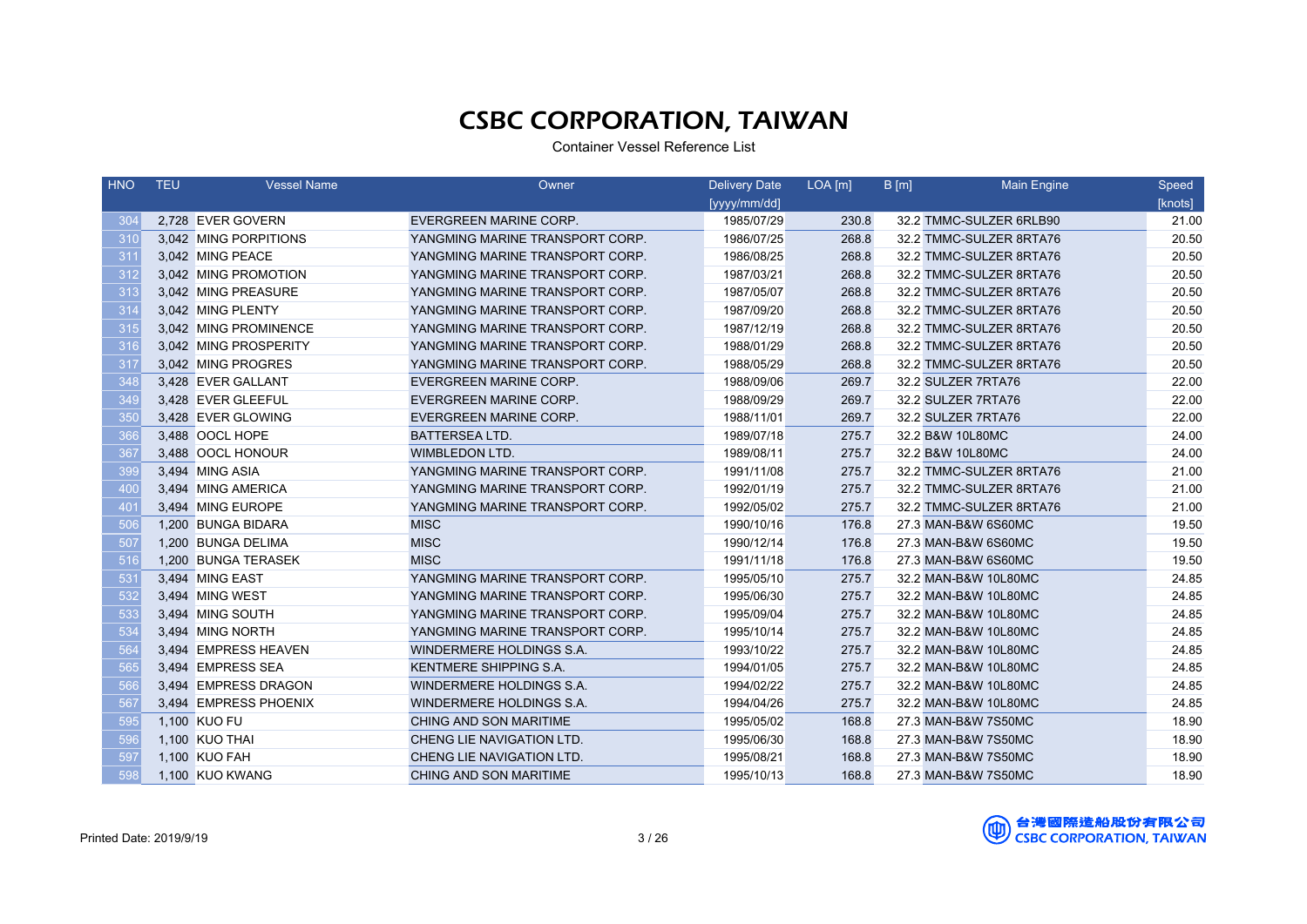| <b>HNO</b>      | <b>TEU</b> | <b>Vessel Name</b>       | Owner                            | <b>Delivery Date</b> | $LOA$ [m] | B[m] | <b>Main Engine</b>   | Speed   |
|-----------------|------------|--------------------------|----------------------------------|----------------------|-----------|------|----------------------|---------|
|                 |            |                          |                                  | [yyyy/mm/dd]         |           |      |                      | [knots] |
| 61 <sup>′</sup> |            | 3,494 MING ZENITH        | YANGMING MARINE TRANSPORT CORP.  | 1996/01/02           | 275.7     |      | 32.2 MAN-B&W 10L80MC | 24.85   |
| 630             |            | 1,100 MING VICTORY       | ASSOCIATED TRANSPORT INC.        | 1997/01/14           | 168.8     |      | 27.3 MAN-B&W 7S50MC  | 18.90   |
| 631             |            | 1,100 MING UNION         | ASSOCIATED TRANSPORT INC.        | 1997/03/04           | 168.8     |      | 27.3 MAN-B&W 7S50MC  | 18.90   |
| 632             |            | 1,100 MING CHAMPION      | ASSOCIATED TRANSPORT INC.        | 1997/04/25           | 168.8     |      | 27.3 MAN-B&W 7S50MC  | 18.90   |
| 633             |            | 1,100 MING CONTAINER     | CHINA NAVIGATION CORP.           | 1997/06/20           | 168.8     |      | 27.3 MAN-B&W 7S50MC  | 18.90   |
| 641             |            | 1,164 UNI-AMPLE          | <b>GAINING ENTERPRISE S.A.</b>   | 1997/08/11           | 165.0     |      | 27.1 SULZER 7RTA52U  | 20.30   |
| 642             |            | 1,164 UNI-AHEAD          | <b>GAINING ENTERPRISE S.A.</b>   | 1997/08/30           | 165.0     |      | 27.1 SULZER 7RTA52U  | 20.30   |
| 643             |            | 1,164 UNI-ANGEL          | <b>GAINING ENTERPRISE S.A.</b>   | 1997/09/26           | 165.0     |      | 27.1 SULZER 7RTA52U  | 20.30   |
| 644             |            | 1,164 UNI-ARISE          | <b>GAINING ENTERPRISE S.A.</b>   | 1997/10/06           | 165.0     |      | 27.1 SULZER 7RTA52U  | 20.30   |
| 651             |            | 1,100 KUO WEI            | <b>GENTLEMAN MARITIME S.A.</b>   | 1997/07/31           | 168.8     |      | 27.3 MAN-B&W 7S50MC  | 19.70   |
| 652             |            | 1,100 KUO HUNG           | CHING AND SON MARITIME S.A.      | 1997/09/24           | 168.8     |      | 27.3 MAN-B&W 7S50MC  | 19.70   |
| 653             |            | 1,100 KUO TING           | <b>GENTLEMAN MARITIME S.A.</b>   | 1997/11/10           | 168.8     |      | 27.3 MAN-B&W 7S50MC  | 19.70   |
| 654             |            | 1,100 KUO YANG           | CHING AND SON MARITIME S.A.      | 1997/12/29           | 168.8     |      | 27.3 MAN-B&W 7S50MC  | 19.70   |
| 655             |            | 1,100 KUO LONG           | CHENG LIE NAVIGATION CORP.       | 1998/02/16           | 168.8     |      | 27.3 MAN-B&W 7S50MC  | 19.70   |
| 65 <sup>c</sup> |            | 2,226 ALEXANDRA RICKMERS | ERSTE NORDRICK G. mbH & CORP.    | 1998/12/30           | 194.0     |      | 30.2 B&W 7S70MC      | 21.50   |
| 660             |            | 2,226 ALBERT RICKMERS    | ZWEITE NORDRICK G. mbH & CORP.   | 1998/02/25           | 194.0     |      | 30.2 B&W 7S70MC      | 21.50   |
| 661             |            | 2,226 AENNE RICKMERS     | DRITTE NORDRICK G. mbH & CORP.   | 1998/03/12           | 194.0     |      | 30.2 B&W 7S70MC      | 21.50   |
| 662             |            | 2,226 ALICE RICKMERS     | VIERTE NORDRICK G. mbH & CORP.   | 1998/04/01           | 194.0     |      | 30.2 B&W 7S70MC      | 21.50   |
| 663             |            | 2,226 ANDREAS RICKMERS   | FUNFTE NORDRICK G. mbH & CORP.   | 1998/04/20           | 194.0     |      | 30.2 B&W 7S70MC      | 21.50   |
| 664             |            | 2,226 ANDRE RICKMERS     | SECHSTE NORDRICK G. mbH & CORP.  | 1998/05/26           | 194.0     |      | 30.2 B&W 7S70MC      | 21.50   |
| 665             |            | 2,226 PATRICIA RICKMERS  | REEDEREI RICKMERS KG (mbH & Cie) | 1998/06/30           | 194.0     |      | 30.2 B&W 7S70MC      | 21.50   |
| 666             |            | 2,226 CLASEN RICKMERS    | REEDEREI RICKMERS KG (mbH & Cie) | 1998/07/31           | 194.0     |      | 30.2 B&W 7S70MC      | 21.50   |
| 667             |            | 2,226 WILLI RICKMERS     | REEDEREI RICKMERS KG (mbH & Cie) | 1998/08/07           | 194.0     |      | 30.2 B&W 7S70MC      | 21.50   |
| 668             |            | 2,226 ACONCAGUA          | RAPEL SHIPPING CO. S. A.         | 1998/09/15           | 194.0     |      | 30.2 B&W 7S70MC      | 21.50   |
| 669             |            | 2,226 COPIAPO            | RENAICO SHIPPING CO. S. A.       | 1998/09/28           | 194.0     |      | 30.2 B&W 7S70MC      | 21.50   |
| 672             |            | 1.092 MAERSK AHRAM       | A. P. MOELLER                    | 1998/06/10           | 155.0     |      | 25.0 MAN B&W7S50MC   | 18.00   |
| 673             |            | 1,092 ADRIAN MAERSK      | A. P. MOELLER                    | 1998/07/27           | 155.0     |      | 25.0 MAN B&W7S50MC   | 18.00   |
| 674             |            | 1,092 AGNETE MAERSK      | A. P. MOELLER                    | 1998/09/16           | 155.0     |      | 25.0 MAN B&W7S50MC   | 18.00   |
| 675             |            | 1,092 ALBERT MAERSK      | A. P. MOELLER                    | 1998/11/10           | 155.0     |      | 25.0 MAN B&W7S50MC   | 18.00   |
| 676             |            | 1,092 ALVA MAERSK        | A. P. MOELLER                    | 1998/12/22           | 155.0     |      | 25.0 MAN B&W7S50MC   | 18.00   |
| 677             |            | 1,092 MAERSK AVON        | A. P. MOELLER                    | 1999/02/04           | 155.0     |      | 25.0 MAN B&W7S50MC   | 18.00   |
| 678             |            | 1,092 MAERSK ARUN        | A. P. MOELLER                    | 1999/03/30           | 155.0     |      | 25.0 MAN B&W7S50MC   | 18.00   |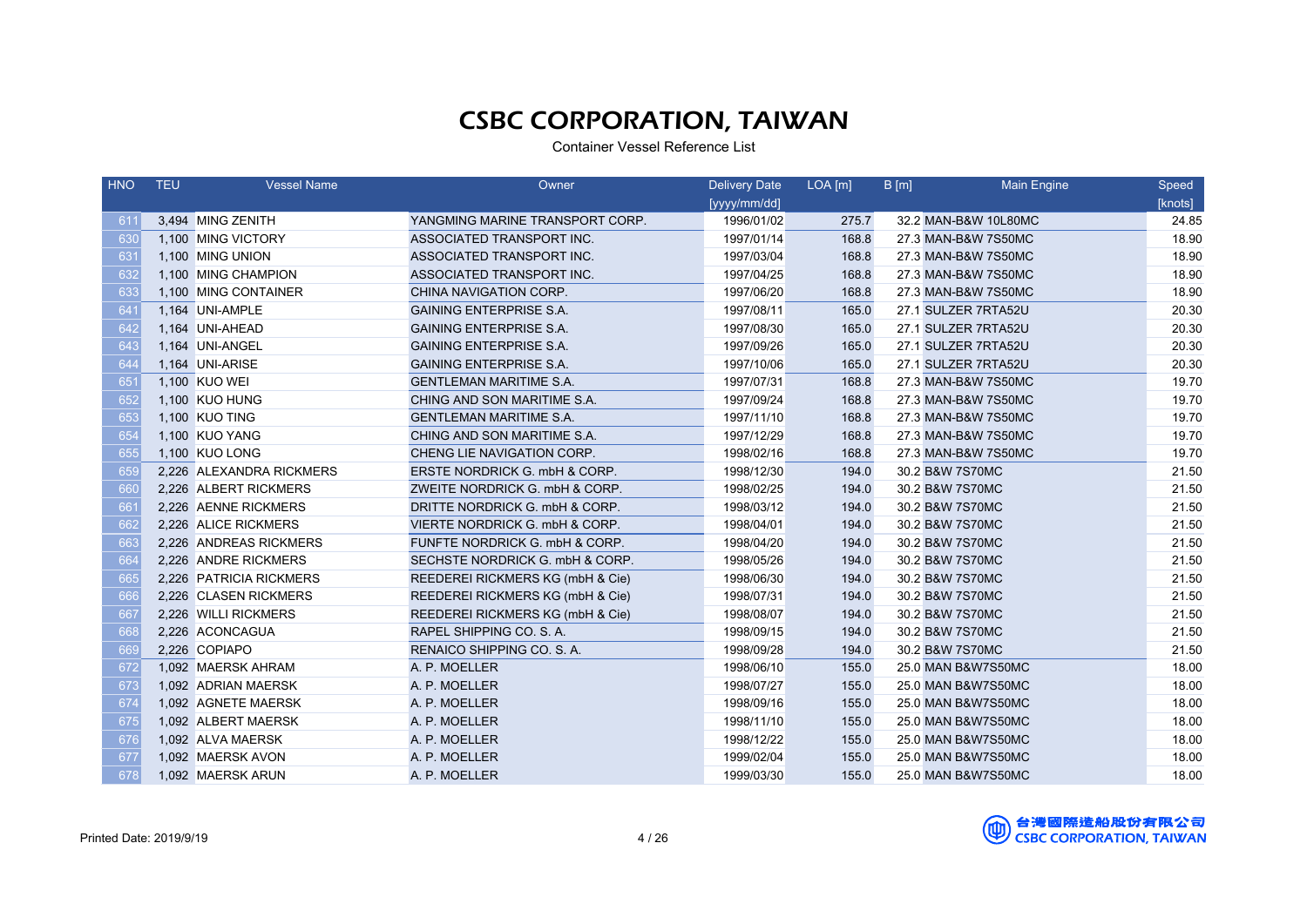| <b>HNO</b> | <b>TEU</b> | <b>Vessel Name</b>       | Owner                             | <b>Delivery Date</b> | $LOA$ [m] | B[m] | <b>Main Engine</b>   | Speed   |
|------------|------------|--------------------------|-----------------------------------|----------------------|-----------|------|----------------------|---------|
|            |            |                          |                                   | [yyyy/mm/dd]         |           |      |                      | [knots] |
| 679        |            | 1,092 MAERSK ANTWERP     | A. P. MOELLER                     | 1999/05/20           | 155.0     |      | 25.0 MAN B&W7S50MC   | 18.00   |
| 680        |            | 1,092 MAERSK ABERDEEN    | A. P. MOELLER                     | 1999/07/07           | 155.0     |      | 25.0 MAN B&W7S50MC   | 18.00   |
| 681        |            | 1,092 MAERSK ATLANTIC    | A. P. MOELLER                     | 1999/08/23           | 155.0     |      | 25.0 MAN B&W7S50MC   | 18.00   |
| 685        |            | 1,100 KUO CHIA           | CHING AND SON MARITIME S.A.       | 1998/11/09           | 168.8     |      | 27.3 MAN B&W7S50MC   | 19.70   |
| 686        |            | 1,100 KUO CHANG          | CHING AND SON MARITIME S.A.       | 1999/01/21           | 168.8     |      | 27.3 MAN B&W7S50MC   | 19.70   |
| 733        |            | 2,205 PANTHERMAX         | PANTHER MARINE ENTERPRISES LTD.   | 1999/11/29           | 195.6     |      | 30.2 MAN B&W7S70MC   | 21.50   |
| 734        |            | 2,205 LIONMAX            | LION MARINE ENTERPRISES LTD.      | 2000/04/26           | 195.6     |      | 30.2 MAN B&W7S70MC   | 21.50   |
| 735        |            | 2.205 OCELOTMAX          | OCELOT MARINE ENTERPRISES LTD.    | 2000/02/25           | 195.6     |      | 30.2 MAN B&W7S70MC   | 21.50   |
| 736        |            | 2,205 JAGUARMAX          | JAGUAR S.A.                       | 2000/07/12           | 195.6     |      | 30.2 MAN B&W7S70MC   | 21.50   |
| 738        |            | 2,200 CMA CGM MATISSE    | <b>CGM</b>                        | 1999/11/10           | 195.6     |      | 30.2 MAN B&W7S70MC   | 21.50   |
| 739        |            | 2,200 CMA CGM UTRILLO    | <b>CGM</b>                        | 1999/12/21           | 195.6     |      | 30.2 MAN B&W7S70MC   | 21.50   |
| 742        |            | 2,226 NELE MAERSK        | AKTIESELSKABET DAMPSKIBSSELSKABET | 2000/04/19           | 198.6     |      | 30.2 SULZER 7RTA84C  | 21.80   |
| 743        |            | 2,226 NICOLAI MAERSK     | AKTIESELSKABET DAMPSKIBSSELSKABET | 2000/06/19           | 198.6     |      | 30.2 SULZER 7RTA84C  | 21.80   |
| 744        |            | 2,226 NICOLINE MAERSK    | AKTIESELSKABET DAMPSKIBSSELSKABET | 2000/08/08           | 198.6     |      | 30.2 SULZER 7RTA84C  | 21.80   |
| 745        |            | 2,226 NORA MAERSK        | AKTIESELSKABET DAMPSKIBSSELSKABET | 2000/09/19           | 198.6     |      | 30.2 SULZER 7RTA84C  | 21.80   |
| 746        |            | 2,226 NEXO MAERSK        | A. P. MOELLER                     | 2001/05/29           | 198.6     |      | 30.2 SULZER 7RTA84C  | 21.80   |
| 747        |            | 2.226 NUSTED MAERSK      | A. P. MOELLER                     | 2001/08/10           | 198.6     |      | 30.2 SULZER 7RTA84C  | 21.80   |
| 756        |            | 5,500 MING BAMBOO        | YANGMING MARINE TRANSPORT CORP.   | 2001/03/26           | 275.0     |      | 40.0 SULZER 10RTA96C | 25.90   |
| 757        |            | 5,500 MING PINE          | YANGMING MARINE TRANSPORT CORP.   | 2001/04/07           | 275.0     |      | 40.0 SULZER 10RTA96C | 25.90   |
| 760        |            | 2,205 PUMAMAX            | PUMA S.A.                         | 2001/03/07           | 195.6     |      | 30.2 MAN B&W7S70MC   | 21.50   |
| 762        |            | 2,200 CMA CGM LA TOUR    | <b>CGM</b>                        | 2001/06/21           | 195.6     |      | 30.2 MAN B&W8S70MC-C | 22.50   |
| 763        |            | 2.200 CMA CGM MANET      | <b>CGM</b>                        | 2001/10/04           | 195.6     |      | 30.2 MAN B&W8S70MC-C | 22.50   |
| 773        |            | 2,200 MARIE DELMAS       | <b>BOLLORE</b>                    | 2002/01/04           | 195.6     |      | 30.2 MAN B&W8S70MC-C | 22.50   |
| 774        |            | 2,200 CATHERINE DELMAS   | <b>BOLLORE</b>                    | 2002/03/21           | 195.6     |      | 30.2 MAN B&W8S70MC-C | 22.50   |
| 775        |            | 2,200 NICOLAS DELMAS     | <b>BOLLORE</b>                    | 2002/06/05           | 195.6     |      | 30.2 MAN B&W8S70MC-C | 22.50   |
| 776        |            | 2,200 JULIE DELMAS       | <b>BOLLORE</b>                    | 2002/11/12           | 195.6     |      | 30.2 MAN B&W8S70MC-C | 22.50   |
| 777        |            | 2,200 LOUIS DELMAS       | <b>BOLLORE</b>                    | 2003/03/20           | 195.6     |      | 30.2 MAN B&W8S70MC-C | 22.50   |
| 778        |            | 2,200 KAEDI              | <b>BOLLORE</b>                    | 2003/08/28           | 195.6     |      | 30.2 MAN B&W8S70MC-C | 22.50   |
| 785        |            | 2,300 WAN HAI 306        | WAN HAI LINES LTD.                | 2002/10/18           | 196.9     |      | 30.2 MAN B&W8S70MC-C | 22.50   |
| 786        |            | 2,300 WAN HAI 307        | WAN HAI LINES LTD.                | 2002/12/10           | 196.9     |      | 30.2 MAN B&W8S70MC-C | 22.50   |
| 788        |            | 5,550 OOCL SAN FRANCISCO | NEW CONTAINER NO.9 SHIPPING INC.  | 2000/09/15           | 264.0     |      | 40.0 MAN B&W12K90MC  | 24.90   |
| 789        |            | 5,550 OOCL CHICAGO       | NEW CONTAINER NO.10 SHIPPING INC. | 2000/10/27           | 264.0     |      | 40.0 MAN B&W12K90MC  | 24.90   |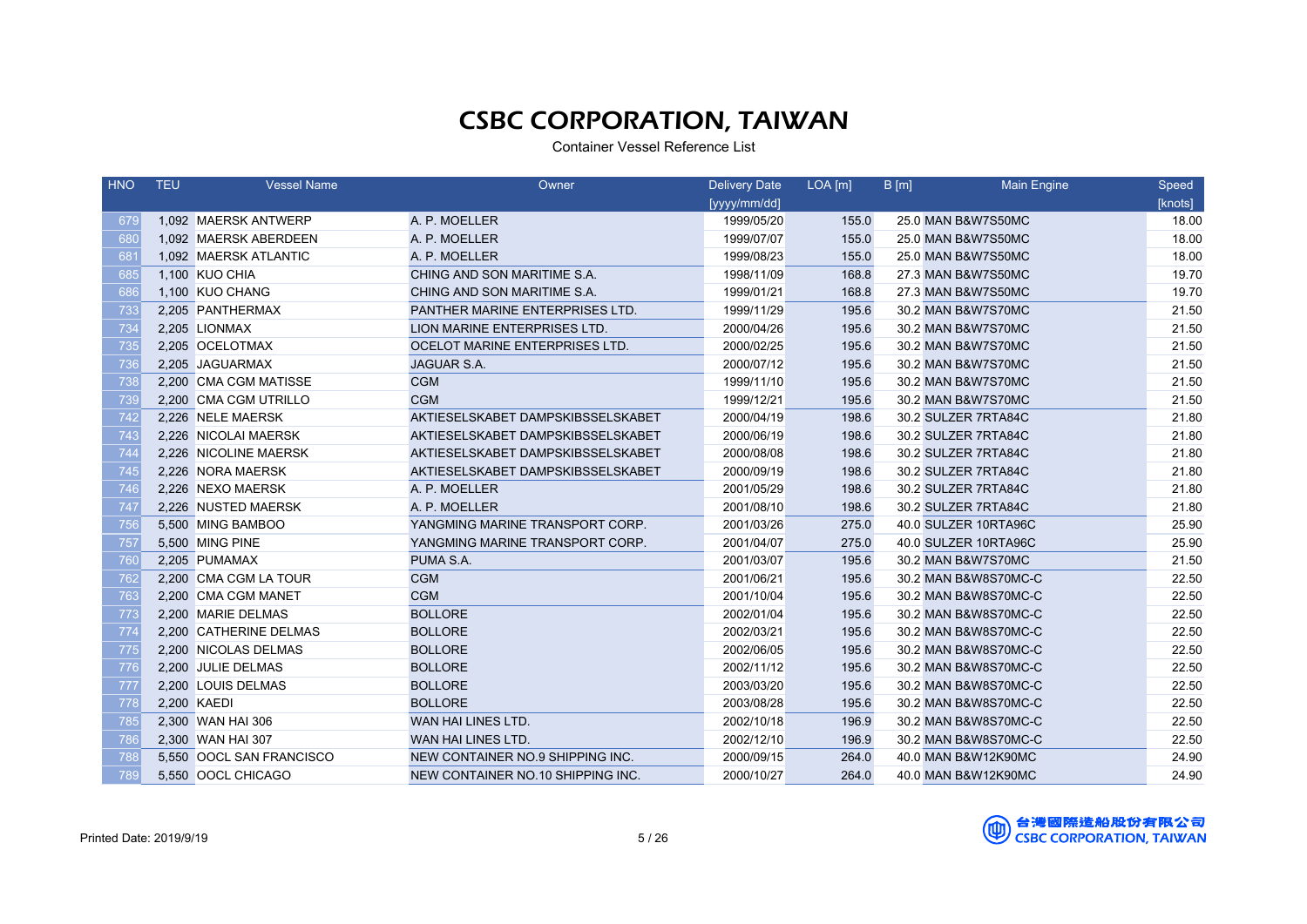| <b>HNO</b> | <b>TEU</b> | <b>Vessel Name</b>            | Owner                           | <b>Delivery Date</b> | $LOA$ [m] | B[m] | <b>Main Engine</b>                 | Speed   |
|------------|------------|-------------------------------|---------------------------------|----------------------|-----------|------|------------------------------------|---------|
|            |            |                               |                                 | [yyyy/mm/dd]         |           |      |                                    | [knots] |
| 790        |            | 3,200 LYKES RANGER            | CONTSHIP CONTAINER LINES LTD.   | 2002/06/18           | 243.4     |      | 32.2 MAN B&W8K80MC-C               | 21.60   |
| 791        |            | 3,200 CONTSHIP TENACITY       | LYKES LINED LTD.                | 2002/10/02           | 243.4     |      | 32.2 MAN B&W8K80MC-C               | 21.60   |
| 792        |            | 3,200 TMM GUANAJUATD          | LYKES LINED LTD.                | 2002/11/26           | 243.4     |      | 32.2 MAN B&W8K80MC-C               | 21.60   |
| 793        |            | 3,200 LYKES FLYER             | LYKES LINED LTD.                | 2003/01/15           | 243.4     |      | 32.2 MAN B&W8K80MC-C               | 21.60   |
| 794        |            | 3.200 TMM YUCATAN             | <b>LYKES LINED LTD.</b>         | 2003/02/19           | 243.4     |      | 32.2 MAN B&W8K80MC-C               | 21.60   |
| 796        |            | 2,200 CMA CGM FORT ST LOUIS   | <b>CGM</b>                      | 2003/06/02           | 197.7     |      | 30.2 MAN B&W8S70MC-C               | 22.50   |
| 797        |            | 2,200 CMA CGM FORT ST PIERRE  | <b>CGM</b>                      | 2003/06/17           | 197.7     |      | 30.2 MAN B&W8S70MC-C               | 22.50   |
| 798        |            | 2,200 CMA CGM FORT STE MARIE  | <b>CGM</b>                      | 2003/06/26           | 197.7     |      | 30.2 MAN B&W8S70MC-C               | 22.50   |
| 799        |            | 2,200 CMA CGM FORT ST GEORGES | <b>CGM</b>                      | 2003/07/03           | 197.7     |      | 30.2 MAN B&W8S70MC-C               | 22.50   |
| 801        |            | 5,551 YM WEALTH               | YANGMING MARINE TRANSPORT CORP. | 2004/03/22           | 275.0     |      | 40.0 MAN-B&W 10RTA96C              | 25.90   |
| 802        |            | 5,551 YM FOUNTAIN             | YANGMING MARINE TRANSPORT CORP. | 2004/05/24           | 275.0     |      | 40.0 MAN-B&W 10RTA96C              | 25.90   |
| 803        |            | 5,551 YM SUCCESS              | YANGMING MARINE TRANSPORT CORP. | 2004/07/12           | 275.0     |      | 40.0 MAN-B&W 10RTA96C              | 25.90   |
| 823        |            | 5,500 COPIAPO                 | PETER DÖHLE                     | 2004/10/18           | 275.8     |      | 40.0 WARTSILA-SULZER 10 RTA 96C    | 25.60   |
| 824        |            | 5,500 CHOAPA                  | <b>CSAV</b>                     | 2005/02/25           | 275.8     |      | 40.0 WARTSILA-SULZER 10 RTA 96C    | 25.60   |
| 825        |            | 5,500 CHILLAN                 | PETER DÖHLE                     | 2005/05/12           | 275.8     |      | 40.0 WARTSILA-SULZER 10 RTA 96C    | 25.60   |
| 826        |            | 5,500 CHOLGUAN                | <b>CSAV</b>                     | 2006/02/17           | 275.8     |      | 40.0 WARTSILA-SULZER 10 RTFlex 96C | 25.60   |
| 827        |            | 5,500 CHAITEN                 | PETER DÖHLE                     | 2006/04/24           | 275.8     |      | 40.0 WARTSILA-SULZER 10 RTFlex 96C | 25.60   |
| 828        |            | 5,500 CHACABUCO               | <b>CSAV</b>                     | 2006/07/07           | 275.8     |      | 40.0 WARTSILA-SULZER 10 RTFlex 96C | 25.60   |
| 829        | 4,050 LOA  |                               | PETER DÖHLE                     | 2005/03/11           | 268.8     |      | 32.2 WARTSILA-SULZER 7 RTA 96C     | 24.25   |
| 830        |            | 4,050 LIMARI                  | <b>CSAV</b>                     | 2005/05/31           | 268.8     |      | 32.2 WARTSILA-SULZER 7 RTA 96C     | 24.25   |
| 831        |            | 4,050 LIRCAY                  | PETER DÖHLE                     | 2006/02/27           | 268.8     |      | 32.2 WARTSILA-SULZER 7 RTFlex 96C  | 24.25   |
| 832        |            | 4,050 LONGAVI                 | <b>CSAV</b>                     | 2006/05/10           | 268.8     |      | 32.2 WARTSILA-SULZER 7 RTFlex 96C  | 24.25   |
| 833        |            | 4,050 CMA CGM SAMBHAR         | MS "CONTI NICE" (PETER DÖHLE)   | 2006/07/03           | 267.7     |      | 32.2 WARTSILA-SULZER 7 RTFlex 96C  | 24.25   |
| 834        |            | 4,050 CMA CGM AMERICA         | <b>CSAV</b>                     | 2006/09/14           | 267.7     |      | 32.2 WARTSILA-SULZER 7 RTFlex 96C  | 24.25   |
| 835        |            | 4,250 WAN HAI 501             | WAN HAI LINES LTD.              | 2005/07/22           | 269.4     |      | 32.2 B & W 8K90MC-C                | 24.20   |
| 836        |            | 4,250 WAN HAI 502             | WAN HAI LINES LTD.              | 2005/09/22           | 269.4     |      | 32.2 B & W 8K90MC-C                | 24.20   |
| 837        |            | 4,250 WAN HAI 503             | WAN HAI LINES LTD.              | 2005/10/06           | 269.4     |      | 32.2 B & W 8K90MC-C                | 24.20   |
| 838        |            | 4,250 WAN HAI 505             | WAN HAI LINES LTD.              | 2005/11/17           | 269.4     |      | 32.2 B & W 8K90MC-C                | 24.20   |
| 839        |            | 4,250 WAN HAI 506             | WAN HAI LINES LTD.              | 2005/11/24           | 269.4     |      | 32.2 B & W 8K90MC-C                | 24.20   |
| 842        |            | 1,500 YM HAWK                 | ALL OCEANS TRANSPORTATION INC.  | 2005/01/07           | 168.8     |      | 27.3 MAN-B&W 8S50MC-C              | 19.40   |
| 843        |            | 1,500 YM HARMONY              | ALL OCEANS TRANSPORTATION INC.  | 2005/03/28           | 168.8     |      | 27.3 MAN-B&W 8S50MC-C              | 19.40   |
| 845        |            | 1,500 YM HORIZON              | YANGMING MARINE TRANSPORT CORP. | 2005/06/10           | 168.8     |      | 27.3 MAN-B&W 8S50MC-C              | 19.40   |

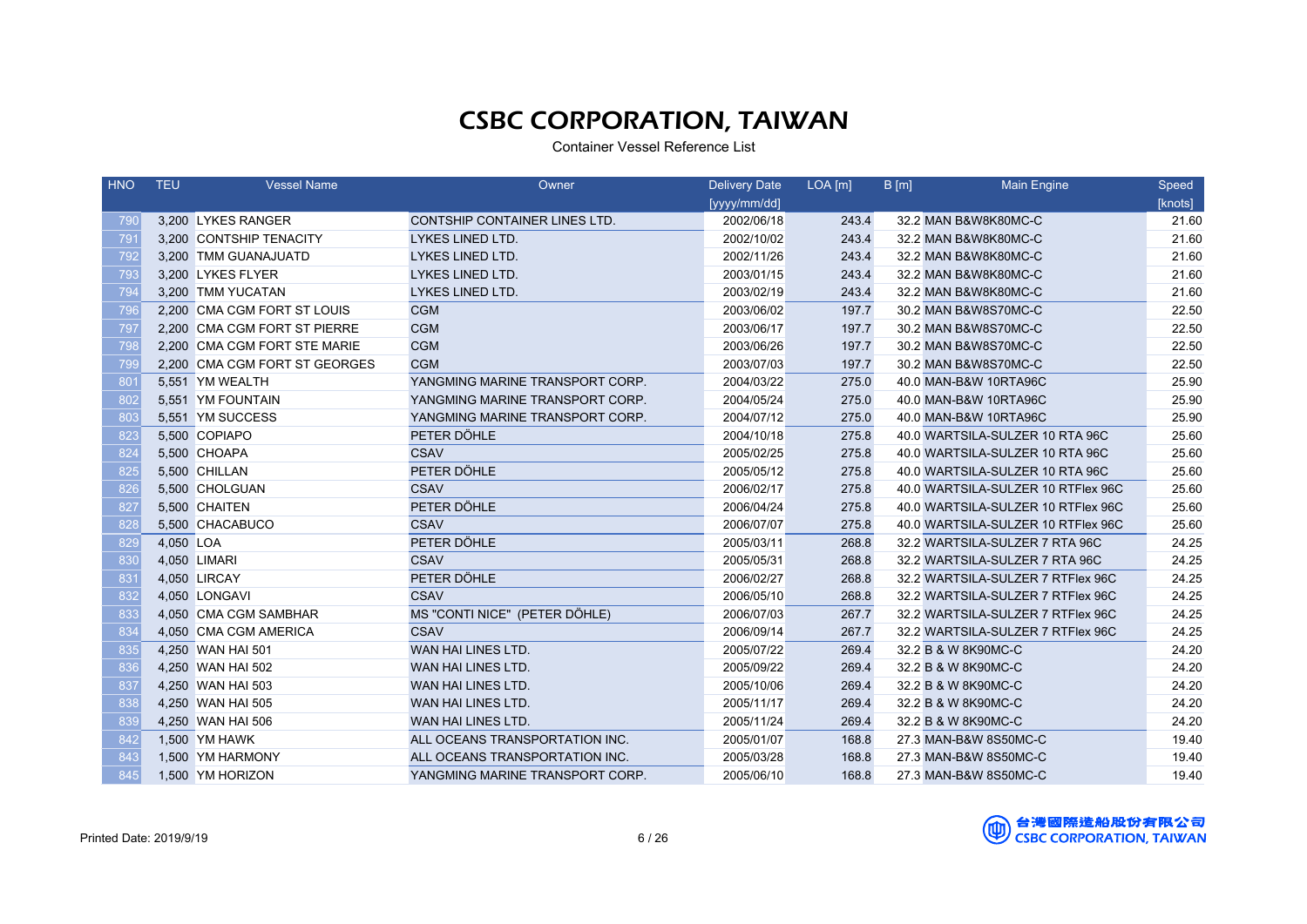| <b>HNO</b> | <b>TEU</b> | <b>Vessel Name</b>        | Owner                           | <b>Delivery Date</b> | $LOA$ [m] | B[m] | <b>Main Engine</b>        | Speed   |
|------------|------------|---------------------------|---------------------------------|----------------------|-----------|------|---------------------------|---------|
|            |            |                           |                                 | [yyyy/mm/dd]         |           |      |                           | [knots] |
| 846        |            | 1.500 YM HEIGHTS          | YANGMING MARINE TRANSPORT CORP. | 2005/07/15           | 168.8     |      | 27.3 MAN-B&W 8S50MC-C     | 19.40   |
| 849        |            | 1,805 YM INTELLIGENT      | YANGMING MARINE TRANSPORT CORP. | 2006/01/10           | 171.9     |      | 27.3 MAN-B&W 7S60MC-C     | 19.85   |
| 850        |            | 1,805 YM IDEALS           | YANGMING MARINE TRANSPORT CORP. | 2006/04/04           | 171.9     |      | 27.3 MAN-B&W 7S60MC-C     | 19.85   |
| 851        |            | 1,805 YM IMMENSE          | YANGMING MARINE TRANSPORT CORP. | 2006/06/14           | 171.9     |      | 27.3 MAN-B&W 7S60MC-C     | 19.85   |
| 852        |            | 1,805 YM INCREMENT        | YANGMING MARINE TRANSPORT CORP. | 2006/08/07           | 171.9     |      | 27.3 MAN-B&W 7S60MC-C     | 19.85   |
| 853        |            | 1,805 YM INCEPTION        | YANGMING MARINE TRANSPORT CORP. | 2006/10/02           | 171.9     |      | 27.3 MAN-B&W 7S60MC-C     | 19.85   |
| 854        |            | 1,805 YM IMAGE            | YANGMING MARINE TRANSPORT CORP. | 2006/10/31           | 171.9     |      | 27.3 MAN-B&W 7S60MC-C     | 19.85   |
| 855        |            | 1.805 YM INITIATIVE       | YANGMING MARINE TRANSPORT CORP. | 2007/01/09           | 171.9     |      | 27.3 MAN-B&W 7S60MC-C     | 19.85   |
| 856        |            | 1,805 YM INVENTIVE        | YANGMING MARINE TRANSPORT CORP. | 2007/03/27           | 171.9     |      | 27.3 MAN-B&W 7S60MC-C     | 19.85   |
| 857        |            | 4,252 KOTA SALAM          | WAN HAI LINES LTD.              | 2007/08/03           | 268.8     |      | 32.2 B & W 8K90MC-C       | 24.20   |
| 858        |            | 4,252 WAN HAI 508         | WAN HAI LINES LTD.              | 2007/09/06           | 268.8     |      | 32.2 B & W 8K90MC-C       | 24.20   |
| 859        |            | 4,252 WAN HAI 509         | WAN HAI LINES LTD.              | 2007/11/21           | 268.8     |      | 32.2 B & W 8K90MC-C       | 24.20   |
| 860        |            | 4,252 WAN HAI 510         | WAN HAI LINES LTD.              | 2008/01/16           | 268.8     |      | 32.2 B & W 8K90MC-C       | 24.20   |
| 861        |            | 1,805 YM INSTRUCTION      | ALL OCEANS TRANSPORTATION INC.  | 2007/05/09           | 171.9     |      | 27.3 MAN-B&W 7S60MC-C     | 20.20   |
| 862        |            | 1,803 YM INTERATION       | ALL OCEANS TRANSPORTATION INC.  | 2007/07/13           | 171.9     |      | 27.3 MAN-B&W 7S60MC-C     | 20.20   |
| 863        |            | 1,803 YM INAUGURATION     | ALL OCEANS TRANSPORTATION INC.  | 2007/08/30           | 171.9     |      | 27.3 MAN-B&W 7S60MC-C     | 20.20   |
| 864        |            | 1,803 YM IMPROVEMENT      | ALL OCEANS TRANSPORTATION INC.  | 2007/11/12           | 171.9     |      | 27.3 MAN-B&W 7S60MC-C     | 20.20   |
| 865        |            | 1.713 OCEAN ARROW         | PINE MARITIME CORPORATION       | 2007/01/10           | 175.1     |      | 27.9 B & W 7S60MC-C       | 20.00   |
| 866        |            | 1,713 OCEAN BRIGHT        | PINE MARITIME CORPORATION       | 2007/02/27           | 175.1     |      | 27.9 B & W 7S60MC-C       | 20.00   |
| 870        |            | 6,000 WAN HAI 601         | WAN HAI LINES LTD.              | 2007/07/19           | 276.2     |      | 40.0 B & W 8K90MC-C       | 26.00   |
| 871        |            | 6,000 WAN HAI 602         | WAN HAI LINES LTD.              | 2007/09/27           | 276.2     |      | 40.0 B & W 8K90MC-C       | 26.00   |
| 872        |            | 6,000 WAN HAI 603         | WAN HAI LINES LTD.              | 2007/11/22           | 276.2     |      | 40.0 B & W 8K90MC-C       | 26.00   |
| 873        |            | 6,000 WAN HAI 605         | WAN HAI LINES LTD.              | 2008/01/22           | 276.2     |      | 40.0 B & W 8K90MC-C       | 26.00   |
| 875        |            | 8,241 YM UBERTY           | ALL OCEANS TRANSPORTATION INC.  | 2008/05/08           | 333.2     |      | 42.8 B&W Licensee 12K98MC | 25.60   |
| 876        |            | 8,241 YM UTOPIA           | ALL OCEANS TRANSPORTATION INC.  | 2008/06/27           | 333.2     |      | 42.8 B&W Licensee 12K98MC | 25.60   |
| 877        |            | 8,241 YM UPWARD           | ALL OCEANS TRANSPORTATION INC.  | 2008/09/26           | 333.2     |      | 42.8 B&W Licensee 12K98MC | 25.60   |
| 878        |            | 8,241 YM UTILITY          | ALL OCEANS TRANSPORTATION INC.  | 2009/01/09           | 333.2     |      | 42.8 B&W Licensee 12K98MC | 25.60   |
| 879        |            | 8,241 YM UNIFORM          | ALL OCEANS TRANSPORTATION INC.  | 2009/03/27           | 333.2     |      | 42.8 B&W Licensee 12K98MC | 25.60   |
| 880        |            | 1,800 HAN JIN SAO PAULO   | PINE MARITIME CORPORATION       | 2008/01/16           | 171.9     |      | 27.3 MAN-B&W 7S60MC-C     | 20.20   |
| 881        |            | 1,800 HAN JIN HO CHI MINH | PINE MARITIME CORPORATION       | 2008/03/18           | 171.9     |      | 27.3 MAN-B&W 7S60MC-C     | 20.20   |
| 882        |            | 1,713 OCEAN EMERALD       | PINE MARITIME CORPORATION       | 2008/05/26           | 175.1     |      | 27.9 MAN-B&W 7S60MC-C     | 20.00   |
| 883        |            | 1,713 OCEAN MERMAID       | PINE MARITIME CORPORATION       | 2008/07/24           | 175.1     |      | 27.9 MAN-B&W 7S60MC-C     | 20.00   |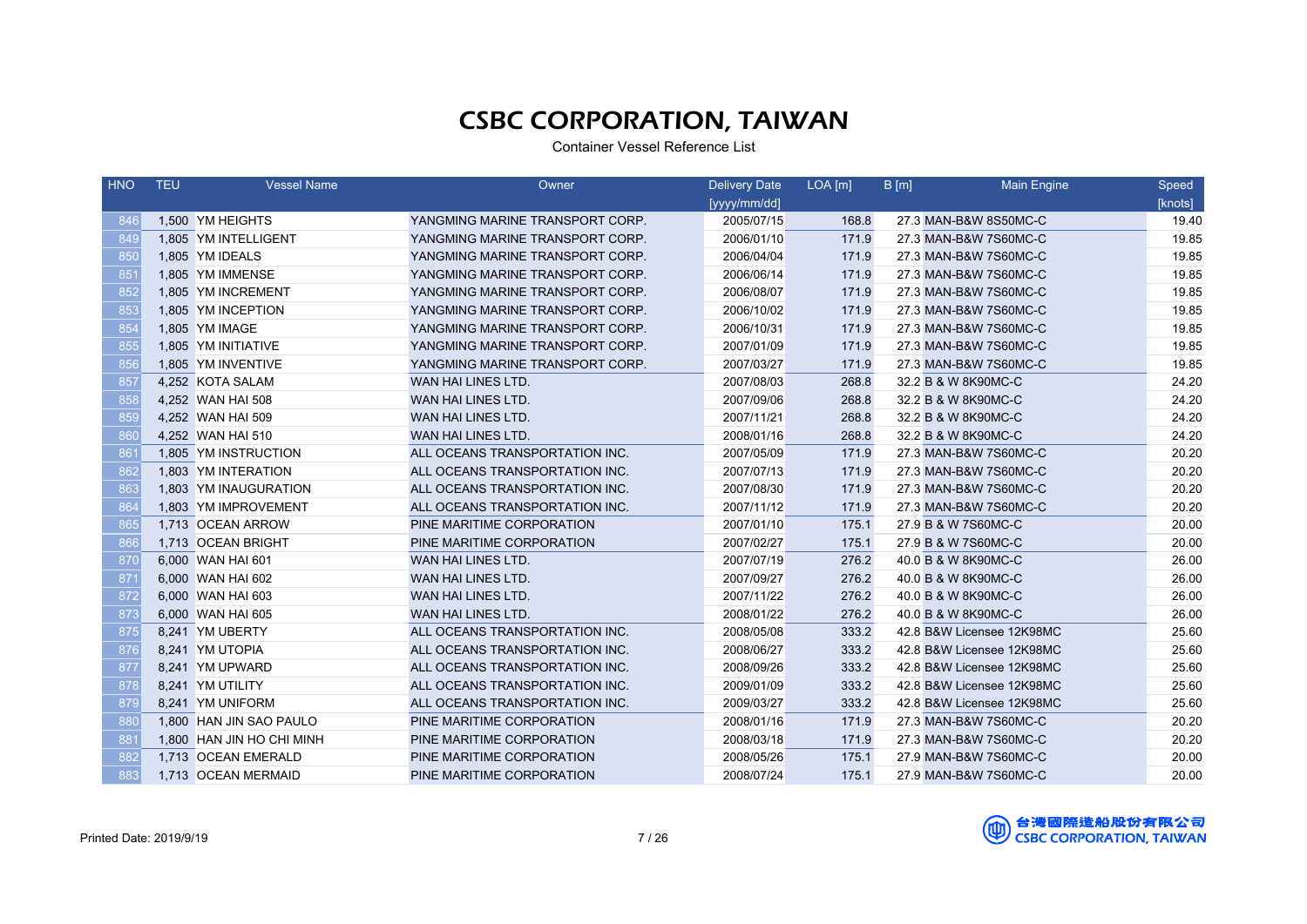| HNO | <b>TEU</b> | <b>Vessel Name</b>      | Owner                                   | <b>Delivery Date</b> | $LOA$ [m] | B[m] | <b>Main Engine</b>                | Speed   |
|-----|------------|-------------------------|-----------------------------------------|----------------------|-----------|------|-----------------------------------|---------|
|     |            |                         |                                         | [yyyy/mm/dd]         |           |      |                                   | [knots] |
| 884 |            | 1,713 OCEAN BIRD        | PINE MARITIME CORPORATION               | 2008/09/24           | 175.1     |      | 27.9 MAN-B&W 7S60MC-C             | 20.00   |
| 885 |            | 1,713 OCEAN SPICA       | PINE MARITIME CORPORATION               | 2008/12/19           | 175.1     |      | 27.9 MAN-B&W 7S60MC-C             | 20.00   |
| 886 |            | 4,250 YM EMINENCE       | ALL OCEANS TRANSPORTATION INC.          | 2008/04/16           | 268.8     |      | 32.2 Sulzer Licensee 7RT-FLEX96C  | 24.80   |
| 887 |            | 4,250 YM ELIXIR         | ALL OCEANS TRANSPORTATION INC.          | 2008/06/16           | 268.8     |      | 32.2 Sulzer Licensee 7RT-FLEX96C  | 24.80   |
| 888 |            | 4,250 YM ENHANCER       | ALL OCEANS TRANSPORTATION INC.          | 2008/10/09           | 268.8     |      | 32.2 Sulzer Licensee 7RT-FLEX96C  | 24.80   |
| 889 |            | 4,250 YM EFFICIENCY     | ALL OCEANS TRANSPORTATION INC.          | 2009/01/06           | 268.8     |      | 32.2 Sulzer Licensee 7RT-FLEX96C  | 24.80   |
| 890 |            | 4,250 YM ETERNITY       | ALL OCEANS TRANSPORTATION INC.          | 2009/03/24           | 268.8     |      | 32.2 Sulzer Licensee 7RT-FLEX96C  | 24.80   |
| 891 |            | 1,800 WAN HAI 171       | VENUS OCEAN NAVIGATION S. A.            | 2009/03/01           | 172.7     |      | 27.3 MAN-B&W 7S60MC-C             | 20.20   |
| 892 |            | 1,800 WAN HAI 172       | VENUS OCEAN NAVIGATION S. A.            | 2009/04/20           | 172.7     |      | 27.3 MAN-B&W 7S60MC-C             | 20.20   |
| 895 |            | 6,600 MALLECO           | CSBC HULL 895 LIMITED (P.D.)            | 2009/10/08           | 305.6     |      | 40.0 Licensee Sulzer 10RT-flex96C | 25.30   |
| 896 |            | 6.600 MAULE             | CSBC HULL 896 LIMITED (CSAV)            | 2010/04/26           | 305.6     |      | 40.0 Licensee Sulzer 10RT-flex96C | 25.30   |
| 897 |            | 6,600 ARABELLA D        | CSBC HULL 897 LIMITED (P.D.)            | 2010/05/06           | 305.6     |      | 40.0 Licensee Sulzer 10RT-flex96C | 25.30   |
| 898 |            | 6,600 MAIPO             | CSBC HULL 898 LIMITED (CSAV)            | 2010/08/05           | 305.6     |      | 40.0 Licensee Sulzer 10RT-flex96C | 25.30   |
| 899 |            | 6,600 MATAQUITO         | CSBC HULL 899 LIMITED (P.D.)            | 2010/10/28           | 305.6     |      | 40.0 Licensee Sulzer 10RT-flex96C | 25.30   |
| 900 |            | 6,600 MEHUIN            | CSBC HULL 900 LIMITED (CSAV)            | 2011/08/25           | 305.6     |      | 40.0 Licensee Sulzer 10RT-flex96C | 25.30   |
| 932 |            | 4.200 UASC SITRAH       | CSBC HULL 932 LIMITED (P.D.)            | 2009/10/01           | 268.8     |      | 32.2 Licensee Sulzer 7RT-flex96C  | 24.25   |
| 933 | 4,200      | <b>UASC AJMAN</b>       | "JPO TAURUS" SCHIFFAHRTSGESELLSCHAFT    | 2010/01/14           | 268.8     | 32.2 | Licensee Sulzer 7RT-flex96C       | 24.25   |
|     |            |                         | MBH & CO. KG (OLTMANN)                  |                      |           |      |                                   |         |
| 934 | 4,200      | <b>HAMMONIA GALICIA</b> | MS "HAMMONIA XV" SCHIFFAHRTSGMBH & CO.  | 2010/04/26           | 268.8     |      | 32.2 Licensee Sulzer 7RT-flex96C  | 24.25   |
|     |            |                         | KG (HAMMONIA)                           |                      |           |      |                                   |         |
| 935 | 4,200      | JPO TUCANA              | "JPO TUCANA" SCHIFFAGRTSGESELLSCHAFT    | 2010/08/05           | 268.8     |      | 32.2 Licensee Sulzer 7RT-flex96C  | 24.25   |
|     |            |                         | MBH & CO. KG (OLTMANN)                  |                      |           |      |                                   |         |
| 936 | 4,200      | VALPARAISO EXPRESS      | "HAMMONIA XVI" SCHIFFAHRTSGMBH & CO. KG | 2010/10/28           | 268.8     | 32.2 | Licensee Sulzer 7RT-flex96C       | 24.25   |
|     |            |                         | (HAMMONIA)                              |                      |           |      |                                   |         |
| 937 |            | 4,200 UASC ZAMZAM       | CSBC HULL 937 LIMITED (P.D.)            | 2011/01/11           | 268.8     |      | 32.2 Licensee Sulzer 7RT-flex96C  | 24.25   |
| 938 |            | 1.713 MAERSK WARSAW     | <b>VENUS OCEAN NAVIGATION S.A.</b>      | 2009/06/15           | 175.1     |      | 27.9 MAN-B&W 7S60MC-C             | 20.00   |
| 939 |            | 1,713 MAERSK WESTPORT   | <b>VENUS OCEAN NAVIGATION S.A.</b>      | 2009/08/18           | 175.1     |      | 27.9 MAN-B&W 7S60MC-C             | 20.00   |
| 940 |            | 1,713 MAERSK WEYMOUTH   | VENUS OCEAN NAVIGATION S. A.            | 2009/10/15           | 175.1     |      | 27.9 MAN-B&W 7S60MC-C             | 20.00   |
| 941 |            | 1,713 MAERSK WIESBADEN  | VENUS OCEAN NAVIGATION S.A.             | 2010/01/15           | 175.1     |      | 27.9 MAN-B&W 7S60MC-C             | 20.00   |
| 942 |            | 1,713 MAERSK WINNIPEG   | VENUS OCEAN NAVIGATION S. A.            | 2010/02/24           | 175.1     |      | 27.9 MAN-B&W 7S60MC-C             | 20.00   |
| 943 |            | 1.713 MAERSK WOLFSBURG  | <b>VENUS OCEAN NAVIGATION S. A.</b>     | 2010/04/15           | 175.1     |      | 27.9 MAN-B&W 7S60MC-C             | 20.00   |
| 944 |            | 1,713 MAERSK WOLGAST    | VENUS OCEAN NAVIGATION S. A.            | 2010/06/15           | 175.1     |      | 27.9 MAN-B&W 7S60MC-C             | 20.00   |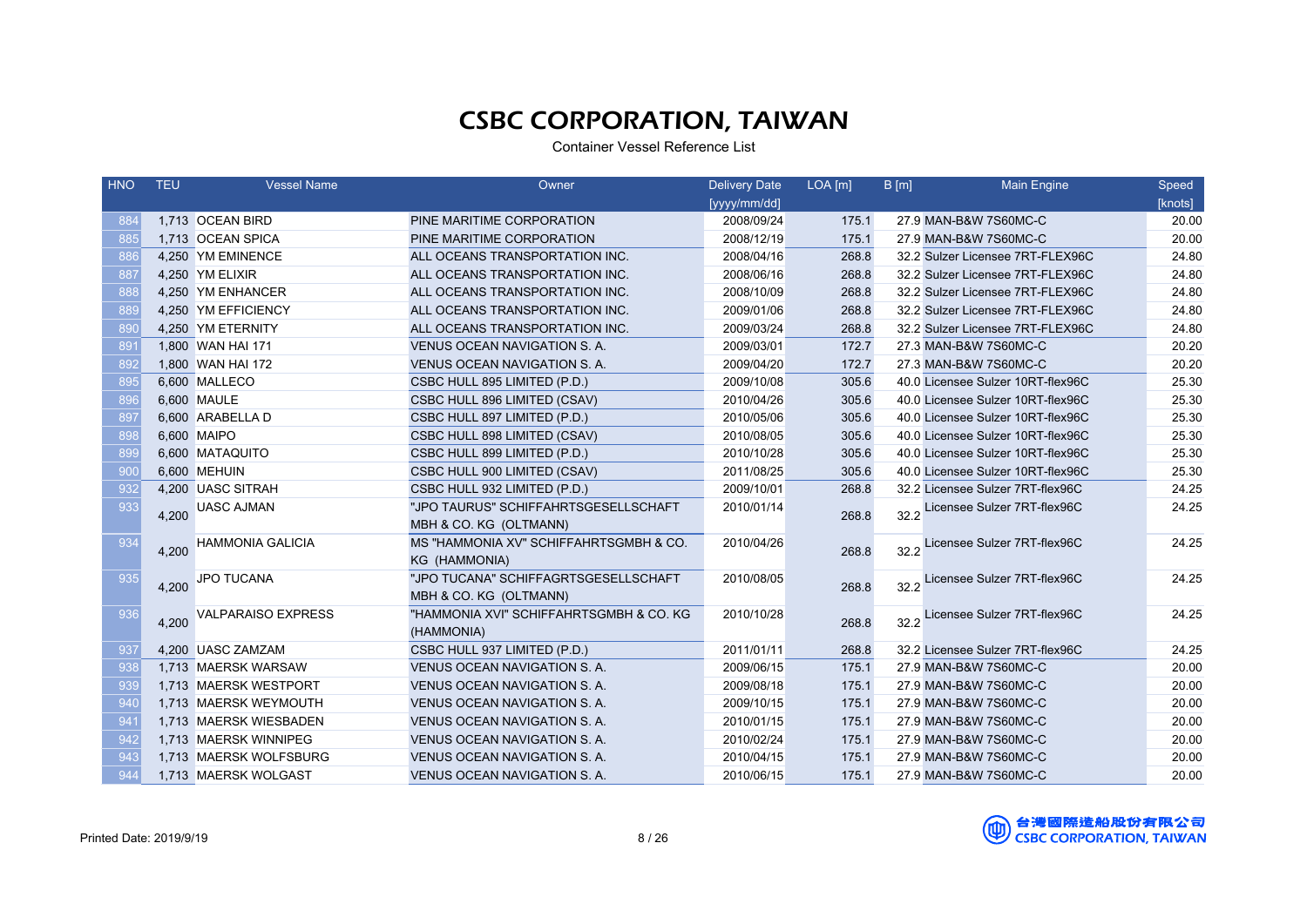| <b>HNO</b> | <b>TEU</b> | <b>Vessel Name</b>     | Owner                                  | <b>Delivery Date</b> | $LOA$ [m] | B[m] | <b>Main Engine</b>              | Speed   |
|------------|------------|------------------------|----------------------------------------|----------------------|-----------|------|---------------------------------|---------|
|            |            |                        |                                        | [yyyy/mm/dd]         |           |      |                                 | [knots] |
| 950        |            | 4,532 WAN HAI 511      | WAN HAI LINES LTD.                     | 2012/05/31           | 259.0     |      | 37.3 MAN B & W 8K90MC-C6        | 23.20   |
| 951        |            | 4,532 WAN HAI 512      | WAN HAI LINES LTD.                     | 2012/08/10           | 259.0     |      | 37.3 MAN B & W 8K90MC-C6        | 23.20   |
| 952        |            | 4,532 WAN HAI 513      | WAN HAI LINES LTD.                     | 2012/11/23           | 259.0     |      | 37.3 MAN B & W 8K90MC-C6        | 23.20   |
| 953        |            | 4,532 WAN HAI 515      | WAN HAI LINES LTD.                     | 2013/02/27           | 259.0     |      | 37.3 MAN B & W 8K90MC-C6        | 23.20   |
| 955        |            | 6,600 YM MUTUALITY     | ALL OCEANS TRANSPORTATION INC.         | 2011/04/19           | 305.6     |      | 40.0 MAN-B&W10K98MC6            | 25.60   |
| 956        |            | 6,600 YM MOBILITY      | ALL OCEANS TRANSPORTATION INC.         | 2011/05/17           | 305.6     |      | 40.0 MAN-B&W10K98MC6            | 25.60   |
| 957        |            | 8,626 YM UNIFORMITY    | YANGMING MARINE TRANSPORT CORP.        | 2012/06/18           | 333.2     |      | 42.8 MAN-B&W12K98MC6            | 25.60   |
| 958        |            | 8,626 YM UBIQUITY      | YANGMING MARINE TRANSPORT CORP.        | 2012/08/10           | 333.2     |      | 42.8 MAN-B&W12K98MC6            | 25.60   |
| 959        |            | 8,626 YM UNANIMITY     | YANGMING MARINE TRANSPORT CORP.        | 2012/10/23           | 333.2     |      | 42.8 MAN-B&W12K98MC6            | 25.60   |
| 960        |            | 8,626 YM UPSURGENCE    | YANGMING MARINE TRANSPORT CORP.        | 2012/12/24           | 333.2     |      | 42.8 MAN-B&W12K98MC6            | 25.60   |
| 961        |            | 8,626 YM UNICORN       | YANGMING MARINE TRANSPORT CORP.        | 2013/05/03           | 333.2     |      | 42.8 MAN-B&W12K98MC6            | 25.60   |
| 962        |            | 4,680 WAN HAI 516      | WAN HAI LINES LTD.                     | 2013/04/15           | 259.0     |      | 37.3 MAN B & W 8K90MC-C6        | 23.20   |
| 963        |            | 4,680 WAN HAI 517      | WAN HAI LINES LTD.                     | 2013/06/25           | 259.0     |      | 37.3 MAN B & W 8K90MC-C6        | 23.20   |
| 964        |            | 4,662 YM EVOLUTION     | YANGMING MARINE TRANSPORT CORP.        | 2014/04/24           | 259.0     |      | 37.3 MAN-B&W7K98MC6             | 24.00   |
| 965        |            | 4,662 YM ESSENCE       | YANGMING MARINE TRANSPORT CORP.        | 2014/07/01           | 259.0     |      | 37.3 MAN-B&W7K98MC6             | 24.00   |
| 966        |            | 4,662 YM ENLIGHTENMENT | YANGMING MARINE TRANSPORT CORP.        | 2015/01/07           | 259.0     |      | 37.3 MAN-B&W7K98MC6             | 24.00   |
| 967        |            | 4,662 YM EXCELLENCE    | YANGMING MARINE TRANSPORT CORP.        | 2015/03/25           | 259.0     |      | 37.3 MAN-B&W7K98MC6             | 24.00   |
| 968        |            | 4,662 YM EXPRESS       | YANGMING MARINE TRANSPORT CORP.        | 2015/05/20           | 259.0     |      | 37.3 MAN-B&W7K98MC6             | 24.00   |
| 969        |            | 6,600 YM MILESTONE     | ALL OCEANS TRANSPORTATION INC.         | 2011/10/14           | 305.6     |      | 40.0 MAN-B&W10K98MC6            | 25.60   |
| 970        |            | 6,600 YM MASCULINITY   | ALL OCEANS TRANSPORTATION INC.         | 2012/04/20           | 305.6     |      | 40.0 MAN-B&W10K98MC6            | 25.60   |
| 975        |            | 1,800 WAN HAI 271      | WAN HAI LINES LTD.                     | 2011/10/14           | 172.1     |      | 27.3 MAN-B&W7S60MC-C7           | 20.00   |
| 976        |            | 1,800 WAN HAI 272      | WAN HAI LINES LTD.                     | 2011/12/15           | 172.1     |      | 27.3 MAN-B&W7S60MC-C7           | 20.00   |
| 977        |            | 1,800 WAN HAI 273      | WAN HAI LINES LTD.                     | 2012/02/15           | 172.1     |      | 27.3 MAN-B&W7S60MC-C7           | 20.00   |
| 978        |            | 1,800 WAN HAI 275      | WAN HAI LINES LTD.                     | 2012/04/25           | 172.1     |      | 27.3 MAN-B&W7S60MC-C7           | 20.00   |
| 979        |            | 1,800 KESTREL          | HSINCHU'S REFO SHIPPING LTD.           | 2013/05/02           | 172.1     |      | 27.3 Licensee MAN 6S60MC-C8.1   | 19.90   |
| 980        |            | 1,800 PELICAN          | HSINCHU'S REFO SHIPPING LTD.           | 2013/05/28           | 172.1     |      | 27.3 Licensee MAN 6S60MC-C8.1   | 19.90   |
| 996        |            | 1,000 WAN HAI 101      | WAN HAI LINES LTD.                     | 2012/07/12           | 144.1     |      | 22.5 MAN-B&W 6S50MC-C8          | 18.80   |
| 997        |            | 1,000 WAN HAI 102      | WAN HAI LINES LTD.                     | 2012/08/22           | 144.1     |      | 22.5 MAN-B&W 6S50MC-C8          | 18.80   |
| 998        |            | 1,000 WAN HAI 103      | WAN HAI LINES LTD.                     | 2012/10/15           | 144.1     |      | 22.5 MAN-B&W 6S50MC-C8          | 18.80   |
| 999        |            | 1,000 WAN HAI 105      | WAN HAI LINES LTD.                     | 2012/11/30           | 144.1     |      | 22.5 MAN-B&W 6S50MC-C8          | 18.80   |
| 1007       |            | 8,508 EVER LIVING      | EVERGREEN MARINE (SINGAPORE) PTE. LTD. | 2013/08/30           | 334.8     |      | 45.8 Licensee MAN B&W 9K98ME7.1 | 24.50   |
| 1008       |            | 8,508 EVER LINKING     | EVERGREEN MARINE (UK) LIMITED.         | 2013/10/30           | 334.8     |      | 45.8 Licensee MAN B&W 9K98ME7.1 | 24.50   |

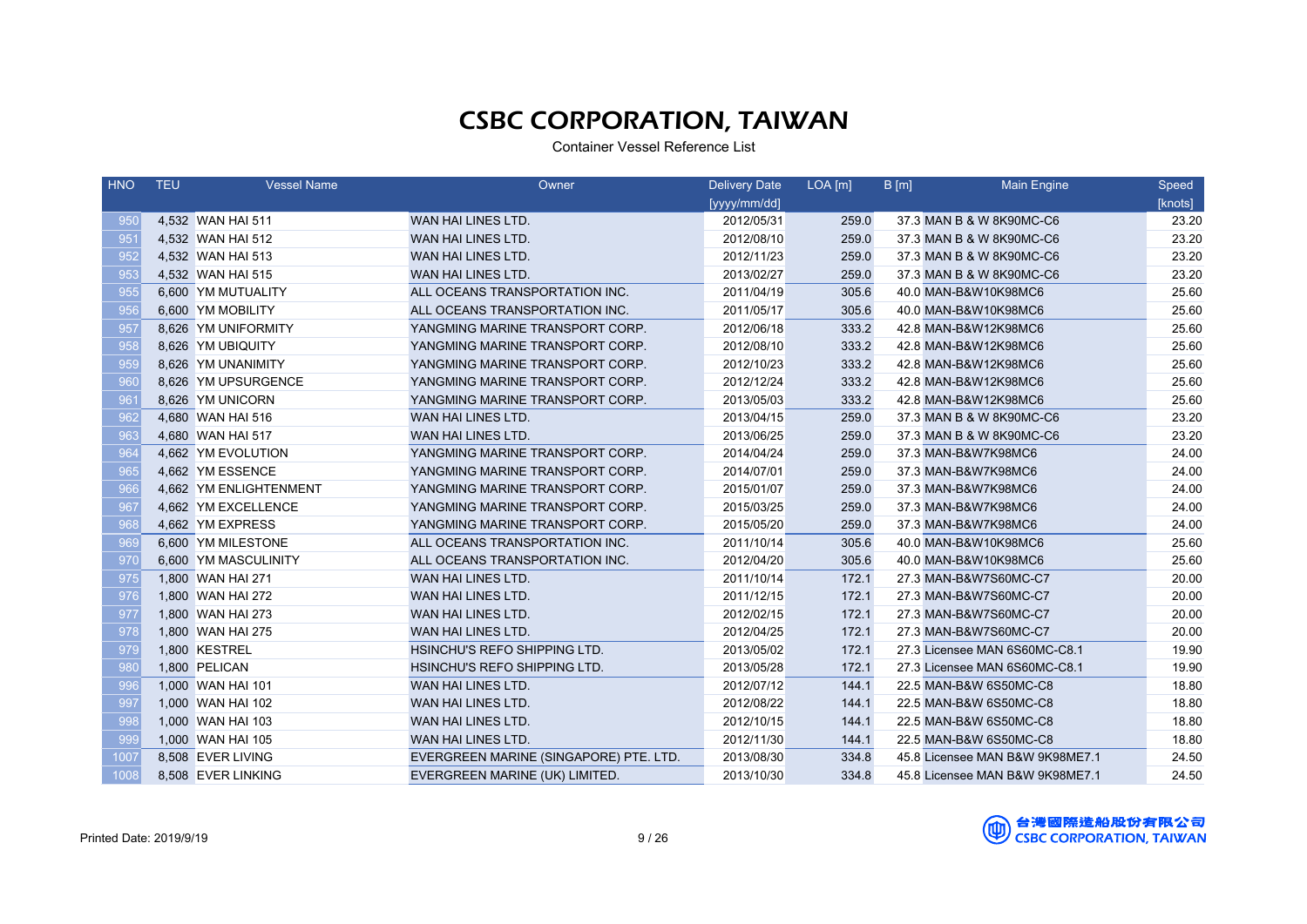| <b>HNO</b>       | <b>TEU</b> | <b>Vessel Name</b>   | Owner                                   | <b>Delivery Date</b> | $LOA$ [m] | B[m] | <b>Main Engine</b>                  | Speed   |
|------------------|------------|----------------------|-----------------------------------------|----------------------|-----------|------|-------------------------------------|---------|
|                  |            |                      |                                         | [yyyy/mm/dd]         |           |      |                                     | [knots] |
| 1009             |            | 8,508 EVER LUCID     | <b>EVERGREEN MARINE CORP.</b>           | 2014/01/15           | 334.8     |      | 45.8 Licensee MAN B&W 9K98ME7.1     | 24.50   |
| 1010             |            | 8,508 EVER LUCENT    | EVERGREEN MARINE (SINGAPORE) PTE. LTD.  | 2014/03/11           | 334.8     |      | 45.8 Licensee MAN B&W 9K98ME7.1     | 24.50   |
| 1011             |            | 8,508 EVER LISSOME   | EVERGREEN MARINE (UK) LIMITED.          | 2014/05/15           | 334.8     |      | 45.8 Licensee MAN B&W 9K98ME7.1     | 24.50   |
| 1012             |            | 8,508 EVER LOADING   | EVERGREEN MARINE (UK) LIMITED.          | 2014/07/29           | 334.8     |      | 45.8 Licensee MAN B&W 9K98ME7.1     | 24.50   |
| 1013             |            | 8,508 EVER LUNAR     | EVERGREEN MARINE CORP.                  | 2015/01/09           | 334.8     |      | 45.8 Licensee MAN B&W 9K98ME7.1     | 24.50   |
| 1014             |            | 8,508 EVER LYRIC     | <b>EVERGREEN MARINE CORP.</b>           | 2015/04/15           | 334.8     |      | 45.8 Licensee MAN B&W 9K98ME7.1     | 24.50   |
| 1015             |            | 8,508 EVER LOVELY    | EVERGREEN MARINE (SINGAPORE) PTE. LTD.  | 2015/06/30           | 334.8     |      | 45.8 Licensee MAN B&W 9K98ME7.1     | 24.50   |
| 1016             |            | 8.508 EVER LIFTING   | EVERGREEN MARINE (UK) LIMITED.          | 2015/08/31           | 334.8     |      | 45.8 Licensee MAN B&W 9K98ME7.1     | 24.50   |
| 1030             |            | 1,800 SITC SHANDONG  | SITC SHANDONG SHIPPING COMPANY LIMITED  | 2014/10/15           | 172.0     |      | 27.6 Licensee MAN B&W 6S60ME-C8.2   | 19.50   |
| 103 <sup>2</sup> |            | 1,800 SITC ZHEJIANG  | SITC ZHEJIANG SHIPPING COMPANY LIMITED  | 2014/12/29           | 172.0     |      | 27.6 Licensee MAN B&W 6S60ME-C8.2   | 19.50   |
| 1032             |            | 1,800 SITC FUJIAN    | SITC FUJIAN SHIPPING COMPANY LIMITED    | 2015/03/10           | 172.0     |      | 27.6 Licensee MAN B&W 6S60ME-C8.2   | 19.50   |
| 1033             |            | 1.800 SITC GUANGDONG | SITC GUANGDONG SHIPPING COMPANY LIMITED | 2015/05/06           | 172.0     |      | 27.6 Licensee MAN B&W 6S60ME-C8.2   | 19.50   |
| 1036             |            | 14,000 YM WINDOW     | <b>SEASPAN CORPORATION</b>              | 2016/05/06           | 368.0     |      | 51.0 Licensee MAN B&W 11S90ME-C10.2 | 23.00   |
| 1037             |            | 14,000 YM WIDTH      | <b>SEASPAN CORPORATION</b>              | 2016/05/27           | 368.0     |      | 51.0 Licensee MAN B&W 11S90ME-C10.2 | 23.00   |
| 1038             |            | 14,000 YM WELCOME    | <b>SEASPAN CORPORATION</b>              | 2016/08/12           | 368.0     |      | 51.0 Licensee MAN B&W 11S90ME-C10.2 | 23.00   |
| 1039             |            | 14,000 YM WIND       | <b>SEASPAN CORPORATION</b>              | 2017/05/26           | 368.0     |      | 51.0 Licensee MAN B&W 11S90ME-C10.2 | 23.00   |
| 1040             |            | 14,000 YM WREATH     | <b>SEASPAN CORPORATION</b>              | 2017/06/26           | 368.0     |      | 51.0 Licensee MAN B&W 11S90ME-C10.2 | 23.00   |
| 104'             |            | 1,800 SITC LIAONING  | SITC LIAONING SHIPPING COMPANY LIMITED  | 2015/07/06           | 172.0     |      | 27.6 Licensee MAN B&W 6S60ME-C8.2   | 19.50   |
| 1042             |            | 1,800 SITC HEBEI     | SITC HEBEI SHIPPING COMPANY LIMITED     | 2015/07/28           | 172.0     |      | 27.6 Licensee MAN B&W 6S60ME-C8.2   | 19.50   |
| 1043             |            | 1.800 SITC JIANGSU   | SITC JIANGSU SHIPPING COMPANY LIMITED   | 2015/10/12           | 172.0     |      | 27.6 Licensee MAN B&W 6S60ME-C8.2   | 19.50   |
| 1044             |            | 1,800 SITC GUANGXI   | SITC GUANGXI SHIPPING COMPANY LIMITED   | 2015/12/21           | 172.0     |      | 27.6 Licensee MAN B&W 6S60ME-C8.2   | 19.50   |
| 1045             |            | 1,800 SITC HAINAN    | SITC HAINAN SHIPPING COMPANY LIMITED    | 2015/06/26           | 172.0     |      | 27.6 Licensee MAN B&W 6S60ME-C8.2   | 19.50   |
| 1046             |            | 1,800 SITC KEELUNG   | SITC KEELUNG SHIPPING COMPANY LIMITED   | 2015/09/29           | 172.0     |      | 27.6 Licensee MAN B&W 6S60ME-C8.2   | 19.50   |
| 1047             |            | 1,800 SITC SHANGHAI  | SITC SHANGHAI SHIPPING COMPANY LIMITED  | 2015/09/07           | 172.0     |      | 27.6 Licensee MAN B&W 6S60ME-C8.2   | 19.50   |
| 1048             |            | 1,800 SITC MACAO     | SITC MACAO SHIPPING COMPANY LIMITED     | 2015/10/26           | 172.0     |      | 27.6 Licensee MAN B&W 6S60ME-C8.2   | 19.50   |
| 1049             |            | 1,800 SITC HANSHIN   | SITC HANSHIN SHIPPING COMPANY LIMITED   | 2016/03/07           | 172.0     |      | 27.6 Licensee MAN B&W 6S60ME-C8.2   | 19.50   |
| 1050             |            | 1,800 SITC KANTO     | SITC KANTO SHIPPING COMPANY LIMITED     | 2016/05/13           | 172.0     |      | 27.6 Licensee MAN B&W 6S60ME-C8.2   | 19.50   |
| 1051             |            | 1,800 INTEGRA        | Continent Maritime, S.A.                | 2017/04/07           | 172.0     |      | 27.6 Licensee MAN B&W 6S60ME-C8.2   | 19.50   |
| 1052             |            | 1,800 INFINITY       | Continent Maritime, S.A.                | 2017/06/27           | 172.0     |      | 27.6 Licensee MAN B&W 6S60ME-C8.2   | 19.50   |
| 106'             |            | 1,800 TS BANGKOK     | T.S. Empire Holding Limited             | 2017/07/21           | 172.0     |      | 27.5 Licensee MAN B&W 6S60ME-C8.5   | 19.50   |
| 1062             |            | 1,800 TS TOKYO       | T.S. Kingdom Holding Limited            | 2017/09/08           | 172.0     |      | 27.5 Licensee MAN B&W 6S60ME-C8.5   | 19.50   |
| 1063             |            | 1,800 TS KAOHSIUNG   | T.S. Empire Holding Limited             | 2017/11/21           | 172.0     |      | 27.5 Licensee MAN B&W 6S60ME-C8.5   | 19.50   |

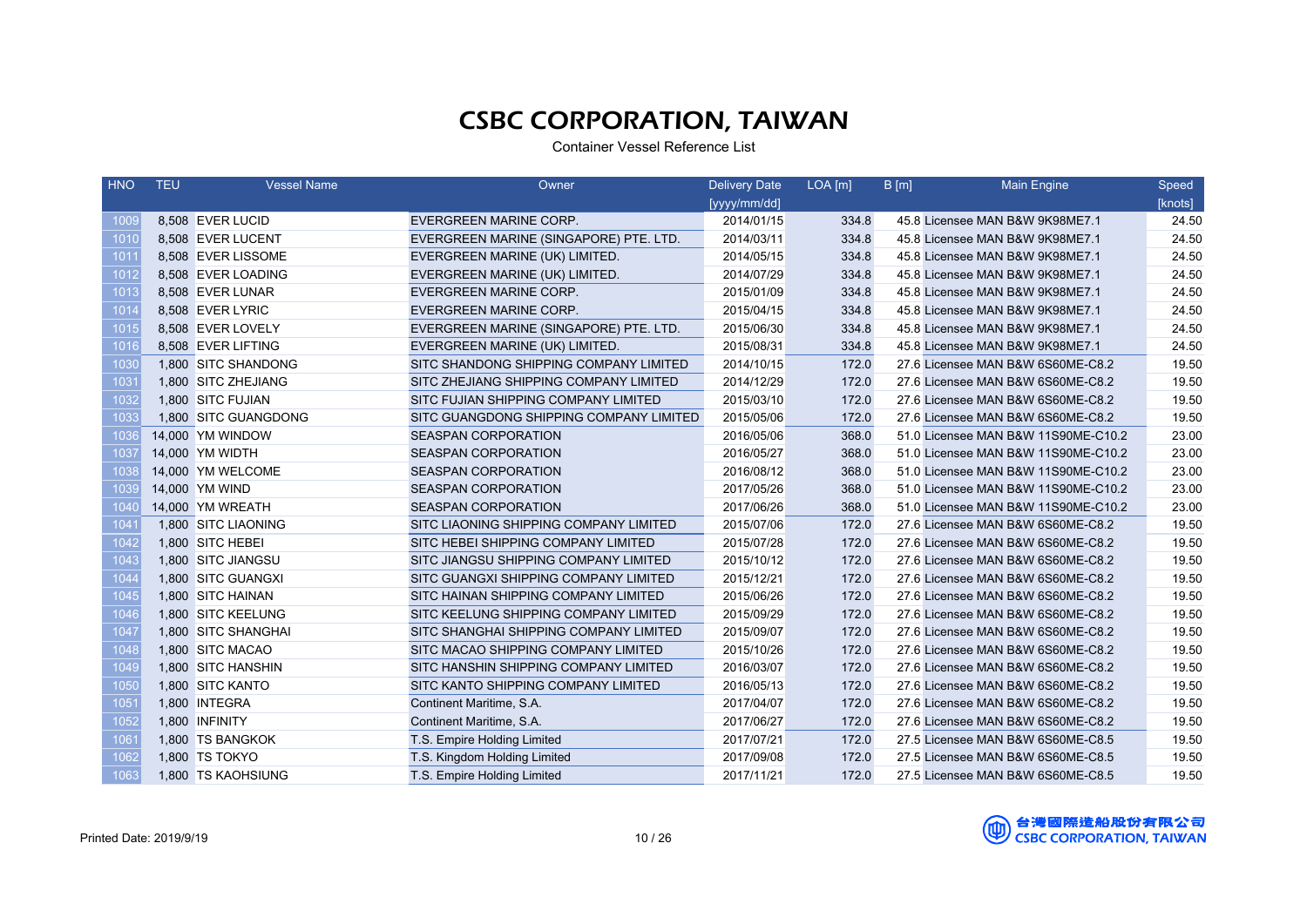| <b>HNO</b> | TEU | <b>Vessel Name</b> | Owner                                | <b>Delivery Date</b> | LOA [m] | $B$ [m] | Main Engine                       | Speed   |
|------------|-----|--------------------|--------------------------------------|----------------------|---------|---------|-----------------------------------|---------|
|            |     |                    |                                      | [yyyy/mm/dd]         |         |         |                                   | [knots] |
| 1064       |     | 1.800 TS OSAKA     | T.S. Kingdom Holding Limited         | 2018/01/22           | 172.0   |         | 27.5 Licensee MAN B&W 6S60ME-C8.5 | 19.50   |
| 1065       |     | 2.800 EVER BLISS   | <b>GREENCOMPASS MARINE S. A.</b>     | 2017/09/03           | 211.9   |         | 32.8 Licensee MAN B&W 8S70ME-C8.5 | 21.80   |
| 1066       |     | 2.800 EVER BALMY   | EVERGREEN MARINE CORP. (TAIWAN) LTD. | 2017/10/26           | 211.9   |         | 32.8 Licensee MAN B&W 8S70ME-C8.5 | 21.80   |
| 1067       |     | 2.800 EVER BIRTH   | <b>GREENCOMPASS MARINE S. A.</b>     | 2017/12/29           | 211.9   |         | 32.8 Licensee MAN B&W 8S70ME-C8.5 | 21.80   |
| 1068       |     | 2.800 EVER BASIS   | EVERGREEN MARINE CORP. (TAIWAN) LTD. | 2018/03/02           | 211.9   |         | 32.8 Licensee MAN B&W 8S70ME-C8.5 | 21.80   |
| 1069       |     | 2.800 EVER BONNY   | <b>GREENCOMPASS MARINE S. A.</b>     | 2018/03/23           | 211.9   |         | 32.8 Licensee MAN B&W 8S70ME-C8.5 | 21.80   |
| 1070       |     | 2.800 EVER BEADY   | EVERGREEN MARINE CORP. (TAIWAN) LTD. | 2018/04/23           | 211.9   |         | 32.8 Licensee MAN B&W 8S70ME-C8.5 | 21.80   |
| 107        |     | 2.800 EVER BONUS   | <b>GREENCOMPASS MARINE S. A.</b>     | 2018/05/15           | 211.9   |         | 32.8 Licensee MAN B&W 8S70ME-C8.5 | 21.80   |
| 1072       |     | 2.800 EVER BEAMY   | EVERGREEN MARINE CORP. (TAIWAN) LTD. | 2018/06/08           | 211.9   |         | 32.8 Licensee MAN B&W 8S70ME-C8.5 | 21.80   |
| 1073       |     | 2.800 EVER BOOMY   | <b>GREENCOMPASS MARINE S. A.</b>     | 2018/07/06           | 211.9   |         | 32.8 Licensee MAN B&W 8S70ME-C8.5 | 21.80   |
| 107        |     | 2.800 EVER BLOOM   | EVERGREEN MARINE CORP. (TAIWAN) LTD. | 2018/07/27           | 211.9   |         | 32.8 Licensee MAN B&W 8S70ME-C8.5 | 21.80   |

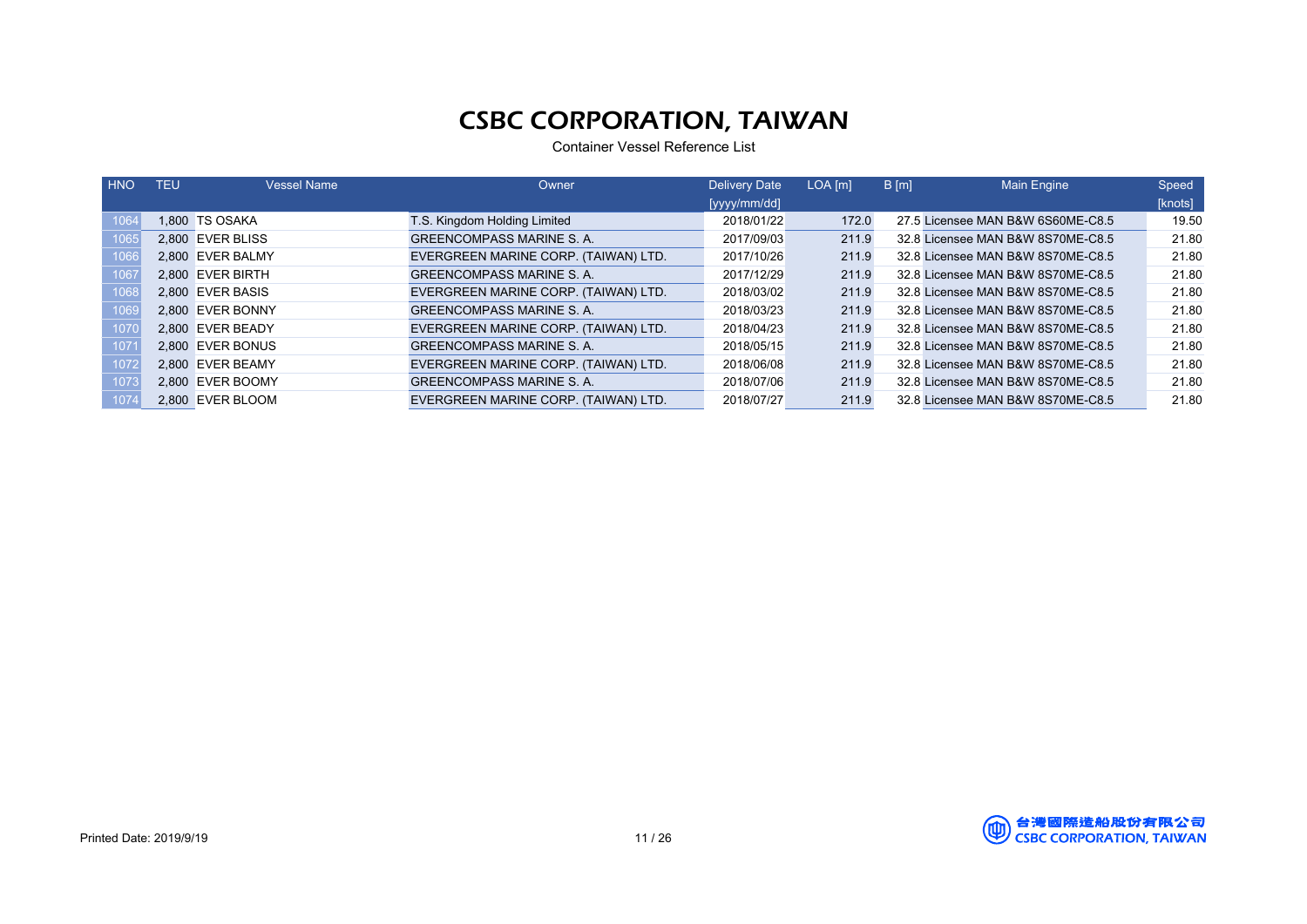Bulk Carrier Reference List

#### Vessel Ty(多重項目)

| <b>HNO</b> | <b>DWT</b>   | <b>Vessel Name</b>       | Owner                           | <b>Delivery Date</b> | <b>Main Engine</b>              | LOA[m] | B[m]  | Speed   |
|------------|--------------|--------------------------|---------------------------------|----------------------|---------------------------------|--------|-------|---------|
|            |              |                          |                                 | [yyyy/mm/dd]         |                                 |        |       | [knots] |
| .1006      |              | 12,500 HAI HSIN          | <b>CMSNC</b>                    | 1964/04/01 DIESEL    |                                 | 106.20 | 20.40 | 21.3    |
| 1007       |              | 12,500 HAI CHEIN         | <b>CMSNC</b>                    | 1963/04/01 DIESEL    |                                 | 106.20 | 20.40 | 21.3    |
|            |              | 25,200 SILVER CLIPPER    | <b>SILVER LINES</b>             | 1967/12/08           | <b>IHI SULZER 7RD76</b>         | 181.30 | 25.00 | 15.5    |
|            |              | 25,200 EVER RELIANCE     | <b>FIRST STEAM SHIP</b>         | 1968/06/25           | <b>IHI SULZER 7RD76</b>         | 181.30 | 25.00 | 15.0    |
|            |              | 28,500 MING SPRING       | YANGMING MARINE TRANSPORT CORP. | 1978/05/31           | SUMITOMO SULZER 7RND-68M        | 172.00 | 27.60 | 15.8    |
|            |              | 28,500 MING SUMMER       | YANGMING MARINE TRANSPORT CORP. | 1978/07/10           | <b>SUMITOMO SULZER 7RND-68M</b> | 172.00 | 27.60 | 15.8    |
|            |              | 28,500 MING AUTUME       | YANGMING MARINE TRANSPORT CORP. | 1978/09/12           | SUMITOMO SULZER 7RND-68M        | 172.00 | 27.60 | 15.8    |
|            |              | 28,500 MING WINTER       | YANGMING MARINE TRANSPORT CORP. | 1978/10/20           | <b>SUMITOMO SULZER 7RND-68M</b> | 172.00 | 27.60 | 15.8    |
| 15         |              | 28,100 RIGHTEOUS         | <b>RIGHTEOUS N. C.</b>          | 1968/06/24           | <b>IHI SULZER 7RD76</b>         | 181.30 | 25.00 | 15.0    |
| 18         |              | 28,100 JANNIE            | EDDIE S.C.                      | 1969/11/22           | <b>IHI SULZER 7RD76</b>         | 181.30 | 25.00 | 15.0    |
| 25         | 28,000 ALLY  |                          | EDDIE S.C.                      | 1970/07/02           | <b>IHI SULZER 7RD76</b>         | 181.30 | 25.00 | 15.0    |
| 26         | 28,000 IRENE |                          | <b>FAR EASTERN</b>              | 1970/11/09           | <b>IHI SULZER 7RD76</b>         | 181.30 | 25.00 | 15.0    |
| 27         |              | 28,100 JULIANS           | WAY WISER N.C.                  | 1971/07/24           | <b>IHI SULZER 7RD76</b>         | 181.30 | 25.00 | 15.0    |
| 28         |              | 27,000 TAICORN           | TAIWAN N. C.                    | 1971/03/30           | <b>IHI SULZER 7RD76</b>         | 181.30 | 25.00 | 15.0    |
| 31         |              | 28,000 VIRTUOUS          | TEH HU S. C.                    | 1971/12/06           | <b>IHI SULZER 7RD76</b>         | 181.30 | 25.00 | 15.0    |
| 32         |              | 28,000 PACIFIC ENDEAVOUR | JASON N. C.                     | 1972/04/19           | <b>IHI SULZER 7RD76</b>         | 181.30 | 25.00 | 15.0    |
| 34         |              | 53,700 PANAMAX WORLD     | ALEXANDRA N. C.                 | 1972/11/07           | <b>IHI SULZER 7RD76</b>         | 223.00 | 32.20 | 15.5    |
| 35         |              | 20,000 KAO MU            | KAO HSING N. CO., LTD.          | 1979/08/27           | 6UEC 65/135D                    | 158.80 | 22.60 | 15.3    |
| 36         |              | 20,000 KAO CHENG         | KAO HSING N. CO., LTD.          | 1979/09/17           | 6UEC 65/135D                    | 158.80 | 22.60 | 15.3    |
| 37         |              | 28,000 ELERANTA          | SEAWAYS C. L.                   | 1973/04/18           | <b>IHI SULZER 7RD76</b>         | 181.30 | 25.00 | 15.0    |
| 38         |              | 58,420 HERCULES BULKER   | <b>HERCULES M. C.</b>           | 1973/09/14           | <b>IHI SULZER 7RD76</b>         | 223.00 | 32.20 | 15.5    |
| 39         |              | 28,000 HSINGAN           | TAI AN N. C.                    | 1973/07/26           | <b>IHI SULZER 7RD76</b>         | 181.30 | 25.00 | 15.0    |
| 42         |              | 28,000 TAUROS            | <b>TAUROS</b>                   | 1973/07/22           | <b>IHI SULZER 7RD76</b>         | 181.30 | 25.00 | 15.0    |
| 43         |              | 28,000 UNION HARVEST     | <b>CHINA UNION</b>              | 1973/11/26           | <b>IHI SULZER 7RD76</b>         | 181.30 | 25.00 | 15.0    |
| 51         |              | 27,800 MING BELLE        | YANGMING MARINE TRANSPORT CORP. | 1974/06/07           | <b>IHI SULZER 7RD76</b>         | 181.30 | 25.00 | 15.0    |
| 52         | 27,800 ANITA |                          | EDDIES S. C.                    | 1974/09/14           | IHI SULZER 7RD76                | 181.30 | 25.00 | 15.0    |
| 53         |              | 27,800 JUSTINA           | PLEASANT N. C.                  | 1975/01/06           | <b>IHI SULZER 7RD76</b>         | 181.30 | 25.00 | 15.0    |
| 54         |              | 28,000 TALCO CARRIER     | TAIWAN ALUMINUM CO.             | 1975/04/29           | <b>IHI SULZER 7RD76</b>         | 181.30 | 25.00 | 15.0    |
| 55         | 28,000 POLLY |                          | <b>BULKCARGO N. C. LTD.</b>     | 1977/03/26           | <b>IHI SULZER 7RD76</b>         | 181.30 | 25.00 | 15.0    |
| 56         |              | 28,000 LUCINA            | SEVEN SEA N. C.                 | 1975/10/03           | <b>IHI SULZER 7RD76</b>         | 181.30 | 25.00 | 15.0    |
| 57         |              | 28,000 CAMERONA          | CONTINANTAL OCEANIC N. C.       |                      |                                 | 181.30 | 25.00 | 15.0    |

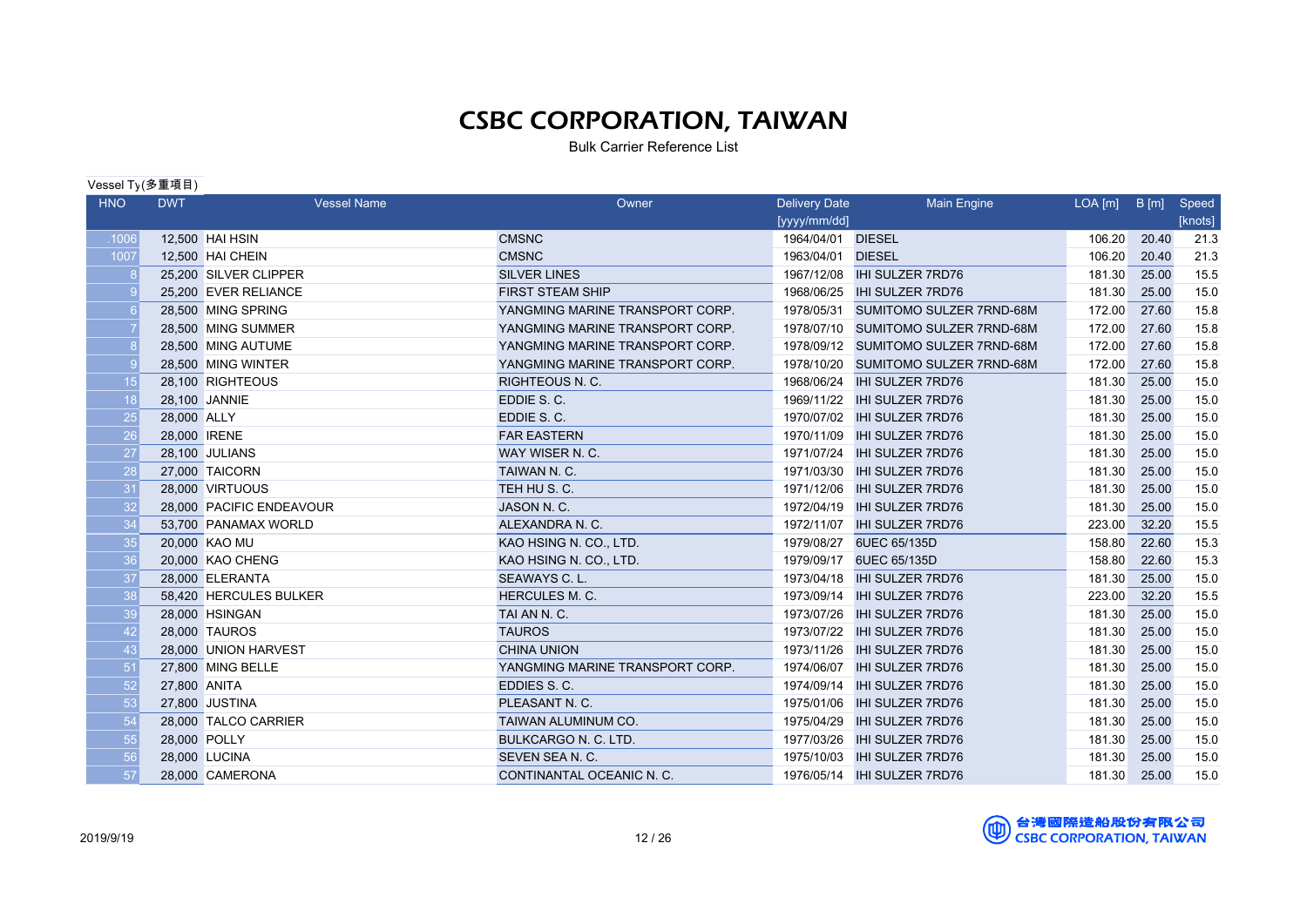| <b>HNO</b> | <b>DWT</b> | <b>Vessel Name</b>       | Owner                           | <b>Delivery Date</b>  | Main Engine                 | $LOA[m]$ B $[m]$ |       | Speed   |
|------------|------------|--------------------------|---------------------------------|-----------------------|-----------------------------|------------------|-------|---------|
|            |            |                          |                                 | [yyyy/mm/dd]          |                             |                  |       | [knots] |
| 58         |            | 27,800 CHRISTINA         | WAY WISER N. C.                 |                       | 1976/09/15 IHI SULZER 7RD76 | 181.30           | 25.00 | 15.0    |
| 59         |            | 26,800 DOMINA            | ZENITH NAVIGATION LTD.          | 1978/04/01            | <b>IHI-SULZER 6RND68</b>    | 106.00           | 24.80 | 16.9    |
| 68         |            | 14,800 SINCERE TRADER    | <b>TAIWAN INTERNATION</b>       | 1977/11/18 IHI 12PC2V |                             | 127.00           | 20.50 | 15.8    |
| 69         |            | 14,800 GLORIOUS TRADER   | <b>TAIWAN INTERNATION</b>       |                       |                             | 127.00           | 20.50 | 15.8    |
| 82         |            | 11,700 UNION RIVER       | CHUAN TUNG NAVIGATION CO., LTD. |                       | 1978/07/25 6UEC 52/105      | 127.80           | 20.50 | 13.2    |
| 86         |            | 28,900 TAI LUNG          | TAIWAN NAVIGATION CO., LTD.     | 1979/09/08            | <b>IHI SULZER 7RND68M</b>   | 173.00           | 27.50 | 15.8    |
| 87         |            | 28,900 TAI HSIUNG        | TAIWAN NAVIGATION CO., LTD.     | 1979/12/22            | <b>IHI SULZER 7RND68M</b>   | 173.00           | 27.50 | 15.8    |
| 91         |            | 18,500 CHAR HSING        | CHAR HSING MARINE CO., LTD.     | 1979/09/06            | MITSUBISHI 8UEC 52/125H     | 148.70           | 22.80 | 14.8    |
| 92         |            | 18,500 CHAR CHING        | CHAR HSING MARINE CO., LTD.     | 1979/11/18            | MITSUBISHI 8UEC 52/125H     | 148.70           | 22.80 | 14.8    |
| 160        |            | 37,000 TAICHUNG          | TAIWAN NAVIGATION CORP.         | 1982/01/20            | TMMC-SULZER 6RND68M         | 187.70           | 28.40 | 15.0    |
| 169        |            | 37,000 KEELUNG           | TAIWAN NAVIGATION CORP.         | 1985/01/28            | TMMC-SULZER 5RLB66          | 187.70           | 28.40 | 14.5    |
| 179        |            | 58,420 FAIR WIND VENTURE | <b>DAH WAH SHIPPING</b>         | 1981/01/06            | TMMC-SULZER 6RND76M         | 223.00           | 32.20 | 14.9    |
| 180        |            | 58,420 ENTERNITY VENTURE | <b>TRIUMPH CARRIER</b>          | 1981/04/10            | TMMC-SULZER 6RND76M         | 223.00           | 32.20 | 14.9    |
| 187        |            | 58,420 NORDIC SANKO      | TEH TUN STEAMSHIP CORP.         | 1981/01/15            | TMMC-SULZER 6RND76M         | 223.00           | 32.20 | 14.9    |
| 188        |            | 58,420 NORDIC MONARCH    | TEH TUN STEAMSHIP CORP.         | 1981/01/20            | TMMC-SULZER 6RND76M         | 223.00           | 32.20 | 14.9    |
| 189        |            | 58,420 ASIA UNITY        | DAWN MARITIME CORP.             | 1981/10/15            | TMMC-SULZER 6RND76M         | 223.00           | 32.20 | 14.9    |
| 190        |            | 58,420 AFRICA UNITY      | DAWN MARITIME CORP.             | 1982/04/29            | TMMC-SULZER 6RND76M         | 223.00           | 32.20 | 14.9    |
| 204        |            | 58,420 CLARISSE VENTURE  | <b>JOY CARRIER INC.</b>         | 1982/06/24            | TMMC-SULZER 6RND76M         | 223.00           | 32.20 | 14.9    |
| 205        |            | 58,420 OAK PEARL         | SPIFFING ENTERPRISE LTD.        | 1982/07/20            | TMMC-SULZER 6RND76M         | 223.00           | 32.20 | 14.9    |
| 206        |            | 58,420 CELTIC LIGHT      | <b>ERDINGTON SHIPPING LTD.</b>  | 1982/11/09            | TMMC-SULZER 6RND76M         | 223.00           | 32.20 | 14.9    |
| 211        |            | 66,000 MORNING CAMELLIA  | EDDIE STEAMSHIP LTD.            | 1983/12/06            | TMMC-SULZER 6RLB76 ERP2     | 229.70           | 32.20 | 15.0    |
| 212        |            | 66,000 MING WISDOM       | YANGMING MARINE TRANSPORT CORP. | 1984/03/31            | TMMC-SULZER 6RLB76 ERP2     | 229.70           | 32.20 | 15.0    |
| 213        |            | 66,000 CHINA TRADE       | CHINESE MARITIME LTD.           | 1984/07/08            | TMMC-SULZER 6RLB76 ERP2     | 229.70           | 32.20 | 15.0    |
| 214        |            | 66,000 EVER BLESSING     | FIRST STEAMSHIP CO., LTD.       | 1985/01/28            | TMMC-SULZER 6RLB76 ERP2     | 229.70           | 32.20 | 15.0    |
| 215        |            | 66,000 PANAMAX COSMOS    | FAR EASERN N. C. LTD.           | 1984/04/09            | TMMC-SULZER 6RLB76 ERP2     | 229.70           | 32.20 | 15.0    |
| 216        |            | 66,000 MING MERCHY       | YANGMING MARINE TRANSPORT CORP. | 1984/04/26            | TMMC-SULZER 6RLB76 ERP2     | 229.70           | 32.20 | 15.0    |
| 217        |            | 66,000 GRAIN UNION       | <b>GRAIN UNION CORP.</b>        | 1986/01/31            | TMMC-SULZER 6RLB76 ERP2     | 229.70           | 32.20 | 15.0    |
| 218        |            | 66,000 MING COURAGE      | YANGMING MARINE TRANSPORT CORP. | 1984/06/02            | TMMC-SULZER 6RLB76 ERP2     | 229.70           | 32.20 | 15.0    |
| 269        |            | 66,000 CEMTEX YUAN       | U MING MARINE TRANSPORT CORP.   | 1984/07/20            | TMMC-SULZER 6RLB76 ERP2     | 229.70           | 32.20 | 15.0    |
| 271        |            | 22,500 CHAR HWA          | CHAR HSING MARINE CO., LTD.     | 1983/03/21            | MITSUBISHI 7UEC 52/125H     | 164.70           | 24.80 | 14.8    |
| 272        |            | 22,500 CHAR MING         | CHAR HSING MARINE CO., LTD.     | 1983/06/23            | MITSUBISHI 7UEC 52/125H     | 164.70           | 24.80 | 14.8    |
| 281        |            | 131,000 CHINA STEEL TEAM | CHINA STEEL CORP.               | 1984/06/21            | TMMC-SULZER 6RLB90 ERP 2    | 289.00           | 44.50 | 15.8    |

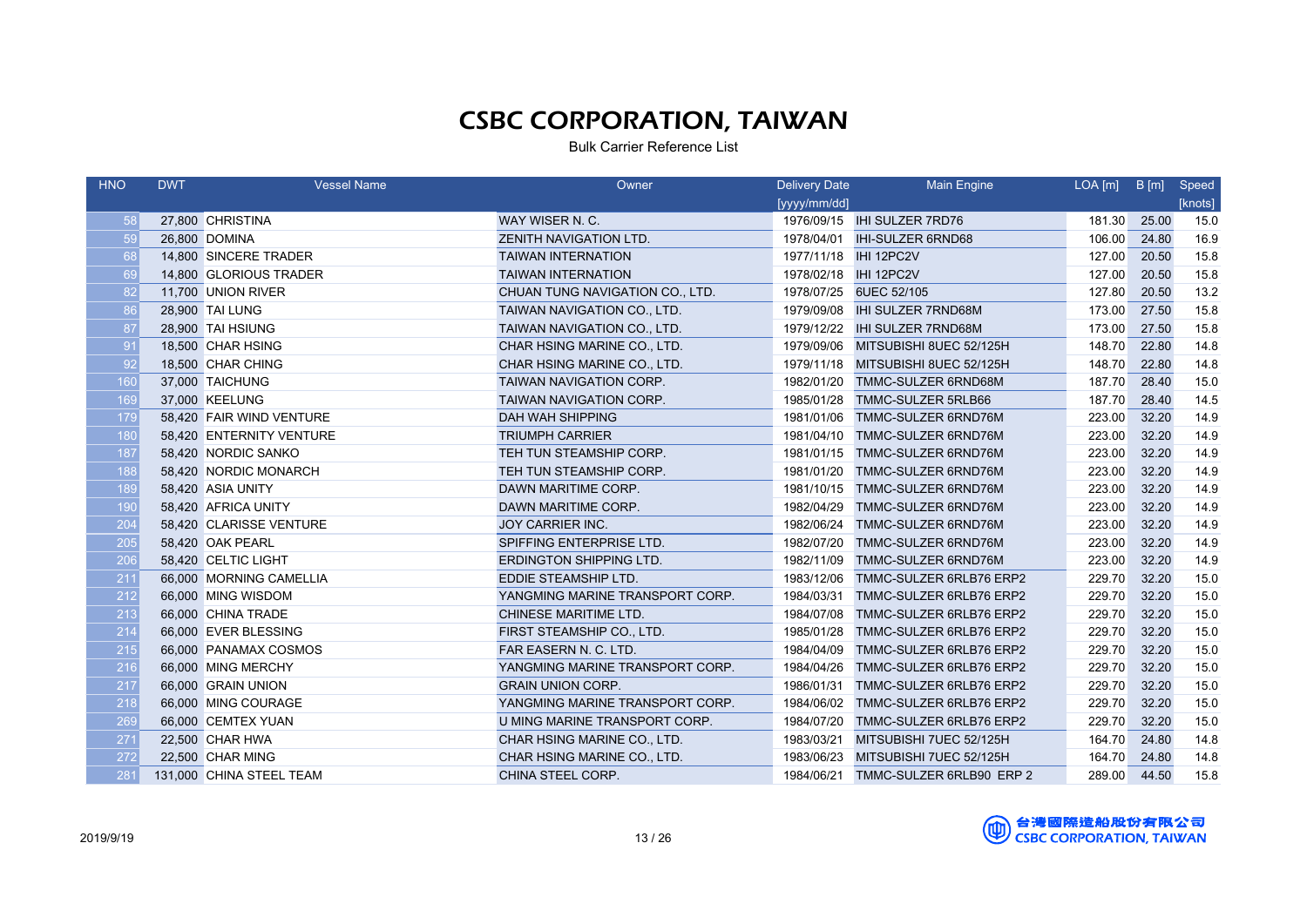| <b>HNO</b> | <b>DWT</b>     | <b>Vessel Name</b>               | Owner                            | Delivery Date | Main Engine                         | $LOA$ $[m]$ | B[m]  | Speed   |
|------------|----------------|----------------------------------|----------------------------------|---------------|-------------------------------------|-------------|-------|---------|
|            |                |                                  |                                  | [yyyy/mm/dd]  |                                     |             |       | [knots] |
| 282        |                | 131,000 CHINA STEEL ENTREPRENEUR | CHINA STEEL CORP.                |               | 1984/08/22 TMMC-SULZER 6RLB90 ERP 2 | 289.00      | 44.50 | 15.8    |
| 283        |                | 134,000 CHINA STEEL REALIST      | CHINA STEEL CORP.                | 1984/11/05    | TMMC-SULZER 6RLB90 ERP2             | 293.00      | 44.50 | 15.7    |
| 284        |                | 134,000 CHINA STEEL INNOVTOR     | CHINA STEEL CORP.                | 1984/12/31    | TMMC-SULZER 6RLB90 ERP2             | 293.00      | 44.50 | 15.7    |
| 305        |                | 36,000 YASUKO VENTURE            | <b>SOLAR CARRIERS INC.</b>       | 1985/04/23    | <b>MITSUI B&amp;W 6L60MCE</b>       | 180.00      | 28.40 | 15.9    |
| 306        |                | 36,000 BRAVE VENTURE             | SOLIDARITY CARRIERS INC.         | 1985/12/06    | MITSUI B&W 6L60MCE                  | 180.00      | 28.40 | 15.9    |
| 320        |                | 305,000 RUHR ORE                 | MOONROSE MARINE CORP.            | 1987/07/07    | <b>B&amp;W 6L90MCE</b>              | 340.00      | 57.00 | 13.5    |
| 323        |                | 38,700 REINA BONITA              | DECENT NAVIGATION S. A.          | 1986/07/01    | <b>SULZER 6RTA58</b>                | 189.90      | 29.60 | 14      |
| 324        |                | 38,700 STAR BALLENA              | DECENT VAVIGATION S.A.           | 1986/08/20    | <b>SULZER 6RTA58</b>                | 189.90      | 29.60 | 14.0    |
| 327        |                | 305,000 ALSTER ORE               | <b>LEXHAM MARINE CORP.</b>       | 1988/06/06    | <b>B&amp;W 6L90MCE</b>              | 340.00      | 57.00 | 13.5    |
| 337        |                | 151,000 CHINA PROSPERITY         | CHINESE MARITIME LTD.            | 1986/06/21    | TMMC-SULZER 6RTA76                  | 288.94      | 44.50 | 14.4    |
| 338        |                | 151,000 CHINA FORTUNE            | CHINA FORTUNEE MARITIME          | 1986/12/15    | TMMC-SULZER 6RTA76                  | 288.94      | 44.50 | 14.4    |
| 358        |                | 66,000 CEMTE HUNTER              | U-MING MARINE TRANSPORT CORP.    | 1989/01/06    | <b>B&amp;W 6S60MC</b>               | 229.70      | 32.20 | 15.0    |
| 361        |                | 149,000 WATERFORD                | SINCERE NAVIGATION CORP.         | 1990/01/22    | MAN-B&W 5L80MCE                     | 270.00      | 43.00 | 15.9    |
| 363        |                | 151,000 MARVELLOUS               | MARVELLOUS NAVIGATION INC.       | 1989/11/15    | TMMC-SULZER 6RTA76                  | 288.94      | 44.50 | 14.4    |
| 365        |                | 149,000 PULANG LUPA              | I. M. NAVIERA S. A.              | 1989/06/16    | MAN-B&W 5L80MCE                     | 270.00      | 43.00 | 15.0    |
| 368        |                | 66,000 CEMTEX HUTER              | U-MING MARINE TRANSPORT CORP.    | 1989/01/27    | <b>B&amp;W 6S60MC</b>               | 229.70      | 32.20 | 15.0    |
| 370        |                | 149,000 EM LAIN                  | SANDERSTEAD CORP.                | 1989/09/30    | MAN-B&W 5L80MCE                     | 270.00      | 43.00 | 15.9    |
| 381        |                | 149,000 TAI SHAN                 | SINCERE NAVIGATION CORP.         | 1990/06/21    | MAN-B&W 5L80MCE                     | 270.00      | 43.00 | 15.9    |
| 382        |                | 149,000 LA PALOMA                | EPOCH SHIPPING S.A.              | 1990/03/13    | MAN-B&W 5L80MCE                     | 270.00      | 43.00 | 15.0    |
| 383        |                | 149,000 PROSPEROUS               | ADVENTUROUS NAVIGATION INC.      | 1990/06/07    | MAN-B&W 5L80MCE                     | 270.00      | 43.00 | 15.9    |
| 385        | 149,000 YORK   |                                  | SINCERE NAVIGATION CORP.         | 1990/07/18    | MAN-B&W 5L80MCE                     | 270.00      | 43.00 | 15.9    |
| 387        |                | 149,000 CAPE ASIA                | CHINA FORTUNE MARITIME           | 1990/08/24    | MAN-B&W 5L80MCE                     | 270.00      | 43.00 | 15.9    |
| 502        |                | 149,000 CAPE AUSTRALIA           | U-MING MARINE TRANSPORT CORP.    |               | 1990/10/12 MAN-B&W 5L80MCE          | 270.00      | 43.00 | 15.9    |
| 508        |                | 149,000 CSK EVEREST              | ATLAS MARINE TRANSPORT CO., LTD. | 1991/01/04    | MAN-B&W 5L80MCE                     | 270.00      | 43.00 | 15.9    |
| 515        |                | 149,000 CAPE AMERICA             | U-MING MARINE TRANSPORT CORP.    | 1991/02/26    | MAN-B&W 5L80MCE                     | 270.00      | 43.00 | 15.9    |
| 519        |                | 149,000 WAH SHAN                 | SINCERE NAVIGATION CORP.         | 1991/08/16    | MAN-B&W 5L80MCE                     | 270.00      | 43.00 | 15.9    |
| 520        |                | 149,000 CAPE AFRICA              | U-MING MARINE TRANSPORT CORP.    | 1991/08/14    | MAN-B&W 5L80MCE                     | 270.00      | 43.00 | 15.9    |
| 535        |                | 149,000 SETA MARU                | <b>NYK</b>                       | 1992/06/25    | MAN-B&W 5L80MCE                     | 270.00      | 43.00 | 15.9    |
| 550        |                | 149,000 WINONA                   | PARCHMORE INVESTMENT LTD.        | 1993/02/23    | MAN-B&W 5L80MCE                     | 270.00      | 43.00 | 15.9    |
| 551        |                | 149,000 LOWLANDS JADE            | SINANCO INVESTMENTS CORP.        |               | 1992/11/02 MAN-B&W 5L80MCE          | 270.00      | 43.00 | 15.9    |
| 552        | 149,000 SAIKYO |                                  | <b>NYK</b>                       | 1993/03/31    | MAN-B&W 5L80MCE                     | 270.00      | 43.00 | 15.9    |
| 553        |                | 149,000 ABEROUS                  | <b>FABULOUS NAVIGATION INC.</b>  |               | 1992/09/17 MAN-B&W 5L80MCE          | 270.00      | 43.00 | 15.9    |

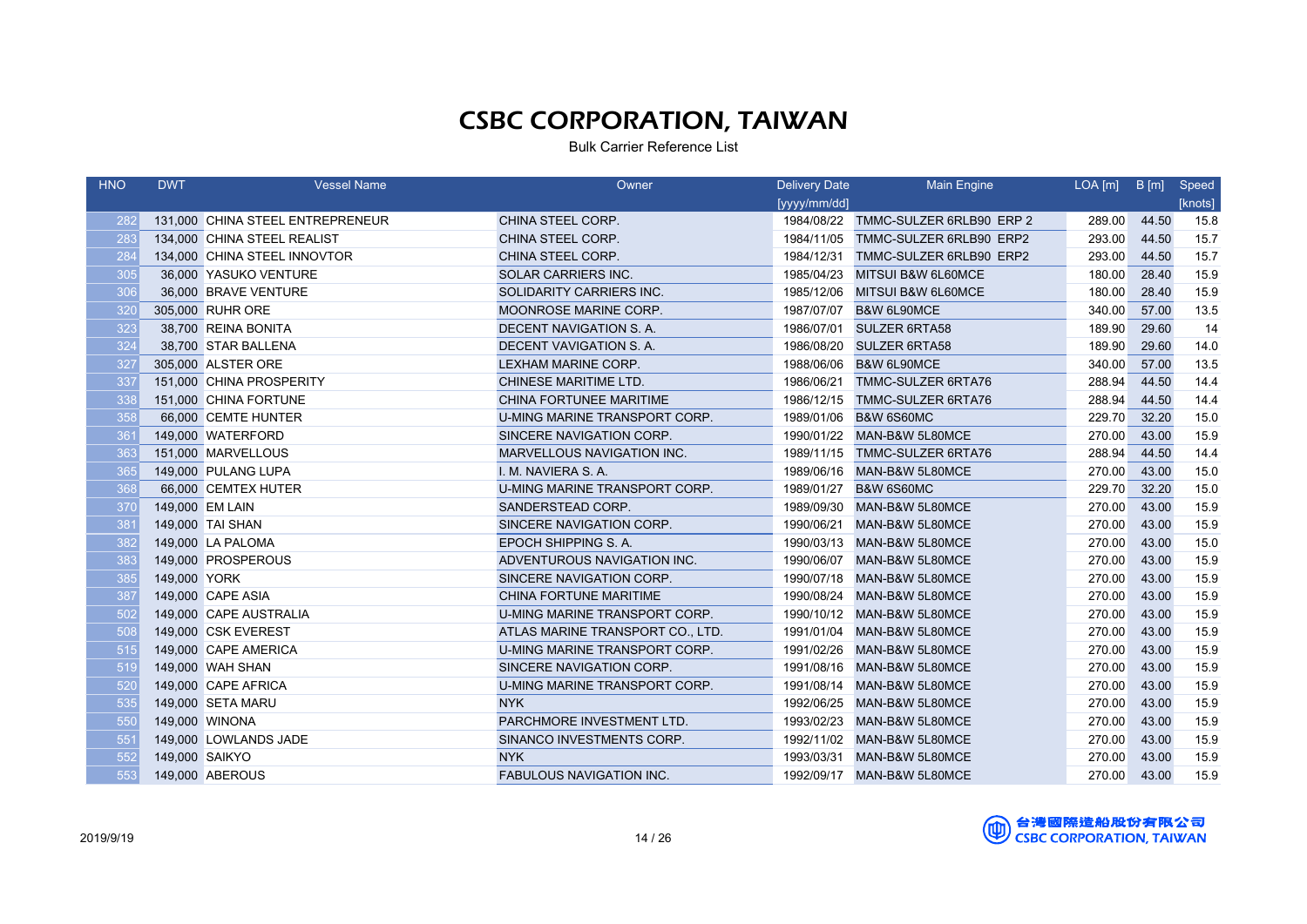| <b>HNO</b> | <b>DWT</b>    | <b>Vessel Name</b>           | Owner                                             | <b>Delivery Date</b> | <b>Main Engine</b>         | $LOA$ [m] | B[m]  | Speed   |
|------------|---------------|------------------------------|---------------------------------------------------|----------------------|----------------------------|-----------|-------|---------|
|            |               |                              |                                                   | [yyyy/mm/dd]         |                            |           |       | [knots] |
| 557        |               | 149,000 CHINA FORTUNE        | CHINESE MARINE LTD.                               |                      | 1992/11/30 MAN-B&W 5L80MCE | 270.00    | 43.00 | 15.9    |
| 558        |               | 149,000 KWK LEGACY           | <b>GULF Bulk Carrier INC.</b>                     | 1993/02/25           | MAN-B&W 5L80MCE            | 270.00    | 43.00 | 15.9    |
| 559        |               | 149,000 NEW HALCYON          | HSIN CHIEN MARINE CORP.                           | 1993/07/01           | MAN-B&W 5L80MCE            | 270.00    | 43.00 | 15.9    |
| 561        |               | 149,000 CHOU SHAN            | SINCERE NAVIGATION CORP.                          | 1993/05/05           | MAN-B&W 5L80MCE            | 270.00    | 43.00 | 15.9    |
| 562        |               | 149,000 CAPE EUROPE          | U-MING MARINE TRANSPORT CORP.                     | 1993/08/20           | MAN-B&W 5L80MCE            | 270.00    | 43.00 | 15.9    |
| 563        |               | 149,000 SILVER CLIPPER       | <b>CLIPPER MARITIME LTD.</b>                      | 1993/08/23           | MAN-B&W 5L80MCE            | 270.00    | 43.00 | 15.9    |
| 570        |               | 149,000 CAPE CATHAY          | U-MING MARINE TRANSPORT CORP.                     | 1993/11/16           | MAN-B&W 5L80MCE            | 270.00    | 43.00 | 15.9    |
| 571        |               | 149,000 BAO SHAN             | SINCERE NAVIGATION CORP.                          | 1994/01/29           | MAN-B&W 5L80MCE            | 270.00    | 43.00 | 15.9    |
| 572        |               | 149,000 GATEWAY BULKER       | PRIMROSE HILL MARITIME LTD.                       | 1994/08/23           | MAN-B&W 5L80MCE            | 270.00    | 43.00 | 15.9    |
| 581        |               | 149,000 CAPE OCEANIA         | U-MING MARINE TRANSPORT CORP.                     | 1994/07/04           | MAN-B&W 5L80MCE            | 270.00    | 43.00 | 15.9    |
| 582        | 149,000 SUMA  |                              | <b>GALAXY SHIPPING PTE, LTD.</b>                  | 1994/11/01           | MAN-B&W 5L80MCE            | 270.00    | 43.00 | 15.9    |
| 590        |               | 149,000 COURAGEOUS           | <b>COURAGEOUS NAVIGATION INC.</b>                 | 1995/01/06           | MAN-B&W 5L80MCE            | 270.00    | 43.00 | 15.9    |
| 591        |               | 149,000 CHINA ACT            | ASSOCIATED CONSOLIDATION & TERMINAL C( 1995/02/10 |                      | MAN-B&W 5L80MCE            | 270.00    | 43.00 | 15.9    |
| 592        |               | 149,000 CHINA TRANSPORT      | ASSOCIATED CONSOLIDATION & TERMINAL C( 1995/03/20 |                      | MAN-B&W 5L80MCE            | 270.00    | 43.00 | 15.9    |
| 601        |               | 165,000 HEYTHROP             | SINCERE NAVIGATION CORP.                          | 1996/02/14           | B&W 6S70MC(MARK V)         | 288.15    | 44.00 | 15.7    |
| 602        | 165,000 IRFON |                              | SINCERE NAVIGATION CORP.                          | 1996/04/10           | B&W 6S70MC(MARK V)         | 288.15    | 44.00 | 15.7    |
| 603        |               | 165,000 MINERAL OAK          | <b>WELLBORN ENTERPRISE INC.</b>                   | 1996/10/16           | B&W 6S70MC(MARK V)         | 288.15    | 44.00 | 15.7    |
| 610        |               | 45,000 ASIAN GLORY           | U-MING SINGAPOR PTE LTD.                          | 1996/01/09           | <b>B&amp;W 6S50MC</b>      | 190.00    | 32.20 | 16.1    |
| 612        |               | 45,000 ASIAN EXCELSIOR       | U-MING SINGAPOR PTE LTD.                          | 1996/03/01           | <b>B&amp;W 6S50MC</b>      | 190.00    | 32.20 | 16.1    |
| 613        |               | 164,500 THALASSINI AXIA      | REXRODE NAVIGATION CO., LTD.                      | 1996/07/04           | B&W 6S70MC(MARK V)         | 288.15    | 44.00 | 15.7    |
| 616        |               | 73,000 MARATHA MIGHTY        | CHOWGULE STEAMSHIP LTD.                           | 1996/11/29           | <b>SULZER 5RTA62U</b>      | 225.00    | 32.20 | 16.0    |
| 617        |               | 73,000 MARATHY MEMOR         | CHOWGULE STEAMSHIP LTD.                           |                      | 1997/06/12 SULZER 5RTA62U  | 225.00    | 32.20 | 16.0    |
| 619        |               | 45,000 CAPE AGULHAS          | SOUTH AFRICAN MARINE CORP.                        | 1996/05/10           | <b>SULZER 6RTA52U</b>      | 190.00    | 32.20 | 15.9    |
| 620        |               | 45,000 CAPE INFANTA          | SOUTH AFRICAN MARINE CORP.                        | 1996/06/28           | <b>SULZER 6RTA52U</b>      | 190.00    | 32.20 | 15.9    |
| 621        |               | 132,000 CHINA STEEL EXPRESS  | CHINA STEEL EXPRESS CORP.                         | 1997/02/27           | TMMC SULZER 6RTA72U        | 289.00    | 44.50 | 15.7    |
| 622        |               | 132,000 CHINA STEEL TRADER   | CHINA STEEL EXPRESS CORP.                         | 1997/04/16           | TMMC SULZER 6RTA72U        | 289.00    | 44.50 | 15.7    |
| 623        |               | 132,000 CHINA STEEL INVESTOR | CHINA STEEL CORP.                                 | 1997/06/23           | <b>TMMC SULZER 6RTA72U</b> | 289.00    | 44.50 | 15.7    |
| 624        |               | 45,000 CAPE RECIFE           | SOUTH AFRICAN MARINE CORP.                        | 1996/08/30           | <b>SULZER 6RTA52U</b>      | 190.00    | 32.20 | 15.9    |
| 635        |               | 165,000 PACIFIC VITALITY     | <b>GRACIELA SHIPPING INC.</b>                     | 1996/09/03           | B&W 6S70MC(MARK V)         | 288.15    | 44.00 | 15.7    |
| 636        |               | 165,000 PACIFIC NAVIGATOR    | <b>GRACIELA SHIPPING INC.</b>                     | 1997/01/09           | B&W 6S70MC(MARK V)         | 288.15    | 44.00 | 15.7    |
| 638        |               | 45,000 ORIENTAL ROAD         | SOL CORP.                                         | 1997/01/21           | <b>B&amp;W 6S50MC</b>      | 190.00    | 32.20 | 15.9    |
| 639        |               | 45,000 ORIENTAL EXPRESS      | LUNA CORP.                                        |                      | 1997/03/17 B&W 6S50MC      | 190.00    | 32.20 | 15.9    |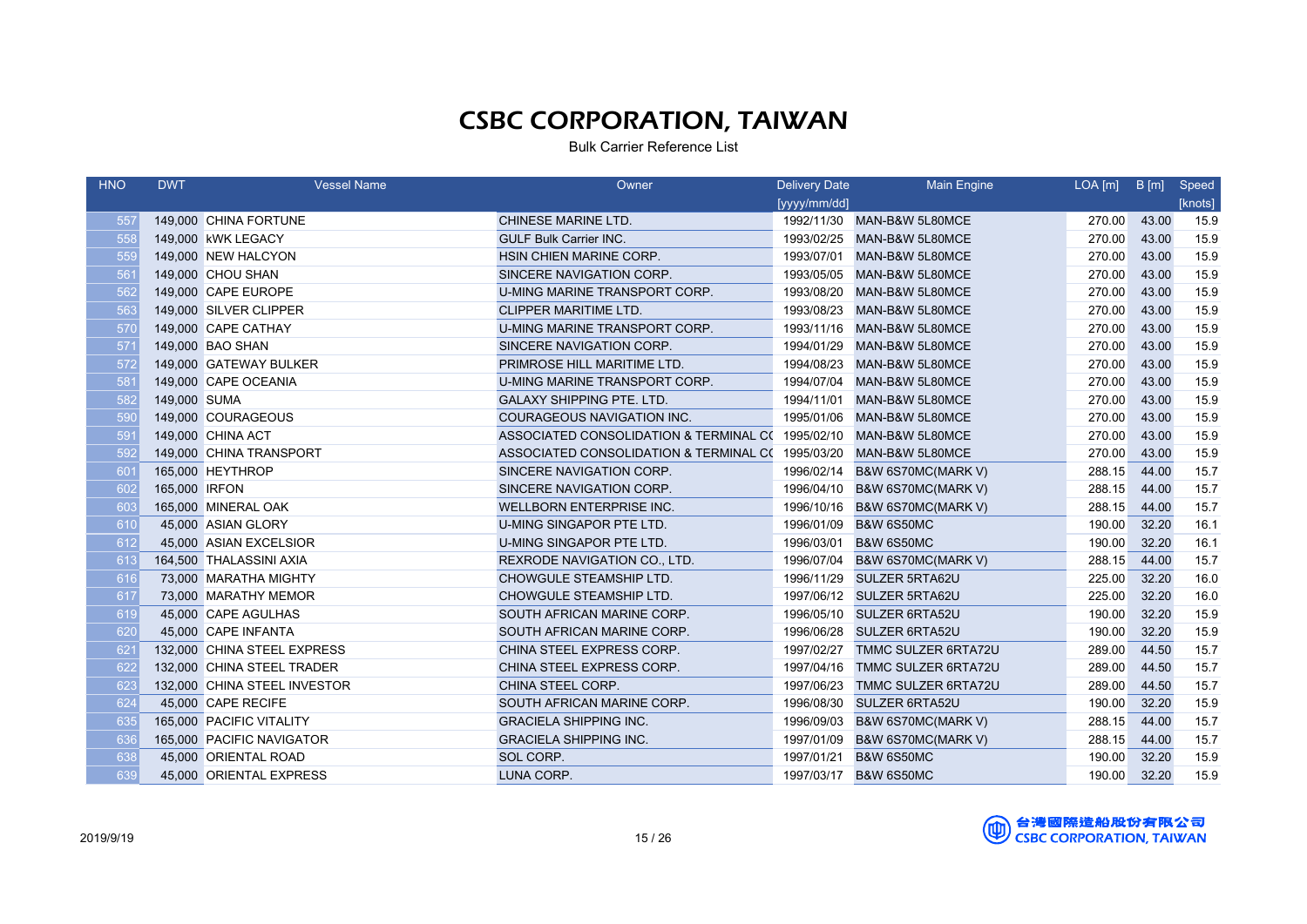| <b>HNO</b> | <b>DWT</b>   | <b>Vessel Name</b>                 | Owner                                | <b>Delivery Date</b> | <b>Main Engine</b>             | $LOA$ [m] | B[m]  | Speed   |
|------------|--------------|------------------------------------|--------------------------------------|----------------------|--------------------------------|-----------|-------|---------|
|            |              |                                    |                                      | [yyyy/mm/dd]         |                                |           |       | [knots] |
| 658        |              | 165,000 CAPE MERCURY               | U-MING SINGAPOR PTE LTD.             |                      | 1997/12/05 B&W 6S70MC(MARK V)  | 288.15    | 44.00 | 15.7    |
| 688        |              | 153,000 CHINA STEEL DEVELOPER      | CHINA STEEL CORP.                    | 1998/11/25           | <b>TMMC SULZER 6RTA72U</b>     | 289.00    | 44.50 | 15.7    |
| 702        |              | 72,500 CORVIGLIA                   | <b>HELICA S.A.</b>                   | 1999/04/13           | <b>SULZER 5RTA62U</b>          | 224.80    | 32.20 | 16.0    |
| 703        |              | 72,500 CELERINA                    | <b>HELICA S.A.</b>                   | 1999/04/27           | <b>SULZER 5RTA62U</b>          | 224.80    | 32.20 | 16.0    |
| 704        |              | 72,500 GENERAL GUISAN              | <b>HELICA S.A.</b>                   | 1999/09/15           | <b>SULZER 5RTA62U</b>          | 224.80    | 32.20 | 16.0    |
| 705        | 72,500 NYON  |                                    | <b>HELICA S.A.</b>                   | 1999/08/11           | <b>SULZER 5RTA62U</b>          | 224.80    | 32.20 | 16.0    |
| 709        |              | 80,000 CHANG HO                    | THC INTERNATIONAL S.A.               | 2000/10/26           | <b>B&amp;W 6S60MC MK VI</b>    | 224.80    | 32.20 | 16.0    |
| 717        |              | 80,000 CEMTEX SINCERITY            | <b>U-MING</b>                        | 1999/05/31           | <b>B&amp;W 6S60MC MK VI</b>    | 225.00    | 37.00 | 16.0    |
| 718        |              | 80,000 CEMTEX DILIGENCE            | <b>U-MING</b>                        | 1999/11/05           | <b>B&amp;W 6S60MC MK VI</b>    | 225.00    | 37.00 | 16.0    |
| 727        |              | 80,000 CEMTEX THRIFT               | U-MING SINGAPOR PTE LTD.             | 2000/05/08           | <b>B&amp;W 6S60MC MK VI</b>    | 225.00    | 37.00 | 16.0    |
| 728        |              | 80,000 CEMTEX PRUDENCE             | U-MING SINGAPOR PTE LTD.             | 2000/07/26           | <b>B&amp;W 6S60MC MK VI</b>    | 225.00    | 37.00 | 16.0    |
| 740        |              | 88,000 TAIPOWER PROSPERITY I       | <b>TAIWAN POWER COMPANY</b>          | 2000/11/25           | <b>SULZER 6RTA58T</b>          | 235.00    | 38.00 | 15.7    |
| 741        |              | 88,000 TAIPOWER PROSPERITY II      | <b>TAIWAN POWER COMPANY</b>          | 2000/12/21           | <b>SULZER 6RTA58T</b>          | 235.00    | 38.00 | 15.7    |
| 750        |              | 164,500 THALASSINI AVRA            | N.S.LEMOS                            | 2001/07/26           | B&W 6S70MC(MARK VI)            | 288.15    | 44.00 | 15.7    |
| 751        |              | 164,500 THALASSINA DOXA            | N.S.LEMOS                            | 2001/10/05           | B&W 6S70MC(MARK VI)            | 288.15    | 44.00 | 15.7    |
| 752        |              | 164,500 THALASSINI KYRA            | N.S.LEMOS                            | 2002/08/29           | B&W 6S70MC(MARK VI)            | 288.15    | 44.00 | 15.7    |
| 768        |              | 18,900 HWA LIEN EXPRESS            | CHINA STEEL EXPRESS CORPORATION      | 2001/03/20           | MAN B&W 6L42MC                 | 147.00    | 22.00 | 16.0    |
| 769        |              | 175,600 CHINA STEEL EXCELLENCE     | CSEI TRANSPORT (INTERNATIONAL) CORP. | 2002/02/04           | MAN B&W 6MC-C                  | 289.00    | 45.00 | 16.2    |
| 770        |              | 175,600 CHINA STEEL GROWTH         | CSEI TRANSPORT (INTERNATIONAL) CORP. | 2002/04/09           | MAN B&W 6MC-C                  | 289.00    | 45.00 | 16.2    |
| 771        |              | 175,600 CHINA STEEL INTEGRITY      | CSEI TRANSPORT (INTERNATIONAL) CORP. | 2002/10/31           | MAN B&W 6MC-C                  | 289.00    | 45.00 | 16.2    |
| 772        |              | 175,600 CHINA STEEL RESPONSIBILITY | CSEI TRANSPORT (INTERNATIONAL) CORP. | 2003/01/29           | MAN B&W 6MC-C                  | 289.00    | 45.00 | 16.2    |
| 805        |              | 175,700 CAPE MARS                  | U-MING SINGAPOR PTE LTD.             | 2003/07/11           | <b>B&amp;W 6S70MC(MARK VI)</b> | 289.00    | 45.00 | 15.8    |
| 806        |              | 175,700 CAPE SATURN                | U-MING SINGAPOR PTE LTD.             | 2003/11/26           | B&W 6S70MC(MARK VI)            | 289.00    | 45.00 | 15.8    |
| 807        |              | 175,800 WAH SHAN                   | NEWTON NAVIGATION LTD.               | 2003/10/03           | <b>B&amp;W 6S70MC(MARK VI)</b> | 289.00    | 45.00 | 15.8    |
| 808        |              | 175,800 HUANG SHAN                 | CLIFFORD NAVIGATION CORP.            | 2003/08/15           | <b>B&amp;W 6S70MC(MARK VI)</b> | 289.00    | 45.00 | 15.8    |
| 809        | 77,000 TE HO |                                    | THC INTERNATIONAL S.A.               | 2004/06/10           | B&W 6S60MC(MARK VI)            | 225.00    | 32.26 | 16.0    |
| 810        | 77,000 AN HO |                                    | SHENG HO INTERNATIONAL S.A.          | 2004/09/14           | B&W 6S60MC(MARK VI)            | 225.00    | 32.26 | 16.0    |
| 815        |              | 77,000 TAI PROGRESS                | TAIWAN NAVIGATION CO., LTD.          | 2004/01/02           | <b>B&amp;W 5S60MC-C</b>        | 225.00    | 32.26 | 15.4    |
| 816        |              | 77,000 TAI PROMOTION               | TAIWAN NAVIGATION CO., LTD.          | 2004/02/09           | <b>B&amp;W 5S60MC-C</b>        | 225.00    | 32.26 | 15.4    |
| 817        |              | 77,000 CEMTES PIONEER              | U-MING SINGAPOR PTE LTD.             | 2004/04/29           | B&W 6S60MC(MARK VI)            | 225.00    | 32.26 | 16.0    |
| 818        |              | 77,000 CEMTEX WISDOM               | U-MING SINGAPOR PTE LTD.             | 2004/06/24           | B&W 6S60MC(MARK VI)            | 225.00    | 32.26 | 16.0    |
| 819        |              | 77,000 GIUSEPPE RIZZO              | YANGMING MARINE TRANSPORT CORP.      |                      | 2004/09/02 B&W 6S60MC(MARK VI) | 225.00    | 32.26 | 16.0    |

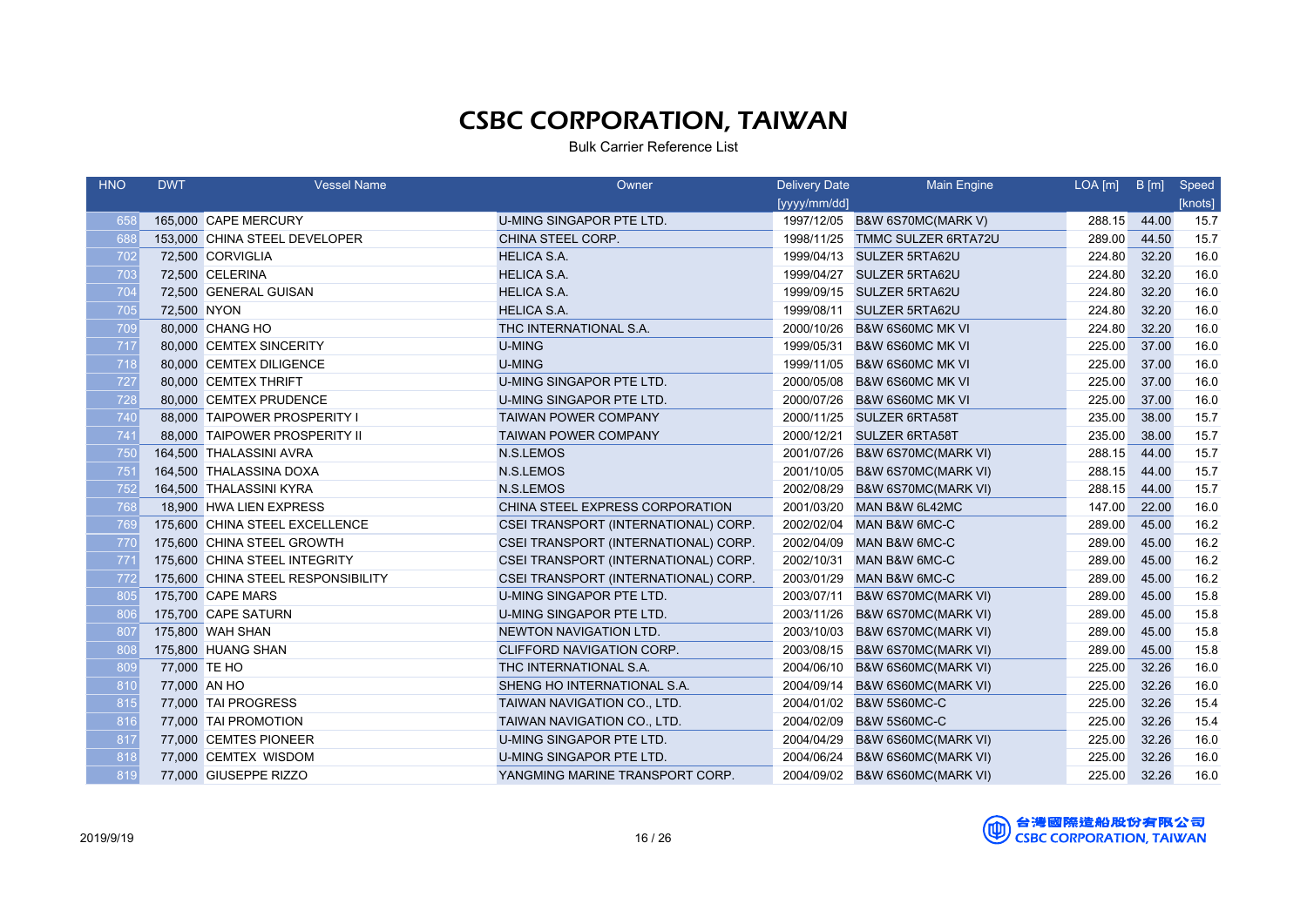| <b>HNO</b> | <b>DWT</b> | <b>Vessel Name</b>               | Owner                            | <b>Delivery Date</b> | <b>Main Engine</b>             | $LOA$ $[m]$ | B[m]  | Speed   |
|------------|------------|----------------------------------|----------------------------------|----------------------|--------------------------------|-------------|-------|---------|
|            |            |                                  |                                  | [yyyy/mm/dd]         |                                |             |       | [knots] |
| 820        |            | 77,000 RIGHTNESS                 | YANGMING MARINE TRANSPORT CORP.  | 2004/11/10           | B&W 6S60MC(MARK VI)            | 225.00      | 32.26 | 16.0    |
| 821        |            | 175,100 CHIN SHAN                | <b>BRIGHTON SHIPPING INC.</b>    | 2004/11/22           | B&W 6S60MC(MARK VI)            | 289.00      | 45.00 | 15.8    |
| 822        |            | 175,100 CHOU SHAN                | ROCKWELL SHIPPING LIMITED        | 2005/07/08           | B&W 6S60MC(MARK VI)            | 289.00      | 45.00 | 15.8    |
| 847        |            | 77,000 TAI PROSPERIPY            | TAISHING MARITIME CO., S.A.      | 2005/10/27           | <b>B&amp;W 6S60MC(MARK VI)</b> | 225.00      | 32.26 | 16.0    |
| 848        |            | 174,630 BAO SHAN                 | <b>HOWELLS SHIPPING INC.</b>     | 2006/09/08           | Licensee-MAN-B&W 6S70MC MK VI  | 289.00      | 45.00 | 15.8    |
| 867        |            | 202,500 CHINA STEEL TEAM         | CSE TRANSPORT CORPORATION        | 2006/12/08           | B&W 6S70MC-C                   | 299.90      | 50.00 | 16.2    |
| 868        |            | 202,500 CHINA STEEL ENTREPRENEUR | <b>CSE TRANSPORT CORPORATION</b> | 2007/02/01           | B&W 6S70MC-C                   | 299.90      | 50.00 | 16.2    |
| 869        |            | 202,500 CHINA STEEL REALIST      | <b>CSE TRANSPORT CORPORATION</b> | 2007/04/18           | B&W 6S70MC-C                   | 299.90      | 50.00 | 16.2    |
| 983        |            | 93,300 TAIPOWER PROSPERITY V     | <b>TAIWAN POWER COMPANY</b>      | 2011/03/29           | 6RT-flex58-D                   | 234.80      | 38.00 | 15.9    |
| 984        |            | 93,300 TAIPOWER PROSPERITY VI    | <b>TAIWAN POWER COMPANY</b>      | 2011/05/19           | 6RT-flex58-D                   | 234.80      | 38.00 | 15.9    |
| 985        |            | 93.300 TAIPOWER PROSPERITY VII   | <b>TAIWAN POWER COMPANY</b>      | 2011/08/09           | 6RT-flex58-D                   | 234.80      | 38.00 | 15.9    |
| 986        |            | 93.300 TAIPOWER PROSPERITY VIII  | <b>TAIWAN POWER COMPANY</b>      | 2011/10/17           | 6RT-flex58-D                   | 234.80      | 38.00 | 15.9    |
| 1005       |            | 203.000 CHINA TRIUMPH            | China Triumph Shipping Limited   | 2011/11/11           | <b>B&amp;W 6S70MC-C8</b>       | 299.90      | 50.00 | 16.2    |
| 1006       |            | 203,000 CHINA PROSPERITY         | China Trade Shipping Limited     | 2012/01/10           | <b>B&amp;W 6S70MC-C8</b>       | 299.90      | 50.00 | 16.2    |
| 1028       |            | 35,000 CSE GLORY EXPRESS         | CSEI TRANSPORT (PANAMA) CORP.    | 2014/01/20           | Licensee MAN B&W 6S46ME-B8.2   | 176.00      | 29.50 | 15.6    |
| 1029       |            | 35,000 CSE FORTUNE EXPRESS       | CSEI TRANSPORT (PANAMA) CORP.    | 2014/03/20           | Licensee MAN B&W 6S46ME-B8.2   | 176.00      | 29.50 | 15.6    |
| 1099       |            | 208,000 CHINA STEEL LIBERTY      | CHINA STEEL EXPRESS CORP.        | 2019/05/21           | Licensee MAN B&W 6S70ME-C8.5   | 299.90      | 50.00 | 16.5    |
| 1100       |            | 208,000 CHINA STEEL HARMONY      | CHINA STEEL EXPRESS CORP.        | 2019/08/02           | Licensee MAN B&W 6S70ME-C8.5   | 299.90      | 50.00 | 16.5    |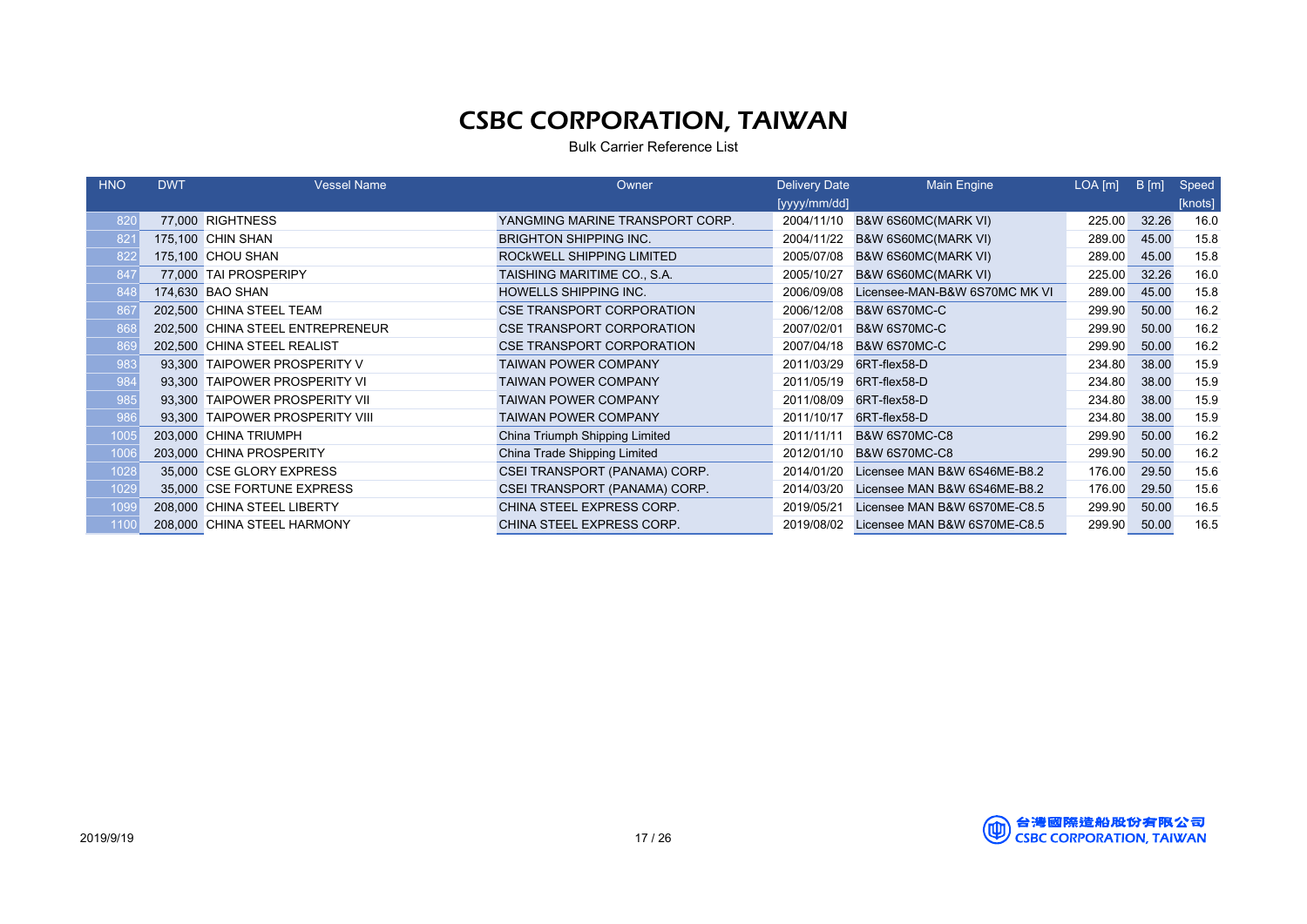Tanker Reference List

Vessel Ty(多重項目)

| <b>HNO</b> | <b>DWT</b>   | <b>Vessel Name</b>        | Owner                         | <b>Delivery Date</b> | Main Engine                        | $LOA$ [m] | B[m]  | Speed   |
|------------|--------------|---------------------------|-------------------------------|----------------------|------------------------------------|-----------|-------|---------|
|            |              |                           |                               | [yyyy/mm/dd]         |                                    |           |       | [knots] |
| 1001       | 36,000 FAITH |                           | <b>GENERAL Tanker CORP.</b>   | 1960/01/01 TURBINE   |                                    | 213.4     | 25.60 | 18.30   |
| 1002       |              | 36,000 FREEDOM            | <b>GENERAL Tanker CORP.</b>   | 1959/01/01 TURBINE   |                                    | 213.4     | 25.60 | 18.30   |
| 1004       |              | 2,800 HAI HUA             | <b>CMSNC</b>                  | 1960/01/01           | <b>DIESEL</b>                      | 88.0      | 13.00 | 13.50   |
| 1005       |              | 2.800 HAI TUNG            | <b>CMSNC</b>                  | 1961/01/01           | <b>DIESEL</b>                      | 88.0      | 13.00 | 13.50   |
|            |              | 445,000 BURMAH ENDEAVOR   | BURMAH OIL CO., LTD.          |                      | 1977/12/13 IHI STEAM TURBINE       | 378.4     | 68.00 | 15.30   |
|            |              | 445,000 BURMAH ENTERPRISE | <b>BURMAH OIL CO., LTD.</b>   | 1978/07/20           | <b>IHI STEAM TURBINE</b>           | 378.4     | 68.00 | 15.30   |
| 23         |              | 98,400 YU TSAO            | CHINESE PETROLEUM CORP.       | 1970/11/03           | <b>IHI SULZER 9RD90</b>            | 253.0     | 36.80 | 15.50   |
| 24         |              | 98,400 SHEN NON           | CHINESE PETROLEUM CORP.       |                      | 1971/07/10 IHI SULZER 9RD90        | 253.0     | 36.80 | 15.50   |
| 33         |              | 98,700 LEI TSU            | CHINESE PETROLEUM CORP.       |                      |                                    | 253.0     | 36.80 | 15.50   |
| 46         |              | 98,480 FORTUNE            | CHINESE PETROLEUM CORP.       |                      |                                    | 253.0     | 36.80 | 15.50   |
| 47         |              | 98.700 THAMES GLORY       | DAVOS S.C.                    | 1974/11/20           | <b>IHI SULZER 9RD90</b>            | 253.0     | 36.80 | 15.50   |
| 49         |              | 98,460 AFRAN ENERGY       | <b>ENERGY S. C.</b>           |                      | 1975/03/04    IHI SULZER 9RD90     | 253.0     | 36.80 | 15.50   |
| 50         |              | 98,300 GLORY              | CHINESE PETROLEUM CORP.       | 1976/04/01           | <b>IHI SULZER 9RD90</b>            | 253.0     | 36.80 | 15.50   |
| 81         |              | 98,300 PROSPERITY         | CHINESE PETROLEUM CORP.       |                      | 1978/11/02    IHI SULZER 9RD90     | 253.0     | 36.80 | 15.50   |
| 151        |              | 210,000 CHANG YUN         | CHINESE PETROLEUM CORP.       |                      | 1981/10/14 TMMC-SULZER 9RLA90      | 317.0     | 54.50 | 15.20   |
| 158        |              | 39,000 LI YUN             | CHINESE PETROLEUM CORP.       |                      | 1982/12/15 TMMC-SULZER 6RLA76 ERP2 | 194.1     | 31.00 | 15.50   |
| 162        |              | 39,000 HSING YUN          | CHINESE PETROLEUM CORP.       |                      | 1983/11/19 TMMC-SULZER 6RLA76 ERP2 | 194.1     | 31.00 | 15.50   |
| 183        |              | 87.700 ESSO MEXICO        | <b>ESSO TankerS INC.</b>      |                      | 1982/07/29 B&W 6L90GFCA            | 245.4     | 39.60 | 15.00   |
| 184        |              | 87,700 MARINE REUNION     | <b>MARINE TRANSPORT LINES</b> |                      | 1994/02/14 B&W 6L90GFCA            | 245.4     | 39.60 | 15.00   |
| 185        |              | 87,700 ESSO NASSAU        | <b>ESSO TankerS INC.</b>      |                      | 1982/12/28 B&W 6L90GFCA            | 245.4     | 39.60 | 15.00   |
| 186        |              | 87,700 ESSO KAOHSIUNG     | <b>ESSO TankerS INC.</b>      |                      | 1983/02/09 B&W 6L90GFCA            | 245.4     | 39.60 | 15.00   |
| 196        |              | 28,000 RAS AL ZOUR        | <b>KNPC</b>                   |                      | 1982/05/12 B&W 7L67GFCA            | 170.7     | 24.80 | 15.50   |
| 197        |              | 28,000 RAS AL JLAY'AH     | <b>KNPC</b>                   |                      | 1982/07/22 B&W 7L67GFCA            | 170.7     | 24.80 | 15.50   |
| 198        |              | 65,000 UMM RUWAISAT       | <b>KNPC</b>                   |                      | 1982/10/04 B&W 9L67GFCA            | 241.0     | 32.24 | 15.75   |
| 199        |              | 65,000 UMM AL ROOS        | <b>KNPC</b>                   |                      | 1982/12/08 B&W 9L67GFCA            | 241.0     | 32.24 | 15.75   |
| 201        |              | 28,000 RAS AL BARSHAM     | <b>KNPC</b>                   |                      | 1982/10/05 B&W 7L67GFCA            | 170.7     | 24.80 | 15.50   |
| 202        |              | 65,000 UMM AL JATHATHEL   | <b>KNPC</b>                   |                      | 1983/03/09 B&W 9L67GFCA            | 241.0     | 32.24 | 15.75   |
| 209        |              | 39,000 CHIN YUN           | CHINESE PETROLEUM CORP.       | 1984/02/21           | TMMC-SULZER 6RLA76 ERP2            | 194.1     | 31.00 | 15.50   |
| 321        |              | 103,000 VOO SHEE II       | CHINESE PETROLEUM CORP.       |                      | 1986/11/06 TMMC-SULZER 6RTA76      | 247.5     | 39.60 | 15.50   |
| 342        |              | 103,000 YU TSAO II        | CHINESE PETROLEUM CORP.       |                      | 1988/10/18 TMMC-SULZER 6RTA76      | 247.5     | 39.60 | 15.50   |
| 369        |              | 152,650 HSIEN YUAN II     | CHINESE PETROLEUM CORP.       |                      | 1990/03/19 TMMC-SULZER 7RTA72      | 273.0     | 51.00 | 15.90   |

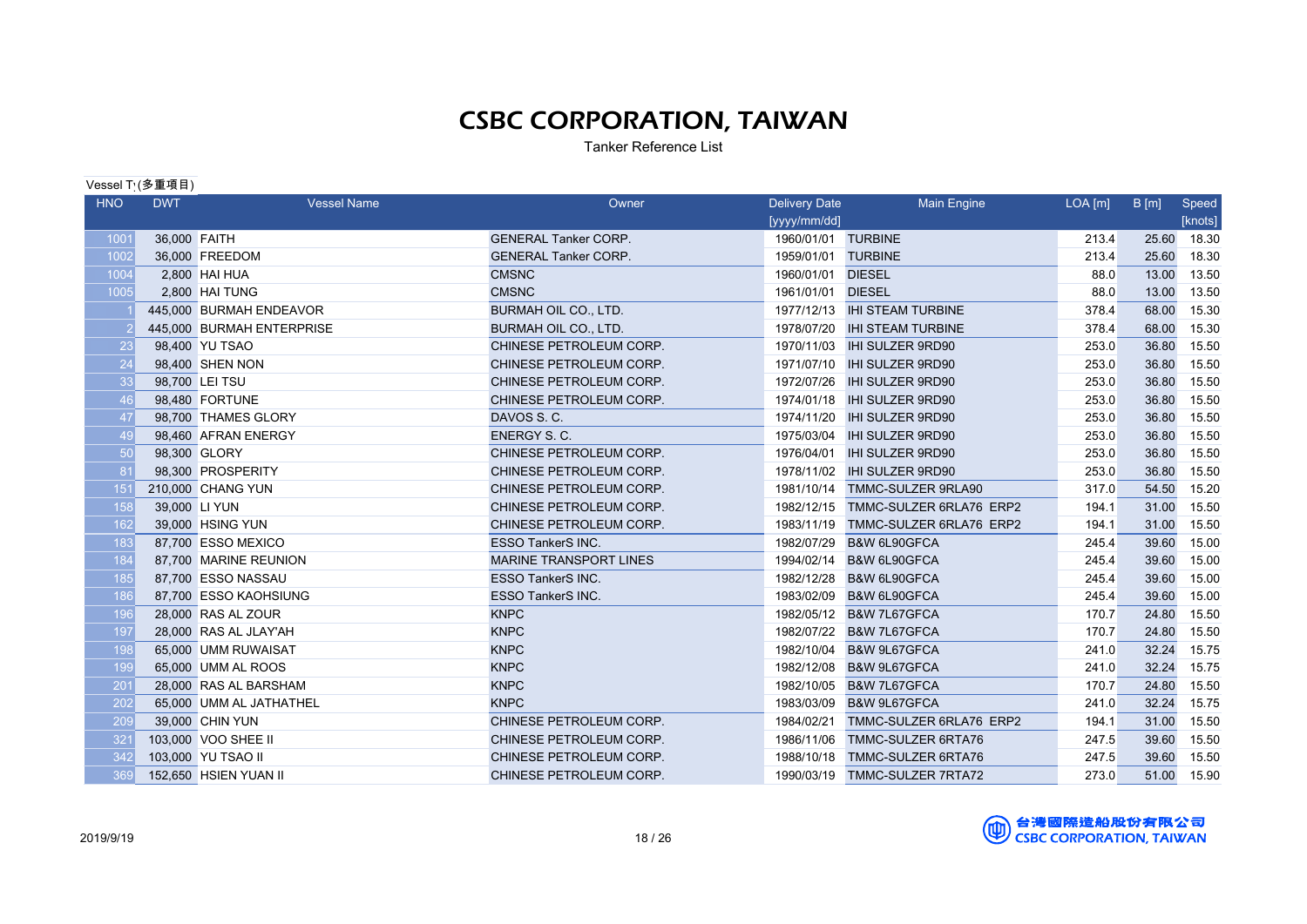Tanker Reference List

| <b>HNO</b> | <b>DWT</b> | <b>Vessel Name</b>  | Owner                          | <b>Delivery Date</b> | Main Engine                    | $LOA$ [m] | B[m]  | Speed   |
|------------|------------|---------------------|--------------------------------|----------------------|--------------------------------|-----------|-------|---------|
|            |            |                     |                                | [yyy/mm/dd]          |                                |           |       | [knots] |
| 388        |            | 43,000 ANN YUN      | CHINESE PETROLEUM CORP.        | 1991/06/24           | TMMC-SULZER 7RLA52             | 191.5     | 32.20 | 14.50   |
| 389        |            | 152,650 SHEN NON II | CHINESE PETROLEUM CORP.        | 1991/07/15           | TMMC-SULZER 7RTA72             | 273.0     | 51.00 | 15.90   |
| 527        |            | 43,000 KANG YUN     | CHINESE PETROLEUM CORP.        | 1992/03/31           | TMMC-SULZER 7RLA52             | 191.5     | 32.20 | 14.50   |
| 528        |            | 152,650 LEI TSU II  | CHINESE PETROLEUM CORP.        | 1992/06/19           | TMMC-SULZER 7RTA72             | 273.0     | 51.00 | 15.90   |
| 529        |            | 152,650 FORTUNE II  | CHINESE PETROLEUM CORP.        | 1992/08/07           | TMMC-SULZER 7RTA72             | 273.0     | 51.00 | 15.90   |
| 579        |            | 260,000 DAR YUN     | CHINESE PETROLEUM CORP.        | 1994/11/24           | TMMC-SULZER 6RTA84T            | 329.0     | 58.00 | 15.20   |
| 981        |            | 40,000 HUA YUN      | CPC CORPORATION, TAIWAN        | 2011/04/08           | 6RT-flex50-B                   | 182.0     | 32.20 | 14.50   |
| 982        |            | 40,000 TONG YUN     | <b>CPC CORPORATION, TAIWAN</b> | 2011/07/28           | 6RT-flex50-B                   | 182.0     | 32.20 | 14.50   |
| 1053       |            | 40,000 HONG YUN     | CPC CORPORATION, TAIWAN        | 2017/01/05           | Licensee Wartsila 6RT-flex50-D | 183.4     | 32.20 | 14.50   |
| 1054       |            | 40,000 SHENG YUN    | CPC CORPORATION, TAIWAN        | 2017/01/25           | Licensee Wartsila 6RT-flex50-D | 183.4     | 32.20 | 14.50   |
| 1169       |            | 450 (空白)            | (空白)                           | (空白)                 | MTU 16V 8000 M71L              | 98.5      | 13.20 | 24.00   |
| 1170       |            | 450 (空白)            | (空白)                           | (空白)                 | MTU 16V 8000 M71L              | (空白)      | (空白)  | 24.00   |
| 1171       |            | 450 (空白)            | (空白)                           | (空白)                 | MTU 16V 8000 M71L              | (空白)      | (空白)  | 24.00   |
| 1172       |            | 450 (空白)            | (空白)                           | (空白)                 | MTU 16V 8000 M71L              | (空白)      | (空白)  | 24.00   |
| 1173       |            | 450 (空白)            | (空白)                           | (空白)                 | MTU 16V 8000 M71L              | (空白)      | (空白)  | 24.00   |
| 1174       |            | 450 (空白)            | (空白)                           | (空白)                 | MTU 16V 8000 M71L              | (空白)      | (空白)  | 24.00   |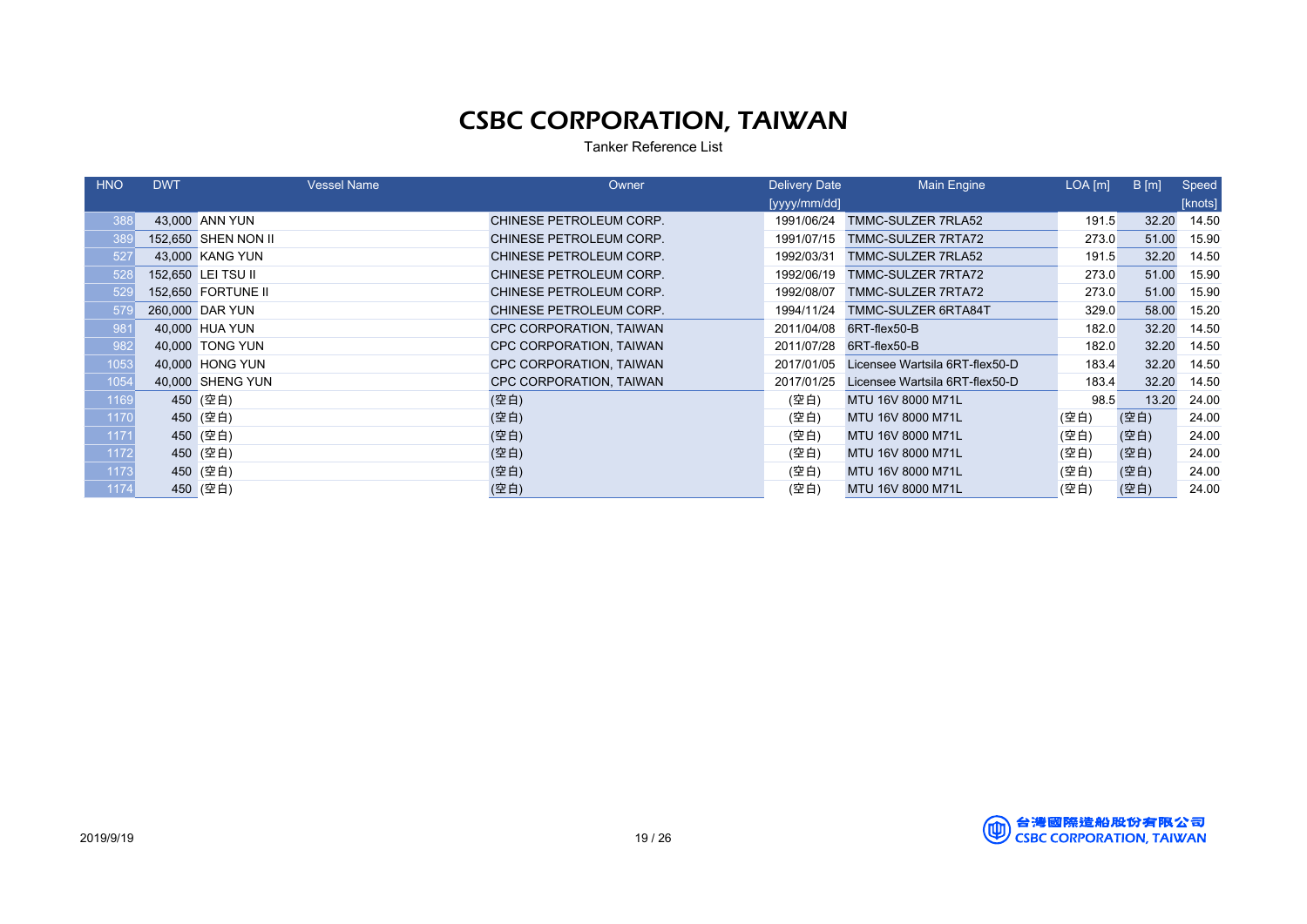Governmental Vessel Reference List

#### 船東 (多重項目)

|            | 137                                         |                    |                                      |         |      |                                                       |                             |                |                        |         |
|------------|---------------------------------------------|--------------------|--------------------------------------|---------|------|-------------------------------------------------------|-----------------------------|----------------|------------------------|---------|
| <b>HNO</b> | <b>Vessel Type</b>                          | <b>Vessel Name</b> | <b>Delivery Date</b><br>[yyyy/mm/dd] | LOA [m] | B[m] | <b>Main Engine</b>                                    | <b>Main Engine</b><br>Power | Main<br>engine | Propeller Speed<br>No. | [knots] |
|            |                                             |                    |                                      |         |      |                                                       |                             | power          |                        |         |
|            |                                             |                    |                                      |         |      |                                                       |                             | unit           |                        |         |
|            | 155 Landing Craft, Utility (LCU)            | <b>HO CHENG</b>    | 1980/03/15                           | 42.37   |      | 8.84 4 x GM Jet                                       | (空白)                        | (空白)           | $\overline{4}$         | 5.00    |
|            | 156 Landing Craft, Utility (LCU)            | <b>HO KUNG</b>     | 1980/03/15                           | 42.37   |      | 8.84 4 x GM Jet                                       | (空白)                        | (空白)           | 4                      | 5.00    |
|            | 375 Patrol craft(PCL)                       | PCL-3              | 1988/04/08                           | 32.00   |      | 8.99 3 x MTU 12TB93                                   | 1630 X 3                    | <b>BHP</b>     | 3                      | 40.00   |
|            | 376 Patrol craft(PCL)                       | PCL-5              | 1988/04/08                           | 32.00   |      | 8.99 3 x MTU 12TB93                                   | 1630 X 3                    | <b>BHP</b>     | 3                      | 40.00   |
|            | 377 Patrol craft(PCL)                       | PCL-6              | 1988/05/27                           | 32.00   |      | 8.99 3 x MTU 12TB93                                   | 1630 X 3                    | <b>BHP</b>     | 3                      | 40.00   |
| 37         | Patrol craft(PCL)                           | PCL-7              | 1988/05/27                           | 32.00   |      | 8.99 3 x MTU 12TB93                                   | 1630 X 3                    | <b>BHP</b>     | 3                      | 40.00   |
| -379       | Patrol craft(PCL)                           | PCL-8              | 1988/07/26                           | 32.00   |      | 8.99 3 x MTU 12TB93                                   | 1630 X 3                    | <b>BHP</b>     | 3                      | 40.00   |
|            | 1.38 Patrol craft(PCL)                      | PCL-9              | 1988/07/26                           | 32.00   |      | 8.99 3 x MTU 12TB93                                   | 1630 X 3                    | <b>BHP</b>     | 3                      | 40.00   |
|            | Patrol Ship Multi-Mission                   | <b>SUI CHIANG</b>  | (空白)                                 | 50.14   |      | 7.26 Avco Lycoming TF-40A gas turbine x 3 + Emerson 1 | 13800/2880                  | <b>HP</b>      | $\overline{2}$         | 38.00   |
|            | 23 75 ft Fast Patrol Boat                   | (空白)               | 1978/11/20                           | 22.86   |      | 5.49 MTU 12V 331TC81 x 3                              | $900 \times 3$              | kW             | $\overline{2}$         | 39.28   |
|            | 24 75 ft Fast Patrol Boat                   | (空白)               | 1978/11/20                           | 22.86   |      | 5.49 MTU 12V 331TC81 x 3                              | $900 \times 3$              | kW             | $\overline{2}$         | 39.30   |
|            | 73 Attack Transports (AP)                   | AP-522 LING YUN    | 1975/08/15                           | (空白)    | (空白) | (空白)                                                  | (空白)                        | (空白)           | (空白)                   | (空白)    |
|            | 80 Attack Transports (AP)                   | AP-523 WAN AN      | 1979/01/22                           | 101.80  |      | 16.50 (空白)                                            | (空白)                        | (空白)           |                        | 1 (空白)  |
|            | 85 Crane Boat                               | (空白)               | 1979/11/01                           | (空白)    | (空白) | (空白)                                                  | (空白)                        | (空白)           | (空白)                   | (空白)    |
|            | 93 Customs Patrol Boat                      | PAO HSING          | 1980/05/20                           | 57.79   |      | 7.84 MAN 12ASV25/30 x 2                               | 3,240 BHP                   |                |                        | 2 (空白)  |
|            | 97 Customs Patrol Boat                      | <b>HAI PING</b>    | 1979/02/28                           | 26.00   |      | 5.60 MTU 8V331TC81 x 2                                | 815 PS                      |                | $\overline{2}$         | 20.00   |
|            | 98 Customs Patrol Boat                      | <b>HAI AN</b>      | 1979/04/18                           | 26.00   |      | 5.60 MTU 8V331TC81 x 2                                | 815 PS                      |                | $\overline{2}$         | 20.00   |
|            | 99 Customs Patrol Boat                      | <b>HAI CHENG</b>   | 1979/06/08                           | 26.00   |      | 5.60 MTU 8V331TC81 x 2                                | 815 PS                      |                | $\overline{2}$         | 20.00   |
|            | 159 Attack Transports (AP)                  | AP-524 YUEN FENG   | 1982/08/30                           | 101.80  |      | 18.00 (空白)                                            | (空白)                        | (空白)           |                        | 2 (空白)  |
|            | 219 Fast Attack Boat, Guided Missile (FAB)  | (空白)               | 1978/06/04                           | (空白)    | (空白) | (空白)                                                  | (空白)                        | (空白)           |                        | 2 (空白)  |
|            | 220 Fast Attack Boat, Guided Missile (FAB)  | (空白)               | 1978/06/04                           | (空白)    | (空白) | (空白)                                                  | (空白)                        | (空白)           |                        | 2 (空白)  |
|            | 221 Fast Attack Boat, Guided Missile (FABG) | FABG-08            | (空白)                                 | 22.87   |      | 5.49 MTU 331TC92 x 3                                  | 7,815 HP                    |                | $\overline{2}$         | 36.00   |
|            | 222 Fast Attack Boat, Guided Missile (FABG) | FABG-09            | (空白)                                 | 22.87   |      | 5.49 MTU 331TC92 x 3                                  | 7,815 HP                    |                | $\overline{2}$         | 36.00   |
|            | 223 Fast Attack Boat, Guided Missile (FABG) | FABG-10            | (空白)                                 | 22.87   |      | 5.49 MTU 331TC92 x 3                                  | 7,815 HP                    |                | $\overline{2}$         | 36.00   |
|            | 224 Fast Attack Boat, Guided Missile (FABG) | FABG-11            | (空白)                                 | 22.87   |      | 5.49 MTU 331TC92 x 3                                  | 7,815 HP                    |                | $\overline{2}$         | 36.00   |
|            | 225 Fast Attack Boat, Guided Missile (FABG) | FABG-12            | (空白)                                 | 22.87   |      | 5.49 MTU 331TC92 x 3                                  | 7,815 HP                    |                | 2                      | 36.00   |
|            | 226 Fast Attack Boat, Guided Missile (FABG) | FABG-14            | (空白)                                 | 22.87   |      | 5.49 MTU 331TC92 x 3                                  | 7,815 HP                    |                | 2                      | 36.00   |
|            | 227 Fast Attack Boat, Guided Missile (FABG) | FABG-15            | (空白)                                 | 22.87   |      | 5.49 MTU 331TC92 x 3                                  | 7,815 HP                    |                | $\overline{2}$         | 36.00   |
|            | 228 Fast Attack Boat, Guided Missile (FABG) | FABG-16            | (空白)                                 | 22.87   |      | 5.49 MTU 331TC92 x 3                                  | 7,815 HP                    |                | $\mathfrak{p}$         | 36.00   |
|            | 229 Fast Attack Boat, Guided Missile (FABG) | FABG-17            | (空白)                                 | 22.87   |      | 5.49 MTU 331TC92 x 3                                  | 7,815 HP                    |                | $\overline{2}$         | 36.00   |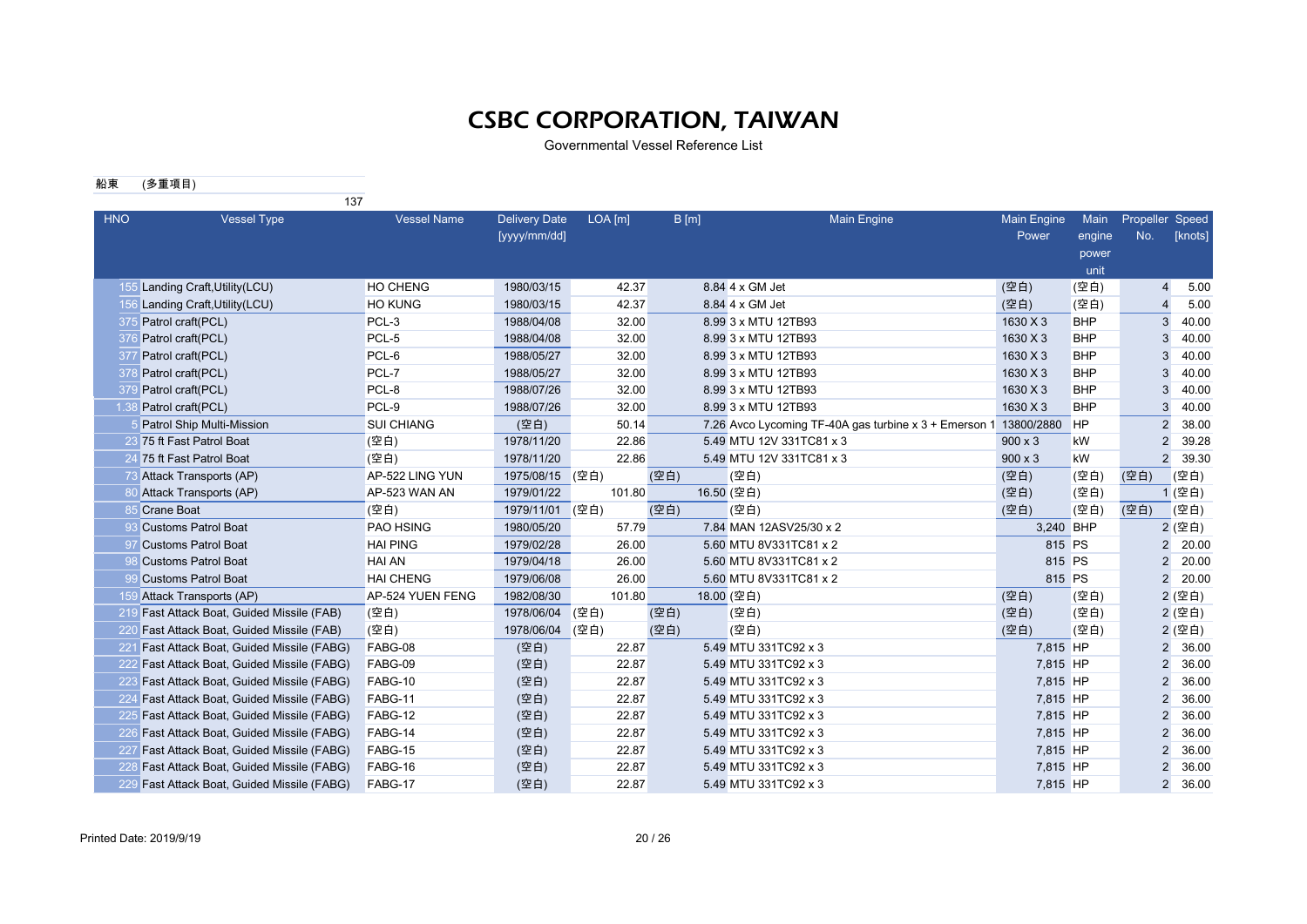| <b>HNO</b> | <b>Vessel Type</b>                             | <b>Vessel Name</b> | <b>Delivery Date</b> | $LOA$ [m] | B[m]                 | <b>Main Engine</b> | <b>Main Engine</b> | Main   | Propeller Speed |         |
|------------|------------------------------------------------|--------------------|----------------------|-----------|----------------------|--------------------|--------------------|--------|-----------------|---------|
|            |                                                |                    | [yyyy/mm/dd]         |           |                      |                    | Power              | engine | No.             | [knots] |
|            |                                                |                    |                      |           |                      |                    |                    | power  |                 |         |
|            |                                                |                    |                      |           |                      |                    |                    | unit   |                 |         |
|            | 230 Fast Attack Boat, Guided Missile (FABG)    | FABG-18            | (空白)                 | 22.87     | 5.49 MTU 331TC92 x 3 |                    | 7,815 HP           |        | $\overline{2}$  | 36.00   |
|            | 231 Fast Attack Boat, Guided Missile (FABG)    | FABG-19            | (空白)                 | 22.87     | 5.49 MTU 331TC92 x 3 |                    | 7,815 HP           |        | $\overline{2}$  | 36.00   |
|            | 232 Fast Attack Boat, Guided Missile (FABG)    | FABG-20            | (空白)                 | 22.87     | 5.49 MTU 331TC92 x 3 |                    | 7,815 HP           |        | $\overline{2}$  | 36.00   |
|            | 233 Fast Attack Boat, Guided Missile (FABG)    | FABG-21            | (空白)                 | 22.87     | 5.49 MTU 331TC92 x 3 |                    | 7,815 HP           |        | $\overline{2}$  | 36.00   |
| 234        | <b>Fast Attack Boat, Guided Missile (FABG)</b> | FABG-23            | (空白)                 | 22.87     | 5.49 MTU 331TC92 x 3 |                    | 7,815 HP           |        | $\overline{2}$  | 36.00   |
| 235        | <b>Fast Attack Boat, Guided Missile (FABG)</b> | FABG-24            | (空白)                 | 22.87     | 5.49 MTU 331TC92 x 3 |                    | 7,815 HP           |        | 2               | 36.00   |
| 236        | Fast Attack Boat, Guided Missile (FABG)        | FABG-25            | (空白)                 | 22.87     | 5.49 MTU 331TC92 x 3 |                    | 7,815 HP           |        | 2               | 36.00   |
| 237        | Fast Attack Boat, Guided Missile (FABG)        | FABG-26            | (空白)                 | 22.87     | 5.49 MTU 331TC92 x 3 |                    | 7,815 HP           |        | $\overline{2}$  | 36.00   |
|            | 238 Fast Attack Boat, Guided Missile (FABG)    | FABG-27            | (空白)                 | 22.87     | 5.49 MTU 331TC92 x 3 |                    | 7,815 HP           |        | $\overline{2}$  | 36.00   |
|            | 239 Fast Attack Boat, Guided Missile (FABG)    | FABG-28            | (空白)                 | 22.87     | 5.49 MTU 331TC92 x 3 |                    | 7,815 HP           |        | $\overline{2}$  | 36.00   |
|            | 240 Fast Attack Boat, Guided Missile (FABG)    | FABG-29            | (空白)                 | 22.87     | 5.49 MTU 331TC92 x 3 |                    | 7,815 HP           |        | $\overline{2}$  | 36.00   |
| 241        | <b>Fast Attack Boat, Guided Missile (FABG)</b> | FABG-30            | (空白)                 | 22.87     | 5.49 MTU 331TC92 x 3 |                    | 7,815 HP           |        | $\overline{2}$  | 36.00   |
|            | 242 Fast Attack Boat, Guided Missile (FABG)    | FABG-32            | (空白)                 | 22.87     | 5.49 MTU 331TC92 x 3 |                    | 7,815 HP           |        | $\overline{2}$  | 36.00   |
|            | 243 Fast Attack Boat, Guided Missile (FABG)    | FABG-33            | (空白)                 | 22.87     | 5.49 MTU 331TC92 x 3 |                    | 7,815 HP           |        | $\overline{2}$  | 36.00   |
|            | 244 Fast Attack Boat, Guided Missile (FABG)    | FABG-34            | (空白)                 | 22.87     | 5.49 MTU 331TC92 x 3 |                    | 7,815 HP           |        | $\overline{2}$  | 36.00   |
|            | 245 Fast Attack Boat, Guided Missile (FABG)    | FABG-35            | (空白)                 | 22.87     | 5.49 MTU 331TC92 x 3 |                    | 7,815 HP           |        | $\overline{2}$  | 36.00   |
|            | 246 Fast Attack Boat, Guided Missile (FABG)    | FABG-36            | (空白)                 | 22.87     | 5.49 MTU 331TC92 x 3 |                    | 7,815 HP           |        | $\overline{2}$  | 36.00   |
| 247        | <b>Fast Attack Boat, Guided Missile (FABG)</b> | FABG-37            | (空白)                 | 22.87     | 5.49 MTU 331TC92 x 3 |                    | 7,815 HP           |        | $\overline{2}$  | 36.00   |
|            | 248 Fast Attack Boat, Guided Missile (FABG)    | FABG-38            | (空白)                 | 22.87     | 5.49 MTU 331TC92 x 3 |                    | 7,815 HP           |        | $\overline{2}$  | 36.00   |
|            | 249 Fast Attack Boat, Guided Missile (FABG)    | FABG-39            | (空白)                 | 22.87     | 5.49 MTU 331TC92 x 3 |                    | 7,815 HP           |        | 2               | 36.00   |
|            | 250 Fast Attack Boat, Guided Missile (FABG)    | FABG-41            | (空白)                 | 22.87     | 5.49 MTU 331TC92 x 3 |                    | 7,815 HP           |        | $\overline{c}$  | 36.00   |
|            | 251 Fast Attack Boat, Guided Missile (FABG)    | FABG-42            | (空白)                 | 22.87     | 5.49 MTU 331TC92 x 3 |                    | 7,815 HP           |        | $\overline{2}$  | 36.00   |
|            | 252 Fast Attack Boat, Guided Missile (FABG)    | FABG-43            | (空白)                 | 22.87     | 5.49 MTU 331TC92 x 3 |                    | 7,815 HP           |        | $\overline{2}$  | 36.00   |
|            | 253 Fast Attack Boat, Guided Missile (FABG)    | FABG-44            | (空白)                 | 22.87     | 5.49 MTU 331TC92 x 3 |                    | 7,815 HP           |        | $\overline{2}$  | 36.00   |
|            | 254 Fast Attack Boat, Guided Missile (FABG)    | FABG-45            | (空白)                 | 22.87     | 5.49 MTU 331TC92 x 3 |                    | 7,815 HP           |        | $\overline{2}$  | 36.00   |
|            | 255 Fast Attack Boat, Guided Missile (FABG)    | FABG-46            | (空白)                 | 22.87     | 5.49 MTU 331TC92 x 3 |                    | 7,815 HP           |        | $\overline{2}$  | 36.00   |
|            | 256 Fast Attack Boat, Guided Missile (FABG)    | FABG-47            | (空白)                 | 22.87     | 5.49 MTU 331TC92 x 3 |                    | 7,815 HP           |        | $\overline{2}$  | 36.00   |
|            | 257 Fast Attack Boat, Guided Missile (FABG)    | FABG-48            | (空白)                 | 22.87     | 5.49 MTU 331TC92 x 3 |                    | 7,815 HP           |        | $\overline{2}$  | 36.00   |
|            | 258 Fast Attack Boat, Guided Missile (FABG)    | FABG-49            | (空白)                 | 22.87     | 5.49 MTU 331TC92 x 3 |                    | 7,815 HP           |        | $\overline{2}$  | 36.00   |
|            | 259 Fast Attack Boat, Guided Missile (FABG)    | FABG-50            | (空白)                 | 22.87     | 5.49 MTU 331TC92 x 3 |                    | 7,815 HP           |        | $\overline{2}$  | 36.00   |
|            | 260 Fast Attack Boat, Guided Missile (FABG)    | FABG-51            | (空白)                 | 22.87     | 5.49 MTU 331TC92 x 3 |                    | 7,815 HP           |        | $\overline{2}$  | 36.00   |
| 261        | <b>Fast Attack Boat, Guided Missile (FABG)</b> | FABG-52            | (空白)                 | 22.87     | 5.49 MTU 331TC92 x 3 |                    | 7,815 HP           |        | $\overline{2}$  | 36.00   |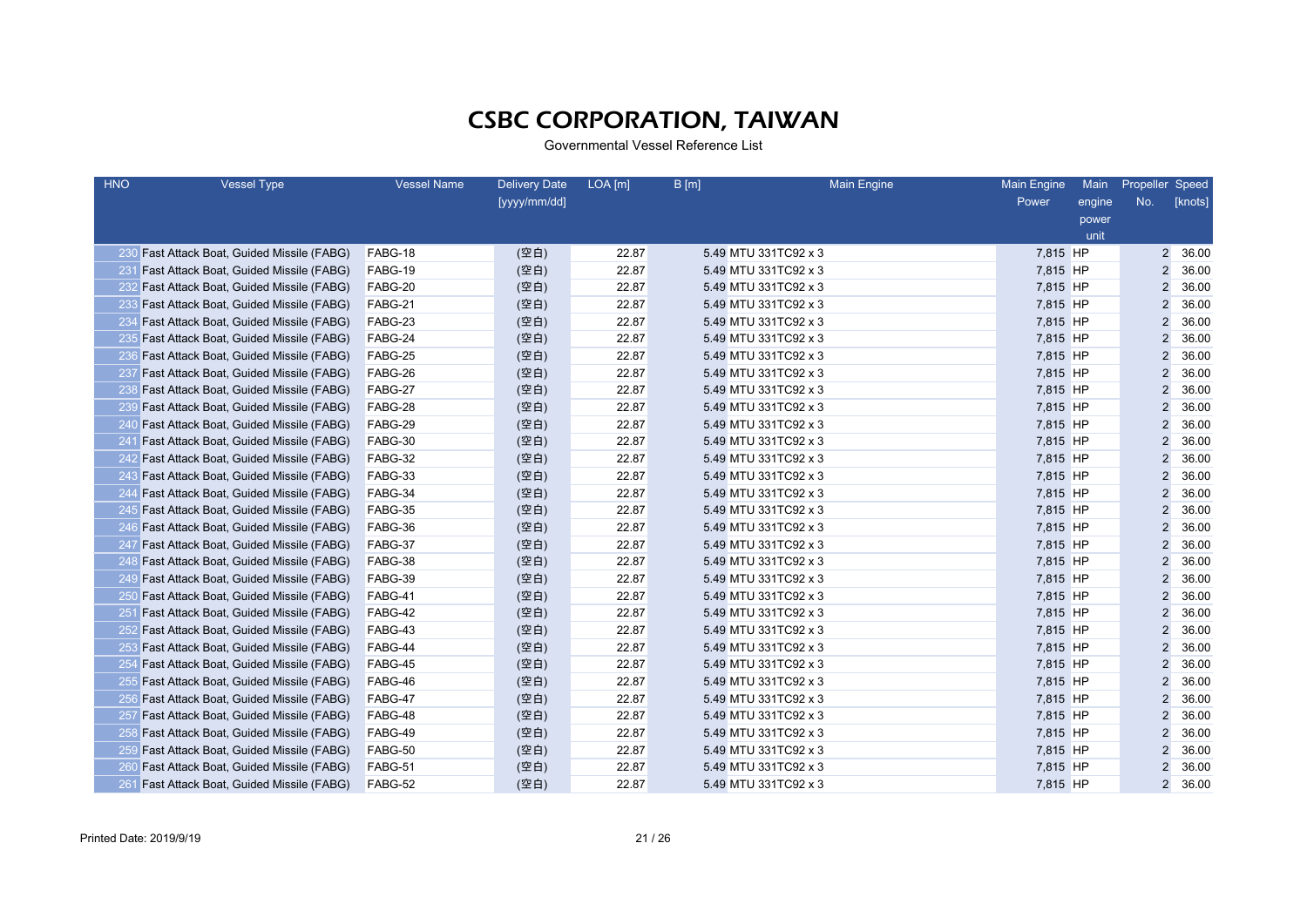| <b>HNO</b> | <b>Vessel Type</b>                          | <b>Vessel Name</b>  | <b>Delivery Date</b> | $LOA$ [m] | B[m]                    | <b>Main Engine</b>                       | <b>Main Engine</b> | Main   | Propeller Speed |         |
|------------|---------------------------------------------|---------------------|----------------------|-----------|-------------------------|------------------------------------------|--------------------|--------|-----------------|---------|
|            |                                             |                     | [yyyy/mm/dd]         |           |                         |                                          | Power              | engine | No.             | [knots] |
|            |                                             |                     |                      |           |                         |                                          |                    | power  |                 |         |
|            |                                             |                     |                      |           |                         |                                          |                    | unit   |                 |         |
|            | 262 Fast Attack Boat, Guided Missile (FABG) | FABG-53             | (空白)                 | 22.87     | 5.49 MTU 331TC92 x 3    |                                          | 7,815 HP           |        | $\overline{2}$  | 36.00   |
|            | 263 Fast Attack Boat, Guided Missile (FABG) | FABG-54             | (空白)                 | 22.87     | 5.49 MTU 331TC92 x 3    |                                          | 7,815 HP           |        | $\overline{2}$  | 36.00   |
|            | 264 Fast Attack Boat, Guided Missile (FABG) | FABG-55             | (空白)                 | 22.87     | 5.49 MTU 331TC92 x 3    |                                          | 7,815 HP           |        | $\overline{2}$  | 36.00   |
|            | 265 Fast Attack Boat, Guided Missile (FABG) | FABG-56             | (空白)                 | 22.87     | 5.49 MTU 331TC92 x 3    |                                          | 7,815 HP           |        | $\overline{2}$  | 36.00   |
|            | 266 Fast Attack Boat, Guided Missile (FABG) | FABG-57             | (空白)                 | 22.87     | 5.49 MTU 331TC92 x 3    |                                          | 7,815 HP           |        | $\overline{2}$  | 36.00   |
|            | 267 Fast Attack Boat, Guided Missile (FABG) | FABG-58             | (空白)                 | 22.87     | 5.49 MTU 331TC92 x 3    |                                          | 7,815 HP           |        | $\overline{2}$  | 36.00   |
| 268        | Fast Attack Boat, Guided Missile (FABG)     | FABG-59             | (空白)                 | 22.87     | 5.49 MTU 331TC92 x 3    |                                          | 7,815 HP           |        | $\overline{2}$  | 36.00   |
| 284        | <b>Customs Patrol Boat</b>                  | PAO HSING           | (空白)                 | 57.79     |                         | 7.84 MAN 12ASV25/30 x 2                  | 3,240 BHP          |        | $\overline{2}$  | 20.00   |
| 285        | <b>Customs Patrol Boat</b>                  | <b>CHIN HSING</b>   | 1985/05/23           | 57.79     |                         | 7.84 MAN 12ASV25/30 x 2                  | 3,240 BHP          |        | $\overline{2}$  | 20.00   |
|            | 291 Attack Transports (AP)                  | AP-525 WU KANG      | 1984/10/09           | 101.80    | 18.00 (空白)              |                                          | (空白)               | (空白)   |                 | 2 (空白)  |
|            | 292 Attack Transports (AP)                  | AP-526 HSIN KANG    | 1985/12/26           | 101.80    | 18.00 (空白)              |                                          | (空白)               | (空白)   |                 | 2 (空白)  |
|            | 332 Customs Patrol Boat                     | <b>SHUN HSING</b>   | 1986/12/15           | 44.50     |                         | 7.50 MTU 16V396 TB93 x 3                 | 1,980 PS           |        | $\overline{2}$  | 28.00   |
|            | 333 Customs Patrol Boat                     | <b>YUN HSING</b>    | 1987/12/28           | 65.00     | 10.00 SULZER 12SAV25    |                                          | 6,528 PS           |        | $\overline{2}$  | 19.22   |
| 343        | Fast Combat Support Ship (AOE)              | AOE-530 WU YEE      | 1990/06/23           | 162.20    |                         | 21.96 Mitsubishi MAN 14 cy1inder D/E x 2 | 25,000 HP          |        | $\overline{2}$  | 20.80   |
|            | 391 Guided Missile Frigate                  | <b>CHENG KUNG</b>   | 1993/05/07           | 138.07    | 13.72 GE LM2500 x 2     |                                          | 40,000 HP          |        |                 | 28.20   |
|            | 392 Guided Missile Frigate                  | <b>CHENG HO</b>     | 1994/03/28           | 138.07    | 13.72 GE LM2500 x 2     |                                          | 40,000 HP          |        |                 | 28.20   |
| 393        | <b>Guided Missile Frigate</b>               | <b>CHI KUANG</b>    | 1995/03/04           | 138.07    | 13.72 GE LM2500 x 2     |                                          | 40,000 HP          |        |                 | 28.20   |
| 394        | <b>Guided Missile Frigate</b>               | <b>YUEH FEI</b>     | 1996/02/26           | 138.07    | 13.72 GE LM2500 x 2     |                                          | 40,000 HP          |        |                 | 28.20   |
| 395        | <b>Guided Missile Frigate</b>               | TZ-I                | 1997/01/09           | 138.07    | 13.72 GE LM2500 x 2     |                                          | 40,000 HP          |        |                 | 28.20   |
| 396        | <b>Guided Missile Frigate</b>               | PAN CHAO            | 1997/12/16           | 138.07    | 13.72 GE LM2500 x 2     |                                          | 40,000 HP          |        |                 | 28.20   |
| 397        | Guided Missile Frigate                      | <b>CHANG CHIEN</b>  | 1998/12/01           | 138.07    | 13.72 GE LM2500 x 2     |                                          | 40,000 HP          |        |                 | 28.20   |
| 398        | <b>Guided Missile Frigate</b>               | <b>TIEN TAN</b>     | 2004/03/11           | 138.07    | 13.72 GE LM2500 x 2     |                                          | 40,000 HP          |        |                 | 28.20   |
|            | 509 Customs Patrol Boat                     | <b>HO HSING</b>     | 1992/08/28           | 82.30     | 11.58 MTU 16V1163 TB93  |                                          | 15,470 PS          |        | $\overline{2}$  | 21.00   |
|            | Costal Patrol Craft (CG)                    | CG-101              | 1992/08/00           | 82.29     | 11.58 MTU 16V 1163 TB93 |                                          | (空白)               | (空白)   | $\overline{2}$  | 21.00   |
|            | 510 Customs Patrol Boat                     | <b>WEI HSING</b>    | 1991/12/20           | 82.30     | 11.58 MTU 16V1163 TB93  |                                          | 15,470 PS          |        | $\overline{2}$  | 21.00   |
|            | Costal Patrol Craft (CG)                    | CG-102              | 1991/12/00           | 82.29     | 11.58 MTU 16V 1163 TB93 |                                          | (空白)               | (空白)   | $\overline{2}$  | 21.00   |
|            | 691 Offshore Patrol Vessel                  | <b>TAN CHIANG</b>   | 1999/09/07           | 61.40     |                         | 9.50 MTU 16V 1163 TB93 x 2               | 13,010 PS          |        | $\overline{2}$  | 25.00   |
| 692        | <b>Offshore Patrol Vessel</b>               | <b>HSIN CHIANG</b>  | 1999/09/07           | 61.40     |                         | 9.50 MTU 16V 1163 TB93 x 2               | 13,010 PS          |        | $\overline{2}$  | 25.00   |
| 693        | <b>Offshore Patrol Vessel</b>               | <b>FONG CHIANG</b>  | 1999/10/14           | 61.40     |                         | 9.50 MTU 16V 1163 TB93 x 2               | 13,010 PS          |        | $\overline{2}$  | 25.00   |
| 694        | <b>Offshore Patrol Vessel</b>               | <b>TSENG CHIANG</b> | 1999/10/14           | 61.40     |                         | 9.50 MTU 16V 1163 TB93 x 2               | 13,010 PS          |        | $\overline{2}$  | 25.00   |
| 695        | <b>Offshore Patrol Vessel</b>               | <b>KAO CHIANG</b>   | 1999/11/17           | 61.40     |                         | 9.50 MTU 16V 1163 TB93 x 2               | 13,010 PS          |        | 2               | 25.00   |
| 696        | <b>Offshore Patrol Vessel</b>               | <b>JIN CHIANG</b>   | 2000/01/05           | 61.40     |                         | 9.50 MTU 16V 1163 TB93 x 2               | 13,010 PS          |        | $\overline{2}$  | 25.00   |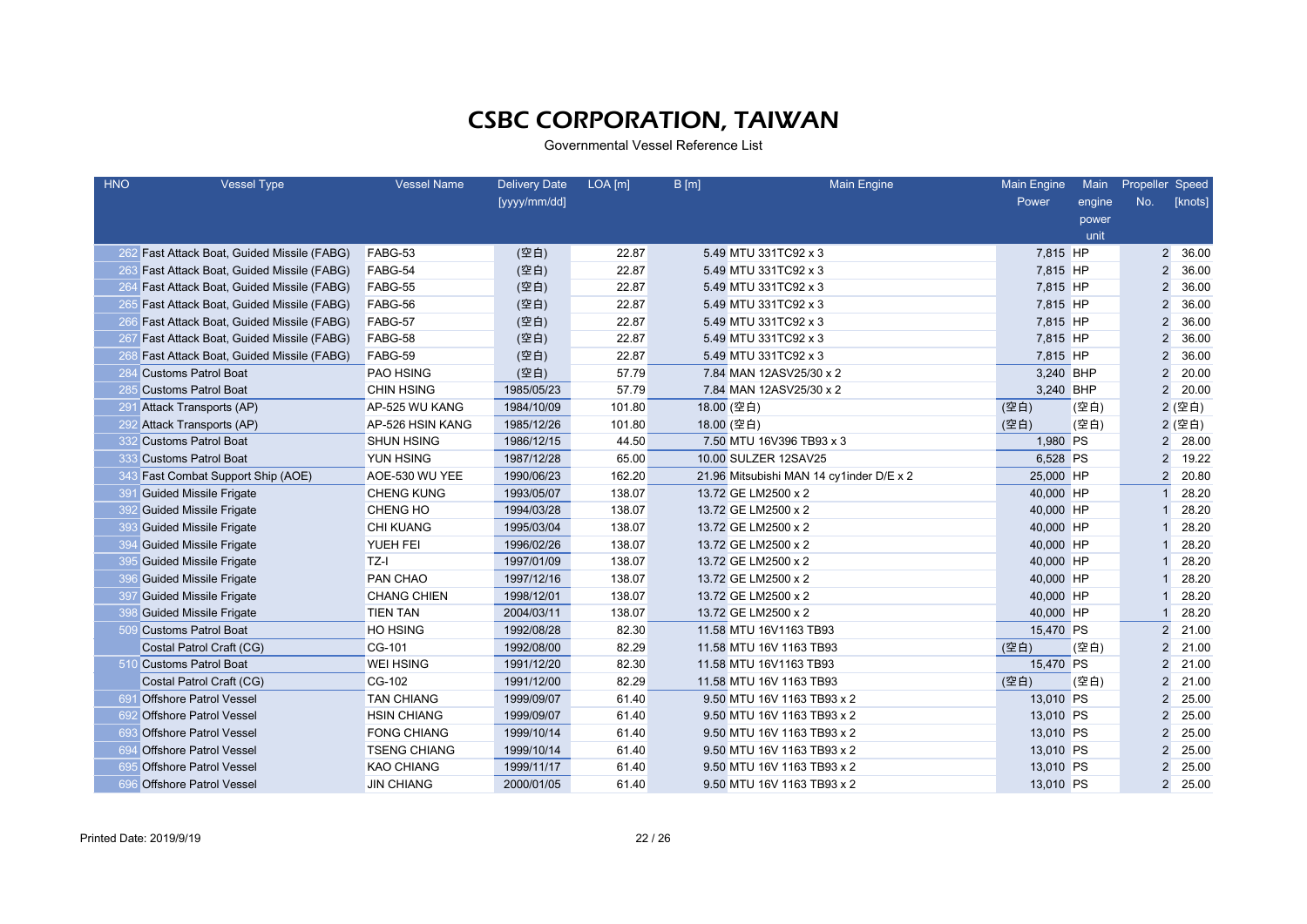| <b>HNO</b>      | <b>Vessel Type</b>                              | <b>Vessel Name</b>   | <b>Delivery Date</b> | $LOA$ [m] | B[m]                       | <b>Main Engine</b> | <b>Main Engine</b> | Main   | Propeller Speed |         |
|-----------------|-------------------------------------------------|----------------------|----------------------|-----------|----------------------------|--------------------|--------------------|--------|-----------------|---------|
|                 |                                                 |                      | [yyyy/mm/dd]         |           |                            |                    | Power              | engine | No.             | [knots] |
|                 |                                                 |                      |                      |           |                            |                    |                    | power  |                 |         |
|                 |                                                 |                      |                      |           |                            |                    |                    | unit   |                 |         |
| -697            | <b>Offshore Patrol Vessel</b>                   | <b>HSIANG CHIANG</b> | 2000/01/05           | 61.40     | 9.50 MTU 16V 1163 TB93 x 2 |                    | 13,010 PS          |        | $\overline{2}$  | 25.00   |
| -69             | <b>Offshore Patrol Vessel</b>                   | <b>TSI CHIANG</b>    | 2000/02/18           | 61.40     | 9.50 MTU 16V 1163 TB93 x 2 |                    | 13,010 PS          |        | $\overline{2}$  | 25.00   |
| 699             | <b>Offshore Patrol Vessel</b>                   | PO CHIANG            | 2000/06/29           | 61.40     | 9.50 MTU 16V 1163 TB93 x 2 |                    | 13,010 PS          |        | $\overline{2}$  | 25.00   |
|                 | 700 Offshore Patrol Vessel                      | <b>CHAN CHIANG</b>   | 2000/06/29           | 61.40     | 9.50 MTU 16V 1163 TB93 x 2 |                    | 13,010 PS          |        | $\overline{2}$  | 25.00   |
| 701             | <b>Offshore Patrol Vessel</b>                   | <b>CHU CHIANG</b>    | 2000/06/29           | 61.40     | 9.50 MTU 16V 1163 TB93 x 2 |                    | 13,010 PS          |        | $\overline{2}$  | 25.00   |
| 901             | <b>Fast Attack Craft, Guided Missile (FACG)</b> | FACG-61              | 2009/05/26           | 34.20     | 7.60 MTU 16V 4000 M90 x 3  |                    | 8,160 kW           |        | 3               | 33.00   |
| 902             | <b>Fast Attack Craft, Guided Missile (FACG)</b> | FACG-62              | 2009/05/26           | 34.20     | 7.60 MTU 16V 4000 M90 x 3  |                    | 8,160 kW           |        | 3               | 33.00   |
| 903             | <b>Fast Attack Craft, Guided Missile (FACG)</b> | FACG-63              | 2009/08/31           | 34.20     | 7.60 MTU 16V 4000 M90 x 3  |                    | 8,160 kW           |        | 3               | 33.00   |
| 90 <sub>4</sub> | Fast Attack Craft, Guided Missile (FACG)        | FACG-64              | 2009/08/31           | 34.20     | 7.60 MTU 16V 4000 M90 x 3  |                    | 8,160 kW           |        | 3               | 33.00   |
| -905            | Fast Attack Craft, Guided Missile (FACG)        | FACG-65              | 2009/10/30           | 34.20     | 7.60 MTU 16V 4000 M90 x 3  |                    | 8,160 kW           |        | 3               | 33.00   |
|                 | 906 Fast Attack Craft, Guided Missile (FACG)    | FACG-66              | 2009/10/30           | 34.20     | 7.60 MTU 16V 4000 M90 x 3  |                    | 8,160 kW           |        | 3               | 33.00   |
| -907            | <b>Fast Attack Craft, Guided Missile (FACG)</b> | FACG-68              | 2009/12/22           | 34.20     | 7.60 MTU 16V 4000 M90 x 3  |                    | 8,160 kW           |        |                 | 33.00   |
| -908            | <b>Fast Attack Craft, Guided Missile (FACG)</b> | FACG-69              | 2009/12/22           | 34.20     | 7.60 MTU 16V 4000 M90 x 3  |                    | 8,160 kW           |        | 3               | 33.00   |
| -909            | <b>Fast Attack Craft, Guided Missile (FACG)</b> | FACG-70              | 2010/03/15           | 34.20     | 7.60 MTU 16V 4000 M90 x 3  |                    | 8,160 kW           |        | 3               | 33.00   |
|                 | 910 Fast Attack Craft, Guided Missile (FACG)    | FACG-71              | 2010/03/15           | 34.20     | 7.60 MTU 16V 4000 M90 x 3  |                    | 8,160 kW           |        | 3               | 33.00   |
| 911             | <b>Fast Attack Craft, Guided Missile (FACG)</b> | FACG-72              | 2010/05/15           | 34.20     | 7.60 MTU 16V 4000 M90 x 3  |                    | 8,160 kW           |        | 3               | 33.00   |
|                 | 912 Fast Attack Craft, Guided Missile (FACG)    | FACG-73              | 2010/05/15           | 34.20     | 7.60 MTU 16V 4000 M90 x 3  |                    | 8,160 kW           |        | 3               | 33.00   |
|                 | 913 Fast Attack Craft, Guided Missile (FACG)    | FACG-74              | 2010/07/16           | 34.20     | 7.60 MTU 16V 4000 M90 x 3  |                    | 8,160 kW           |        | 3               | 33.00   |
| -914            | <b>Fast Attack Craft, Guided Missile (FACG)</b> | FACG-75              | 2010/07/16           | 34.20     | 7.60 MTU 16V 4000 M90 x 3  |                    | 8,160 kW           |        | 3               | 33.00   |
|                 | 915 Fast Attack Craft, Guided Missile (FACG)    | FACG-77              | 2010/09/27           | 34.20     | 7.60 MTU 16V 4000 M90 x 3  |                    | 8,160 kW           |        | 3               | 33.00   |
|                 | 916 Fast Attack Craft, Guided Missile (FACG)    | FACG-78              | 2010/09/27           | 34.20     | 7.60 MTU 16V 4000 M90 x 3  |                    | 8,160 kW           |        | 3               | 33.00   |
| -917            | <b>Fast Attack Craft, Guided Missile (FACG)</b> | FACG-79              | 2010/11/22           | 34.20     | 7.60 MTU 16V 4000 M90 x 3  |                    | 8,160 kW           |        | 3               | 33.00   |
|                 | 918 Fast Attack Craft, Guided Missile (FACG)    | FACG-80              | 2010/11/22           | 34.20     | 7.60 MTU 16V 4000 M90 x 3  |                    | 8,160 kW           |        | 3               | 33.00   |
|                 | 919 Fast Attack Craft, Guided Missile (FACG)    | FACG-81              | 2011/01/15           | 34.20     | 7.60 MTU 16V 4000 M90 x 3  |                    | 8,160 kW           |        | 3               | 33.00   |
|                 | 920 Fast Attack Craft, Guided Missile (FACG)    | FACG-82              | 2011/01/15           | 34.20     | 7.60 MTU 16V 4000 M90 x 3  |                    | 8,160 kW           |        |                 | 33.00   |
| -921            | <b>Fast Attack Craft, Guided Missile (FACG)</b> | FACG-83              | 2011/03/25           | 34.20     | 7.60 MTU 16V 4000 M90 x 3  |                    | 8,160 kW           |        |                 | 33.00   |
|                 | 922 Fast Attack Craft, Guided Missile (FACG)    | FACG-84              | 2011/03/25           | 34.20     | 7.60 MTU 16V 4000 M90 x 3  |                    | 8,160 kW           |        | 3               | 33.00   |
|                 | 923 Fast Attack Craft, Guided Missile (FACG)    | FACG-86              | 2011/05/01           | 34.20     | 7.60 MTU 16V 4000 M90 x 3  |                    | 8,160 kW           |        | 3               | 33.00   |
|                 | 924 Fast Attack Craft, Guided Missile (FACG)    | FACG-87              | 2011/05/01           | 34.20     | 7.60 MTU 16V 4000 M90 x 3  |                    | 8,160 kW           |        | 3               | 33.00   |
|                 | 925 Fast Attack Craft, Guided Missile (FACG)    | FACG-88              | 2011/07/01           | 34.20     | 7.60 MTU 16V 4000 M90 x 3  |                    | 8,160 kW           |        | 3               | 33.00   |
|                 | 926 Fast Attack Craft, Guided Missile (FACG)    | FACG-89              | 2011/07/01           | 34.20     | 7.60 MTU 16V 4000 M90 x 3  |                    | 8,160 kW           |        | 3               | 33.00   |
|                 | 927 Fast Attack Craft, Guided Missile (FACG)    | FACG-90              | 2011/08/23           | 34.20     | 7.60 MTU 16V 4000 M90 x 3  |                    | 8,160 kW           |        | 3               | 33.00   |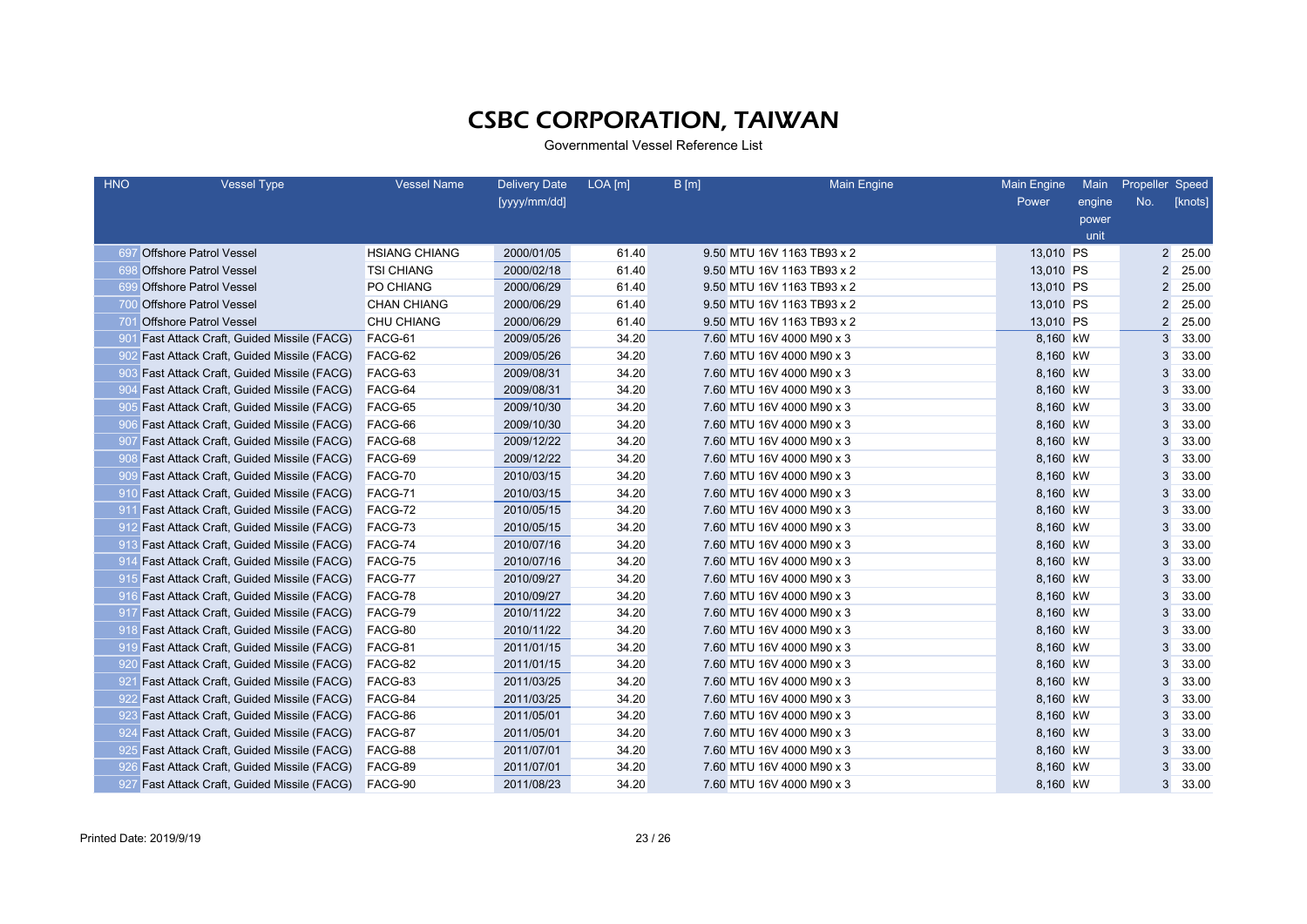| <b>HNO</b> | <b>Vessel Type</b>                              | <b>Vessel Name</b> | <b>Delivery Date</b> | LOA [m] | B[m] | <b>Main Engine</b>                   | <b>Main Engine</b> | Main   | Propeller Speed |         |
|------------|-------------------------------------------------|--------------------|----------------------|---------|------|--------------------------------------|--------------------|--------|-----------------|---------|
|            |                                                 |                    | [yyyy/mm/dd]         |         |      |                                      | Power              | engine | No.             | [knots] |
|            |                                                 |                    |                      |         |      |                                      |                    | power  |                 |         |
|            |                                                 |                    |                      |         |      |                                      |                    | unit   |                 |         |
|            | 928 Fast Attack Craft, Guided Missile (FACG)    | FACG-91            | 2011/08/23           | 34.20   |      | 7.60 MTU 16V 4000 M90 x 3            | 8,160 kW           |        |                 | 33.00   |
|            | <b>Fast Attack Craft, Guided Missile (FACG)</b> | FACG-92            | 2011/12/02           | 34.20   |      | 7.60 MTU 16V 4000 M90 x 3            | 8,160 kW           |        |                 | 33.00   |
|            | <b>Fast Attack Craft, Guided Missile (FACG)</b> | FACG-93            | 2011/12/02           | 34.20   |      | 7.60 MTU 16V 4000 M90 x 3            | 8,160 kW           |        |                 | 33.00   |
| 100        | 2000 t Costal Patrol Craft                      | CG-127             | 2012/12/18           | 98.50   |      | 13.20 MAN 16V28/33D                  | 7.280 kW           |        |                 | 24.00   |
| 1025       | <b>Fast Combat Support Ship (AOE)</b>           | <b>AOE-532</b>     | 2015/01/23           | 196.00  |      | 26.87 Wartslia 16V32/40x2+12V32/40x2 | 14,000 kW          |        |                 | 23.70   |
|            | Costal Patrol Craft                             | (空白)               | (空白)                 | 98.50   |      | 13.20 MTU 16V 8000 M71L              | 14,560 kW          |        | (空白)            | 24.00   |
|            | Costal Patrol Craft                             | (空白)               | (空白)                 | (空白)    | (空白) | MTU 16V 8000 M71L                    | 14,560 kW          |        | (空白)            | 24.00   |
|            | Costal Patrol Craft                             | (空白)               | (空白)                 | (空白)    | (空白) | MTU 16V 8000 M71L                    | 14,560 kW          |        | (空白)            | 24.00   |
|            | Costal Patrol Craft                             | (空白)               | (空白)                 | (空白)    | (空白) | MTU 16V 8000 M71L                    | 14.560 kW          |        | (空白)            | 24.00   |
|            | <b>Costal Patrol Craft</b>                      | (空白)               | (空白)                 | (空白)    | (空白) | MTU 16V 8000 M71L                    | 14,560 kW          |        | (空白)            | 24.00   |
|            | <b>Costal Patrol Craft</b>                      | (空白)               | (空白)                 | (空白)    | (空白) | MTU 16V 8000 M71L                    | 14,560 kW          |        | (空白)            | 24.00   |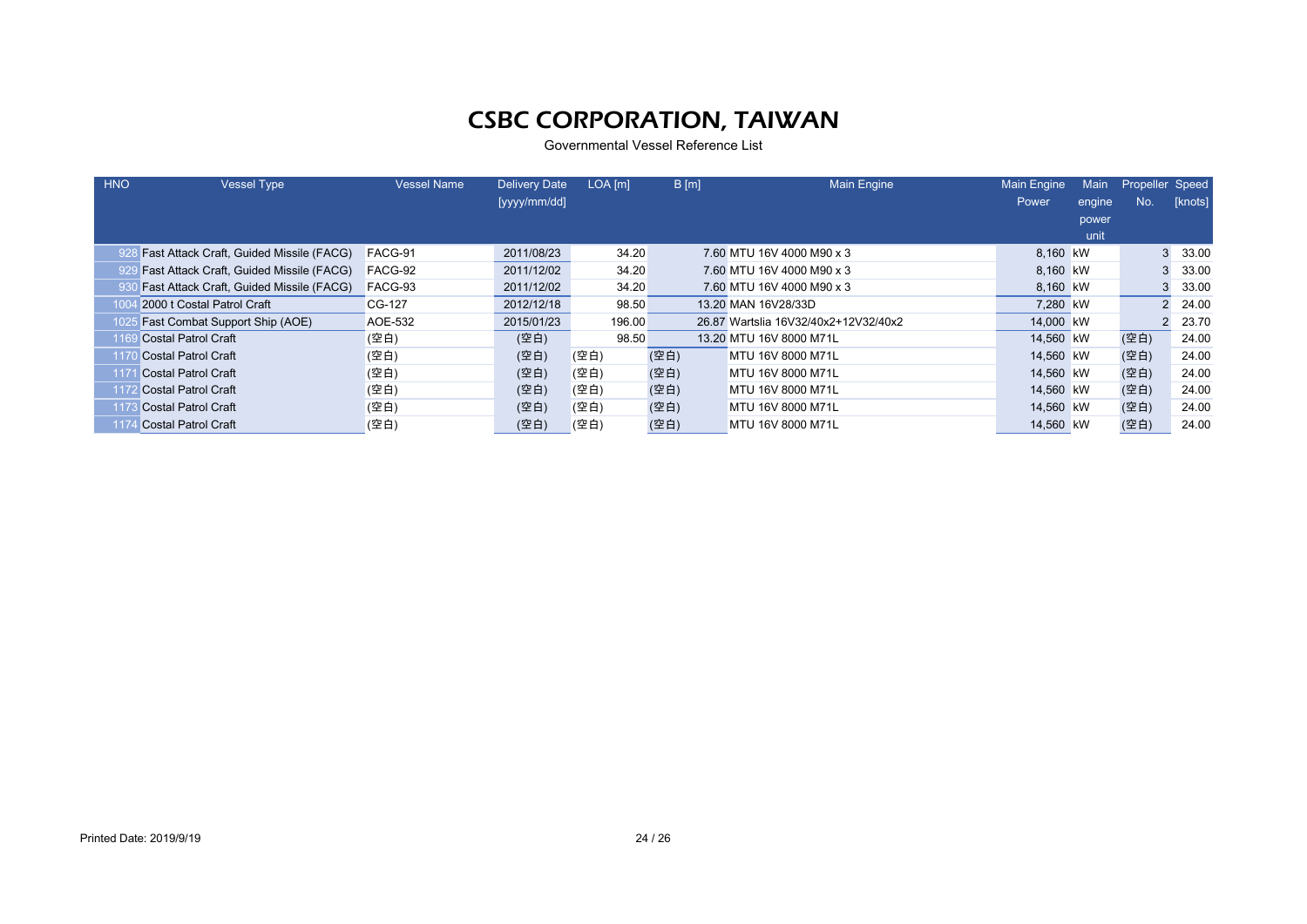Special Vessel Reference List

| <b>HNO</b> | <b>Vessel Type</b>     | <b>DWT</b> | <b>Vessel Name</b>      | Owner                                                                                 | <b>Delivery Date</b> | Main Engine                       | <b>LOA</b> | B[m]       | Speed   |
|------------|------------------------|------------|-------------------------|---------------------------------------------------------------------------------------|----------------------|-----------------------------------|------------|------------|---------|
|            |                        |            |                         |                                                                                       | [yyyy/mm/dd]         |                                   | [m]        |            | [knots] |
|            | 10 Refrigerator Vessel |            | 5,600 UNION EVERGREEN   | <b>CHINA UNION</b>                                                                    |                      | 1968/04/20 KAWASAKI MAN K6752/90  | 107        | 16.5       | 14.6    |
|            | 11 Lumber Carrier      |            | 6.100 KAO HO            | KAO HSING NAVIGATION                                                                  |                      | 1978/11/20 MITSUBISHI 6UEC 45/75C | 108.5      | 16.2       | 12.5    |
|            |                        |            |                         | CORP.                                                                                 |                      |                                   |            |            |         |
|            | 12 Lumber Carrier      |            | 6,100 RUTH LU           | KAO HSING NAVIGATION COF 1978/09/20 MITSUBISHI 6UEC 45/75C                            |                      |                                   | 108.5      | 16.2       | 12.5    |
|            | 14 Refrigerator Vessel |            | 5,600 HAI LI            | <b>CMSNC</b>                                                                          | 1969/03/06           | KAWASAKI MAN K6752/90             | 107        | 16.5       | 14.6    |
|            | 16 Lumber Carrier      |            |                         | 6,100 OCEAN CONSTRUCTOR HAI TIEN SHIPPING CO., LTD. 1979/03/01 MITSUBISHI 6UEC 45/75C |                      |                                   | 108.5      | 16.2       | 12.5    |
|            | 17 Lumber Carrier      | 6.100      | <b>HAI CHUN</b>         | YONG LONG STEAMSHIP<br>CORP.                                                          |                      | 1979/02/15 MITSUBISHI 6UEC 45/75C | 108.5      | 16.2       | 12.5    |
|            | 19 Lumber Carrier      |            | 6,100 HAI IN            | YONG LONG STEAMSHIP COF 1979/03/06 MITSUBISHI 6UEC 45/75C                             |                      |                                   | 108.5      | 16.2       | 12.5    |
|            | <b>Lumber Carrier</b>  | 6.100      | <b>TAI SHIANG</b>       | TAI HO NAVIGATION CO.,<br>LTD.                                                        |                      | 1979/03/10 MITSUBISHI 6UEC 45/75C | 108.5      | 16.2       | 12.5    |
|            | 30 Lumber Carrier      | 6.100      | <b>HORNG DAR HAIWUN</b> | HORNG DAR MARINE<br><b>ENTERPRISE</b>                                                 |                      | 1979/06/09 MITSUBISHI 6UEC 45/75C | 108.5      | 16.2       | 12.5    |
|            | 65 Submersible Barge   |            | 20,000 SEACAMEL-393-11  | <b>TSCHUDI &amp; EITZEN</b>                                                           | 1977/01/25           |                                   | 117.5      | 40 (空白)    |         |
|            | 66 Submersible Barge   | 20,000     | SEACAMEL-393-12         | <b>INTER ESSEN TSKAPET</b><br><b>TOZA MAPIN</b>                                       | 1977/01/25           |                                   | 117.5      |            | 40 (空白) |
|            | 75 Supply Vessel       |            | 1,050 OSA JAGUAR        | OFFSHORE SUPPLY ASSO                                                                  | 1976/12/10           | DEUTZ SBA 12m-528x2               | 56.7       | 13.11      | 13.5    |
|            | 76 Supply Vessel       |            | 1,050 OSA PANTHER       | OFFSHORE SUPPLY ASSO                                                                  |                      | 1977/02/07 DEUTZ SBA 12m-528x2    | 56.7       | 13.11      | 13.5    |
|            | <b>Supply Vessel</b>   |            | 1,050 OSA LEOPARD       | OFFSHORE SUPPLY ASSO                                                                  | 1977/07/08           | DEUTZ SBA 12m-528x2               | 56.7       | 13.11      | 13.5    |
|            | 94 Tug Boat            | (空白)       | (空白)                    | (空白)                                                                                  | 1980/03/12 (空白)      |                                   | (空白)       | (空白) (空白)  |         |
|            | 157 Cement Carrier     |            | 6,000 ASIA CEMENT NO.1  | <b>U-MING MARINE</b>                                                                  | 1980/06/11           | KOBE MITSUBISHI 6EUT              | 108.5      | 16.2       | 12.5    |
|            |                        |            |                         | TRANSPORT CORP.                                                                       |                      | 45/75C                            |            |            |         |
|            | 161 Tug Boat           |            | 43 (空白)                 | (空白)                                                                                  | 1981/05/08           | NIIGATA 6L20A x 2                 | 28.5       | 8          | 12.0    |
|            | 170 Cement Carrier     |            | 8,000 TA HO             | TA HO MARINE                                                                          | 1980/08/26           | MITSUI B&W 5L45GFC                | 120        | 18.5 (空白)  |         |
|            | 193 Oil Drilling Rig   | (空白)       | <b>SF-127</b>           | SANTA FE INTERNATIONAL                                                                | 1981/08/14           |                                   | 54.86      | 53.34 (空白) |         |
|            |                        |            |                         | CORP.                                                                                 |                      |                                   |            |            |         |
|            | 203 Oil Drilling Rig   | (空白)       | <b>SF-134</b>           | SANTA FE INTERNATIONAL C 1982/04/06                                                   |                      |                                   | 54.86      | 53.34 (空白) |         |
|            | 207 Oil Drilling Rig   | (空白)       | <b>APOLLO III</b>       | WESTERN CO. OF NORTH<br><b>AMERICA</b>                                                | 1982/09/11           |                                   | 54.86      | 53.34 (空白) |         |
|            | 208 Oil Drilling Rig   | (空白)       | <b>APOLLO IV</b>        | WESTERN CO. OF NORTH AM 1982/09/05                                                    |                      |                                   | 54.86      | 53.34 (空白) |         |
|            | 210 Oil Drilling Rig   | (空白)       | <b>SF-136</b>           | SANTA FE INTERNATIONAL<br>CORP.                                                       | 1982/09/18           |                                   | 54.86      | 53.34 (空白) |         |